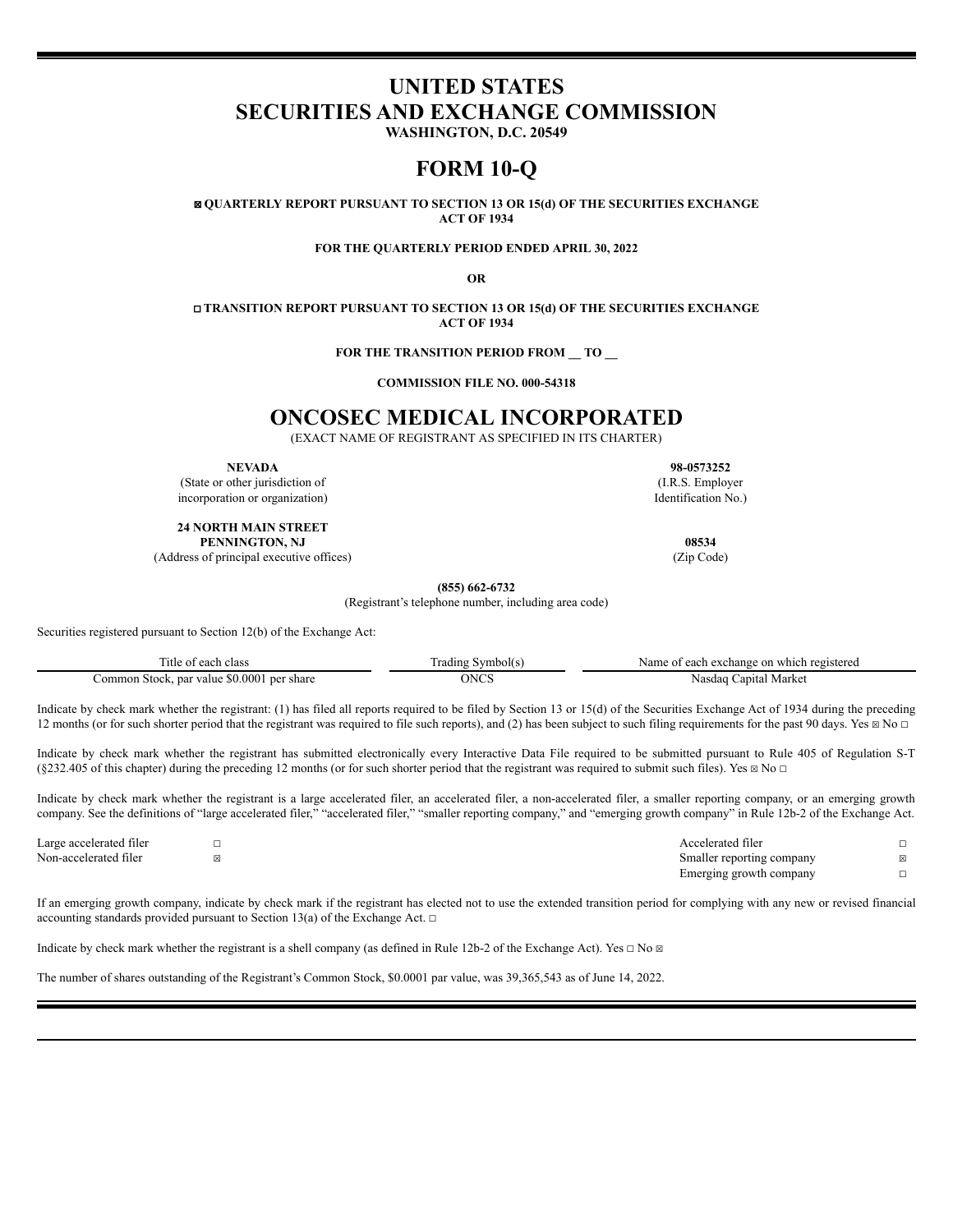## **OncoSec Medical Incorporated Form 10-Q for the Quarterly Period Ended April 30, 2022**

|                   | PART I-FINANCIAL INFORMATION                                                                                                      |    |
|-------------------|-----------------------------------------------------------------------------------------------------------------------------------|----|
| Item 1.           | <b>Financial Statements:</b>                                                                                                      |    |
|                   | <u>Condensed Consolidated Balance Sheets as of April 30, 2022 (unaudited) and July 31, 2021</u>                                   |    |
|                   | Condensed Consolidated Statements of Operations for the three and nine months ended April 30, 2022 and 2021 (unaudited)           |    |
|                   | Condensed Consolidated Statements of Comprehensive Loss for the three and nine months ended April 30, 2022 and 2021 (unaudited)   |    |
|                   | Condensed Consolidated Statements of Stockholders' Equity for the three and nine months ended April 30, 2022 and 2021 (unaudited) | n  |
|                   | Condensed Consolidated Statements of Cash Flows for the nine months ended April 30, 2022 and 2021 (unaudited)                     | 8  |
|                   | <b>Notes to Condensed Consolidated Financial Statements (unaudited)</b>                                                           | 9  |
| Item 2.           | Management's Discussion and Analysis of Financial Condition and Results of Operations                                             | 28 |
| Item 3.           | <b>Quantitative and Qualitative Disclosures about Market Risk</b>                                                                 | 36 |
| Item 4.           | <b>Controls and Procedures</b>                                                                                                    | 37 |
|                   | <b>PART II-OTHER INFORMATION</b>                                                                                                  | 37 |
| Item 1.           | <b>Legal Proceedings</b>                                                                                                          | 37 |
| Item 1A.          | <b>Risk Factors</b>                                                                                                               | 37 |
| Item 2.           | Unregistered Sales of Equity Securities and Use of Proceeds                                                                       | 38 |
| Item 3.           | <b>Defaults Upon Senior Securities</b>                                                                                            | 38 |
| Item 4.           | <b>Mine Safety Disclosures</b>                                                                                                    | 38 |
| Item 5.           | Other Information                                                                                                                 | 38 |
| Item 6.           | <b>Exhibits</b>                                                                                                                   | 38 |
| <b>SIGNATURES</b> |                                                                                                                                   | 39 |
|                   |                                                                                                                                   |    |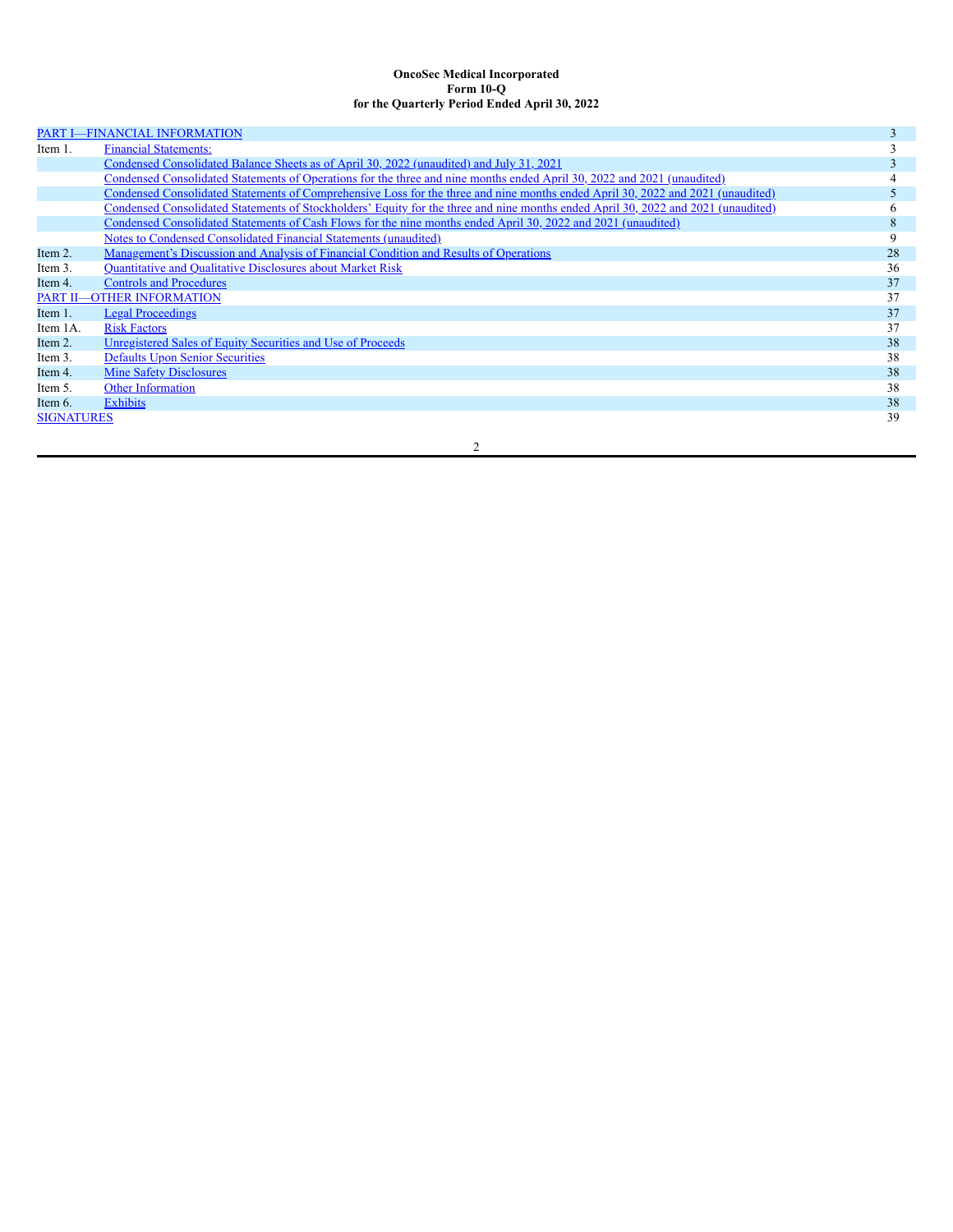## <span id="page-2-0"></span>**PART I—FINANCIAL INFORMATION**

## <span id="page-2-1"></span>**ITEM 1. FINANCIAL STATEMENTS.**

## **OncoSec Medical Incorporated Condensed Consolidated Balance Sheets**

<span id="page-2-2"></span>

|                                                                                                                                                                                                          |               | April 30, 2022 | <b>July 31, 2021</b> |               |
|----------------------------------------------------------------------------------------------------------------------------------------------------------------------------------------------------------|---------------|----------------|----------------------|---------------|
|                                                                                                                                                                                                          |               | (Unaudited)    |                      |               |
| <b>Assets</b>                                                                                                                                                                                            |               |                |                      |               |
| Current assets                                                                                                                                                                                           |               |                |                      |               |
| Cash and cash equivalents                                                                                                                                                                                | $\mathcal{S}$ | 19,477,493     | $\mathbb{S}$         | 45,951,233    |
| Prepaid expenses and other current assets                                                                                                                                                                |               | 1,658,436      |                      | 3,228,191     |
| <b>Total Current Assets</b>                                                                                                                                                                              |               | 21,135,929     |                      | 49,179,424    |
| Property and equipment, net                                                                                                                                                                              |               | 1,023,728      |                      | 928,821       |
| Intangible assets, net                                                                                                                                                                                   |               | 396,000        |                      | 448,412       |
| Operating lease right-of-use assets                                                                                                                                                                      |               | 4,910,443      |                      | 5,445,744     |
| Other long-term assets                                                                                                                                                                                   |               | 528,090        |                      | 273,523       |
| <b>Total Assets</b>                                                                                                                                                                                      | \$            | 27,994,190     | \$                   | 56,275,924    |
| <b>Liabilities and Stockholders' Equity</b>                                                                                                                                                              |               |                |                      |               |
| <b>Liabilities</b>                                                                                                                                                                                       |               |                |                      |               |
| Current liabilities                                                                                                                                                                                      |               |                |                      |               |
| Accounts payable and accrued liabilities                                                                                                                                                                 | \$            | 3,145,828      | \$                   | 5,561,645     |
| Accrued compensation related                                                                                                                                                                             |               | 342,881        |                      | 320,655       |
| Operating lease liabilities                                                                                                                                                                              |               | 1,073,440      |                      | 845,483       |
| Note payable                                                                                                                                                                                             |               | 124,755        |                      | 1,234,133     |
| <b>Total Current Liabilities</b>                                                                                                                                                                         |               | 4,686,904      |                      | 7,961,916     |
| Operating lease liabilities, net of current portion                                                                                                                                                      |               | 4,418,671      |                      | 5,238,207     |
| Liability under co-promotion agreement - related party                                                                                                                                                   |               | 5,000,000      |                      | 5,000,000     |
| <b>Total Liabilities</b>                                                                                                                                                                                 |               | 14, 105, 575   |                      | 18,200,123    |
| <b>Commitments and Contingencies (Note 9)</b>                                                                                                                                                            |               |                |                      |               |
| <b>Stockholders' Equity</b>                                                                                                                                                                              |               |                |                      |               |
| Common stock authorized $-100,000,000$ common shares with a par value of \$0.0001 as of April 30,<br>$2022$ and July 31, 2021, common stock issued and outstanding $-39,364,449$ and $39,152,610$ common |               |                |                      |               |
| shares as of April 30, 2022 and July 31, 2021, respectively                                                                                                                                              |               | 3,937          |                      | 3.916         |
| Additional paid-in capital                                                                                                                                                                               |               | 287,855,594    |                      | 286, 337, 291 |
| Warrants issued and outstanding - 1,706,190 warrants as of April 30, 2022 and July 31, 2021                                                                                                              |               | 3,591,734      |                      | 3,591,734     |
| Accumulated other comprehensive income (loss)                                                                                                                                                            |               | 178,731        |                      | (79, 109)     |
| Accumulated deficit                                                                                                                                                                                      |               | (277,741,381)  |                      | (251,778,031) |
| Total Stockholders' Equity                                                                                                                                                                               |               | 13.888.615     |                      | 38.075.801    |

Total Liabilities and Stockholders' Equity 6 27,994,190 5 56,275,924

The accompanying notes are an integral part of these condensed consolidated financial statements. 3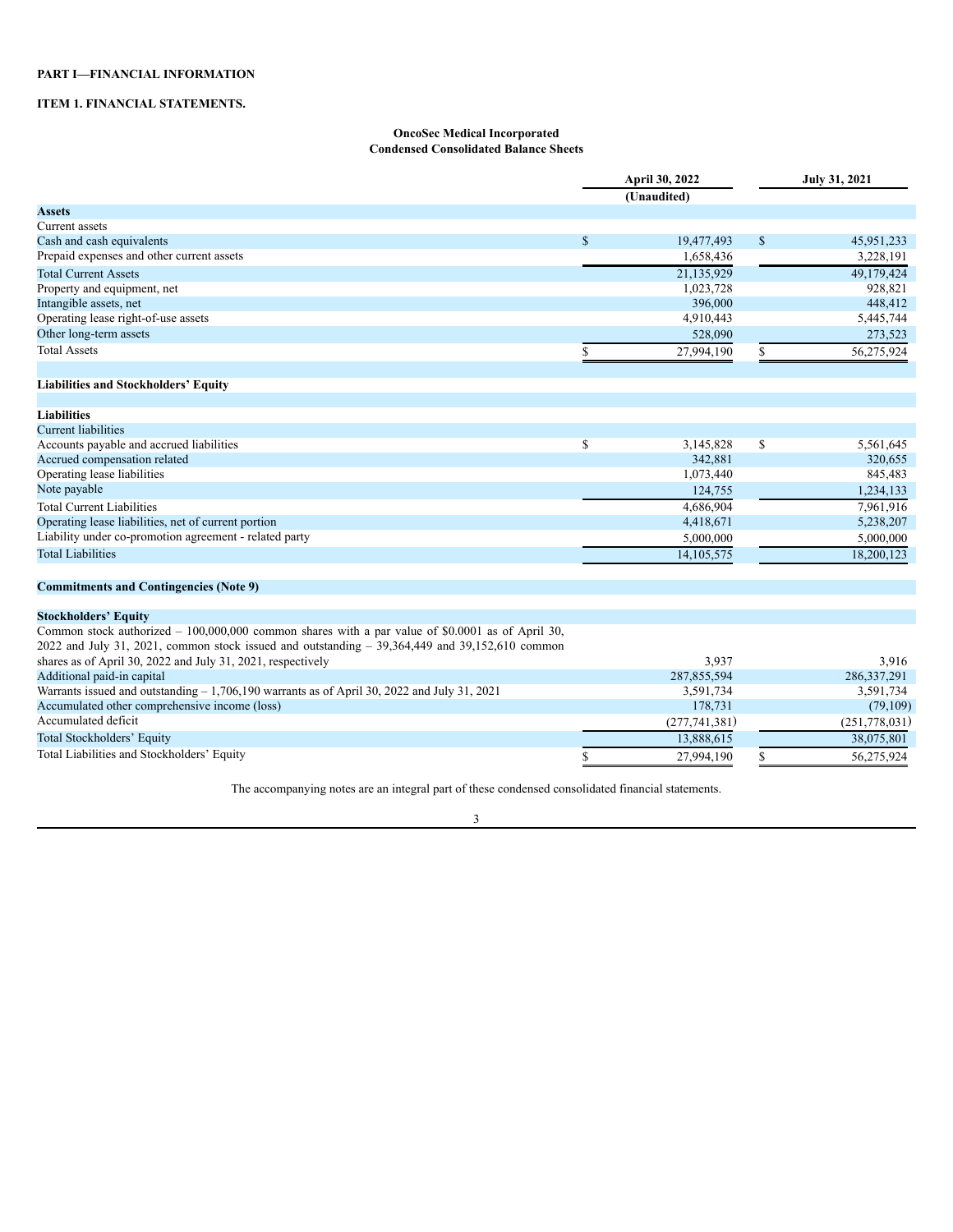## **OncoSec Medical Incorporated Condensed Consolidated Statements of Operations (Unaudited)**

<span id="page-3-0"></span>

|                                                                                          | <b>Three Months Ended</b> |                       |  |                |  | <b>Nine Months Ended</b> |  |                |  |
|------------------------------------------------------------------------------------------|---------------------------|-----------------------|--|----------------|--|--------------------------|--|----------------|--|
|                                                                                          |                           | <b>April 30, 2022</b> |  | April 30, 2021 |  | April 30,<br>2022        |  | April 30, 2021 |  |
| Revenue                                                                                  |                           |                       |  |                |  |                          |  |                |  |
| Expenses:                                                                                |                           |                       |  |                |  |                          |  |                |  |
| Research and development                                                                 |                           | 7,030,607             |  | 7,589,779      |  | 20,501,917               |  | 26,304,520     |  |
| General and administrative                                                               |                           | 2,517,105             |  | 2,847,151      |  | 8,377,722                |  | 8,198,580      |  |
| Loss from operations                                                                     |                           | (9,547,712)           |  | (10, 436, 930) |  | (28,879,639)             |  | (34, 503, 100) |  |
| Gain on extinguishment of debt                                                           |                           |                       |  | 960,790        |  |                          |  | 960,790        |  |
| Other income (expense), net                                                              |                           | 2,182                 |  | 1,723          |  | (2, 412)                 |  | 660            |  |
| Interest expense                                                                         |                           | (2,701)               |  | (1,732)        |  | (16, 128)                |  | (12, 587)      |  |
| Foreign currency exchange gain (loss), net                                               |                           | (36, 191)             |  | 35,365         |  | (399, 338)               |  | 187,039        |  |
| Loss before income taxes                                                                 |                           | (9, 584, 422)         |  | (9,440,784)    |  | (29, 297, 517)           |  | (33,367,198)   |  |
| Income tax (benefit) expense                                                             |                           | (3,337,117)           |  | 1,542          |  | (3,334,167)              |  | 4,492          |  |
| Net loss                                                                                 |                           | (6,247,305)           |  | (9,442,326)    |  | (25,963,350)             |  | (33,371,690)   |  |
| Basic and diluted net loss per common share                                              |                           | (0.16)                |  | (0.25)         |  | (0.66)                   |  | (1.08)         |  |
| Weighted average shares used in computing basic and diluted net loss per<br>common share |                           | 39,355,672            |  | 37, 335, 563   |  | 39,281,841               |  | 30,857,405     |  |

The accompanying notes are an integral part of these condensed consolidated financial statements.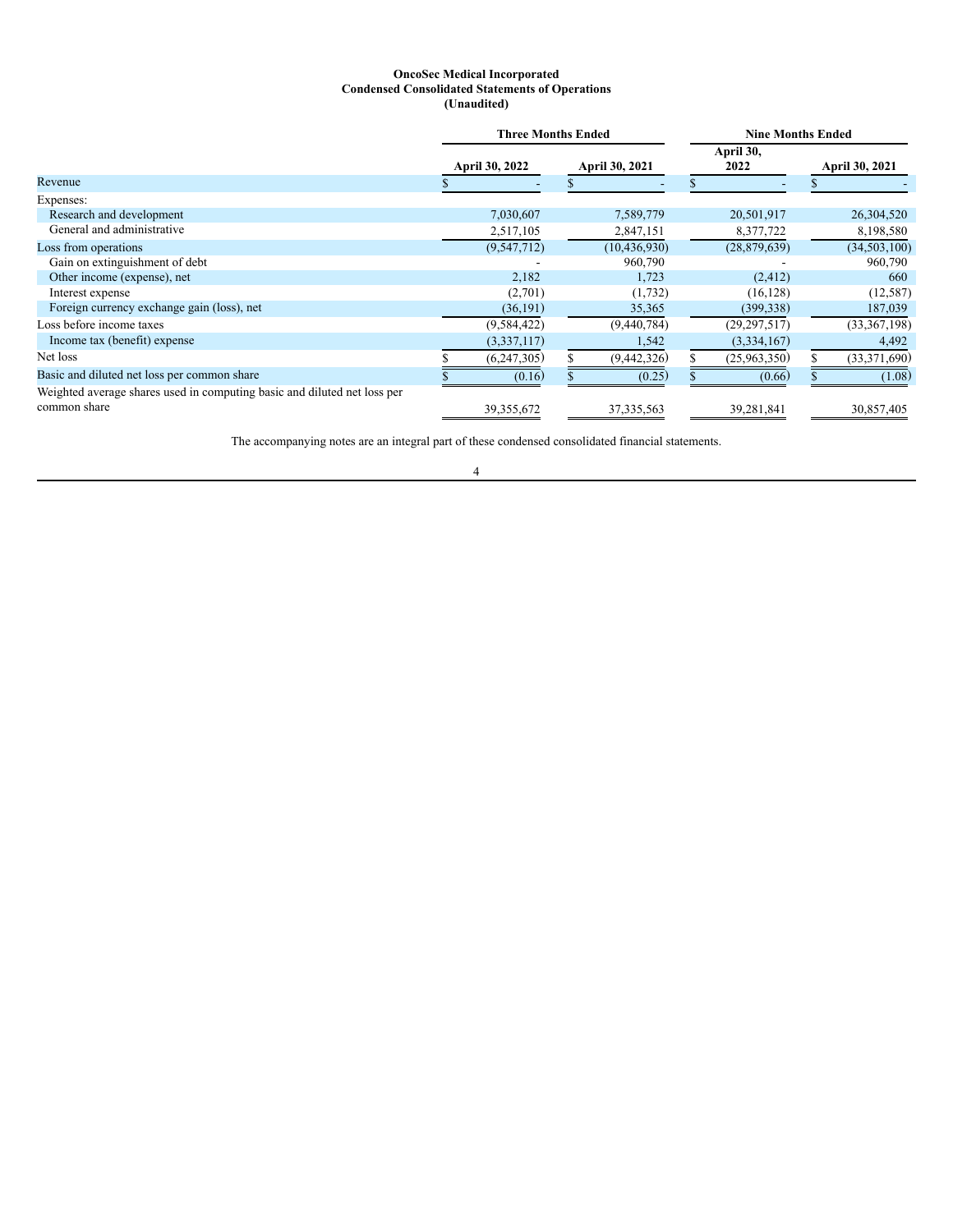## **OncoSec Medical Incorporated Condensed Consolidated Statements of Comprehensive Loss (Unaudited)**

<span id="page-4-0"></span>

|                                          | <b>Three Months Ended</b> |                   |  |                       |  | <b>Nine Months Ended</b> |  |                       |  |
|------------------------------------------|---------------------------|-------------------|--|-----------------------|--|--------------------------|--|-----------------------|--|
|                                          |                           | April 30,<br>2022 |  | <b>April 30, 2021</b> |  | <b>April 30, 2022</b>    |  | <b>April 30, 2021</b> |  |
| Net Loss                                 |                           | (6,247,305)       |  | (9,442,326)           |  | (25,963,350)             |  | (33,371,690)          |  |
| Foreign currency translation adjustments |                           | 4,857             |  | (70, 491)             |  | 257,840                  |  | (336,310)             |  |
| Comprehensive Loss                       |                           | (6,242,448)       |  | (9,512,817)           |  | (25,705,510)             |  | (33,708,000)          |  |

The accompanying notes are an integral part of these condensed consolidated financial statements.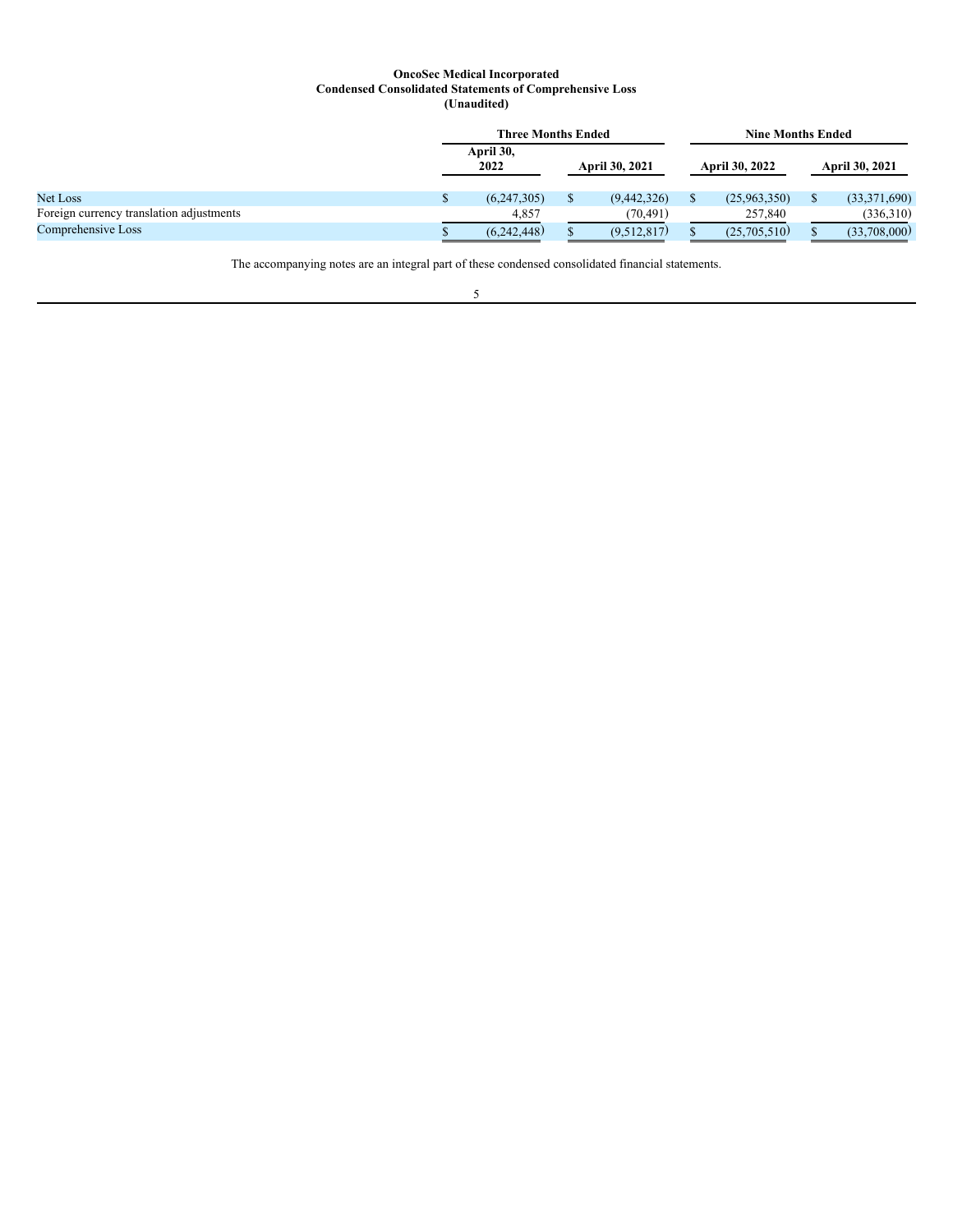## **OncoSec Medical Incorporated Condensed Consolidated Statements of Stockholders' Equity (Unaudited)**

## **Three Months Ended April 30, 2022**

<span id="page-5-0"></span>

|                                                                 |                     |        |                              |               |             | Accumulated            |                   | <b>Total</b>     |
|-----------------------------------------------------------------|---------------------|--------|------------------------------|---------------|-------------|------------------------|-------------------|------------------|
|                                                                 | <b>Common Stock</b> |        | <b>Additional</b><br>Paid-In |               | Warrants    | Other<br>Comprehensive | Accumulated       | Stockholders'    |
|                                                                 | <b>Shares</b>       | Amount | Capital                      | <b>Shares</b> | Amount      | Loss                   | Deficit           | <b>Equity</b>    |
| Balance, January 31, 2022                                       | 39,349,269          | 3,935  | \$287,539,711                | 1,706,190     | \$3,591,734 | 173,874                | \$(271, 494, 076) | 19,815,178<br>S. |
| Stock-based compensation expense                                | 15,180              |        | 315,697                      |               |             |                        |                   | 315,699          |
| Tax withholdings paid on equity<br>awards                       |                     |        | (10, 378)                    |               |             |                        |                   | (10,378)         |
| Tax shares sold to pay for tax<br>withholdings on equity awards |                     |        | 10,564                       |               |             |                        |                   | 10,564           |
| Other comprehensive income                                      |                     |        |                              |               |             | 4,857                  | —                 | 4,857            |
| Net loss                                                        |                     |        |                              |               |             |                        | (6,247,305)       | (6,247,305)      |
| Balance, April 30, 2022                                         | 39, 364, 449        | 3,937  | \$287,855,594                | .706,190      | \$3,591,734 | 178,731                | \$(277,741,381)   | 13,888,615       |

## **Nine Months Ended April 30, 2022**

|                                                                 |               |        |                   |               |             | Accumulated   |                 |               |
|-----------------------------------------------------------------|---------------|--------|-------------------|---------------|-------------|---------------|-----------------|---------------|
|                                                                 |               |        | <b>Additional</b> |               |             | Other         |                 | <b>Total</b>  |
|                                                                 | Common Stock  |        | Paid-In           |               | Warrants    | Comprehensive | Accumulated     | Stockholders' |
|                                                                 | <b>Shares</b> | Amount | Capital           | <b>Shares</b> | Amount      | Loss          | Deficit         | <b>Equity</b> |
| Balance, July 31, 2021                                          | 39,152,610    | 3,916  | \$286,337,291     | 1,706,190     | \$3,591,734 | (79, 109)     | \$(251,778,031) | 38,075,801    |
| Stock-based compensation expense                                | 67,839        |        | 1,272,266         |               |             |               |                 | 1,272,273     |
| Tax withholdings paid on equity<br>awards                       |               |        | (43, 383)         |               |             |               |                 | (43, 383)     |
| Tax shares sold to pay for tax<br>withholdings on equity awards |               |        | 42,949            |               |             |               |                 | 42,949        |
| Common stock issued for services                                | 12,500        |        | 42,499            |               |             |               |                 | 42,500        |
| Exercise of common stock options                                | 130,000       | 13     | 202,787           |               |             |               |                 | 202,800       |
| Common stock issued for employee                                |               |        |                   |               |             |               |                 |               |
| stock purchase plan                                             | 1,500         |        | 1,185             |               |             |               |                 | 1,185         |
| Other comprehensive income                                      |               |        |                   |               |             | 257,840       |                 | 257,840       |
| Net loss                                                        |               |        |                   |               |             |               | (25,963,350)    | (25,963,350)  |
| Balance, April 30, 2022                                         | 39,364,449    | 3,937  | \$287,855,594     | .706,190      | \$3,591,734 | 178,731       | \$(277,741,381) | 13,888,615    |

The accompanying notes are an integral part of these condensed consolidated financial statements.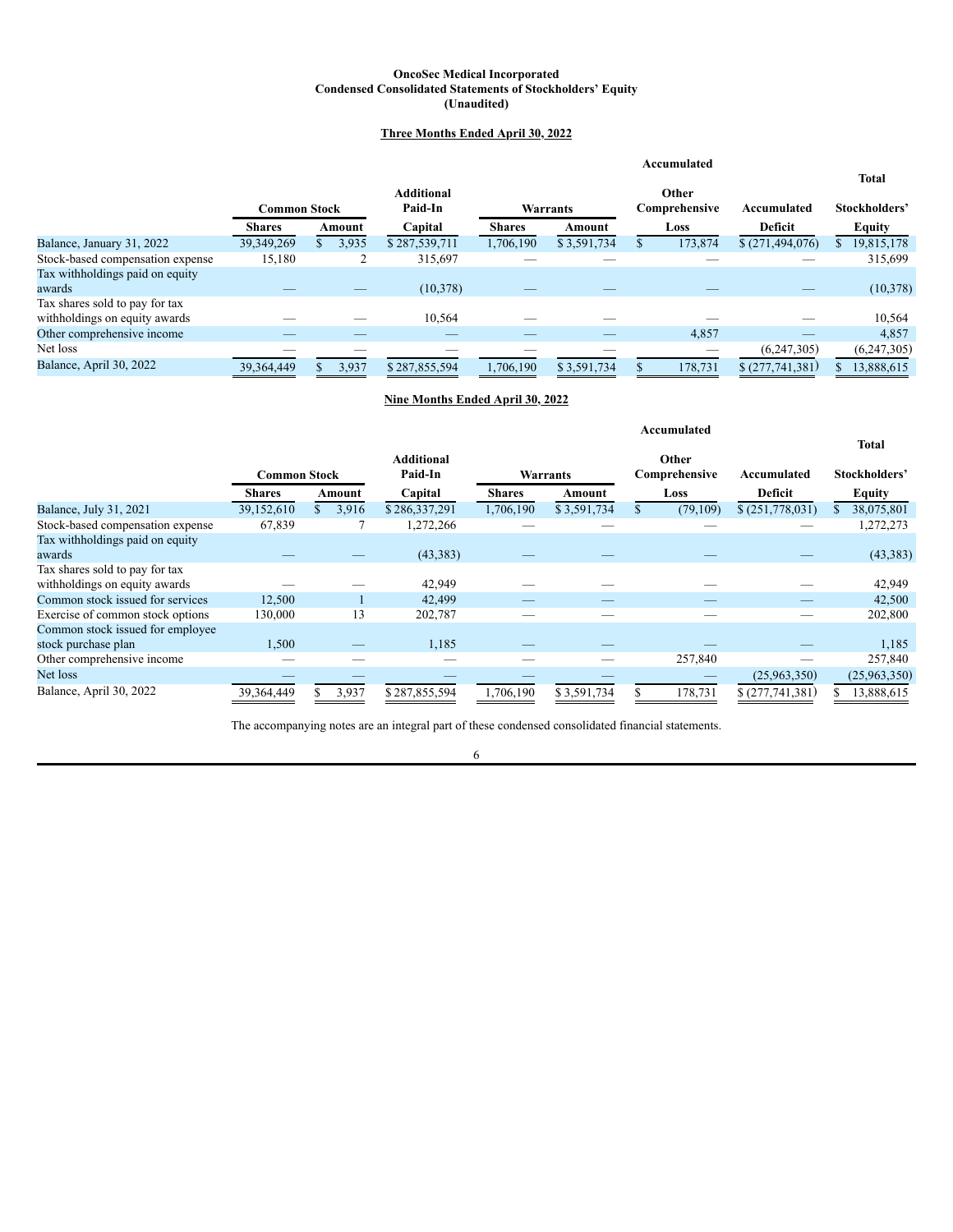## **Three Months Ended April 30, 2021**

|                                                                      | <b>Common Stock</b> |        | <b>Additional</b><br>Paid-In |               | Warrants    | <b>Accumulated</b><br>Other<br>Comprehensive | Accumulated       | <b>Total</b><br>Stockholders' |
|----------------------------------------------------------------------|---------------------|--------|------------------------------|---------------|-------------|----------------------------------------------|-------------------|-------------------------------|
|                                                                      | <b>Shares</b>       | Amount | Capital                      | <b>Shares</b> | Amount      | Loss                                         | <b>Deficit</b>    | Equity                        |
| Balance, January 31, 2021                                            | 36,491,976          | 3,649  | \$274,633,208                | 2,221,315     | \$4,330,949 | (285, 323)                                   | \$(230, 539, 664) | 48,142,819                    |
| Exercise of common stock warrants                                    | 507,000             | 51     | 2,401,358                    | (507,000)     | (652, 259)  |                                              |                   | 1,749,150                     |
| Exercise of common stock options                                     | 136,636             | 13     | 227,840                      |               |             |                                              |                   | 227,853                       |
| Stock-based compensation expense                                     | 6,541               |        | 841,569                      |               |             |                                              |                   | 841,570                       |
| Tax withholdings paid on equity<br>awards                            |                     |        | (26,979)                     |               |             |                                              |                   | (26,979)                      |
| Tax shares sold to pay for tax<br>withholdings on equity awards      |                     |        | 26,142                       |               |             |                                              |                   | 26,142                        |
| Purchase of shares under CGP and<br>Sirtex stock purchase agreements | 1,691,806           | 169    | 5,836,562                    |               |             |                                              |                   | 5,836,731                     |
| Common stock issued for services                                     | 37,500              | 4      | 127,496                      |               |             |                                              |                   | 127,500                       |
| Dividends declared (\$0.00 per<br>share)                             |                     |        |                              |               |             |                                              |                   |                               |
| Net loss                                                             |                     |        |                              |               |             |                                              | (9,442,326)       | (9,442,326)                   |
| Other comprehensive loss                                             |                     |        |                              |               |             | (70, 491)                                    |                   | (70, 491)                     |
| Balance, April 30, 2021                                              | 38,871,459          | 3,887  | \$284,067,196                | 1,714,315     | \$3,678,690 | (355, 814)                                   | \$(239,981,990)   | 47,411,969                    |

## **Nine Months Ended April 30, 2021**

|                                                                 | <b>Common Stock</b> |                       | <b>Additional</b><br>Paid-In | <b>Warrants</b> |               | Accumulated<br>Other<br>Comprehensive |            | Accumulated      | <b>Total</b><br>Stockholders' |
|-----------------------------------------------------------------|---------------------|-----------------------|------------------------------|-----------------|---------------|---------------------------------------|------------|------------------|-------------------------------|
|                                                                 | <b>Shares</b>       | <b>Amount</b>         | Capital                      | <b>Shares</b>   | <b>Amount</b> | Loss                                  |            | <b>Deficit</b>   | <b>Equity</b>                 |
| Balance, July 31, 2020                                          | 23,054,474          | 2,305<br>$\mathbb{S}$ | \$214,789,808                | 3,114,288       | \$5,708,127   | $\mathbb{S}$                          | (19, 504)  | \$ (206,610,300) | 13,870,436<br>\$              |
| Common stock issued for                                         |                     |                       |                              |                 |               |                                       |            |                  |                               |
| employee stock purchase plan                                    | 1,538               |                       | 5,798                        |                 |               |                                       |            |                  | 5,798                         |
| Exercise of common stock warrants                               | 1,389,261           | 139                   | 6,580,106                    | (1,389,261)     | (1,787,294)   |                                       |            |                  | 4,792,951                     |
| Exercise of common stock options                                | 294,884             | 30                    | 489,550                      |                 |               |                                       |            |                  | 489,580                       |
| Stock-based compensation expense                                | 19,623              | $\overline{2}$        | 3,213,748                    |                 |               |                                       |            | —                | 3,213,750                     |
| Tax withholdings paid on equity<br>awards                       |                     |                       | (53, 438)                    |                 |               |                                       |            |                  | (53, 438)                     |
| Tax shares sold to pay for tax<br>withholdings on equity awards |                     |                       | 54,191                       |                 |               |                                       |            |                  | 54,191                        |
| Cancellation of expired warrants                                |                     |                       | 242,143                      | (10,712)        | (242, 143)    |                                       |            |                  |                               |
| August 2020 Registered Direct<br>Offering, net of \$1,464,276   |                     |                       |                              |                 |               |                                       |            |                  |                               |
| issuance costs                                                  | 4,608,589           | 461                   | 13,513,177                   |                 |               |                                       |            |                  | 13,513,638                    |
| January 2021 Public Offering, net                               |                     |                       |                              |                 |               |                                       |            |                  |                               |
| of $$2,970,165$ issuance costs                                  | 7,711,284           | 771                   | 39,055,561                   |                 |               |                                       |            |                  | 39,056,332                    |
| Purchase of shares under CGP and                                |                     |                       |                              |                 |               |                                       |            |                  |                               |
| Sirtex stock purchase agreements                                | 1,691,806           | 169                   | 5,836,562                    |                 |               |                                       |            |                  | 5,836,731                     |
| Common stock issued for services                                | 100,000             | 10                    | 339,990                      |                 |               |                                       |            |                  | 340,000                       |
| Dividends declared (\$0.00 per<br>share)                        |                     |                       |                              |                 |               |                                       |            |                  |                               |
| Net loss                                                        |                     |                       |                              |                 |               |                                       |            | (33,371,690)     | (33,371,690)                  |
| Other comprehensive loss                                        |                     |                       |                              |                 |               |                                       | (336,310)  |                  | (336,310)                     |
| Balance, April 30, 2021                                         | 38,871,459          | 3,887                 | \$284,067,196                | 1,714,315       | \$3,678,690   |                                       | (355, 814) | \$(239,981,990)  | 47,411,969                    |

The accompanying notes are an integral part of these condensed consolidated financial statements.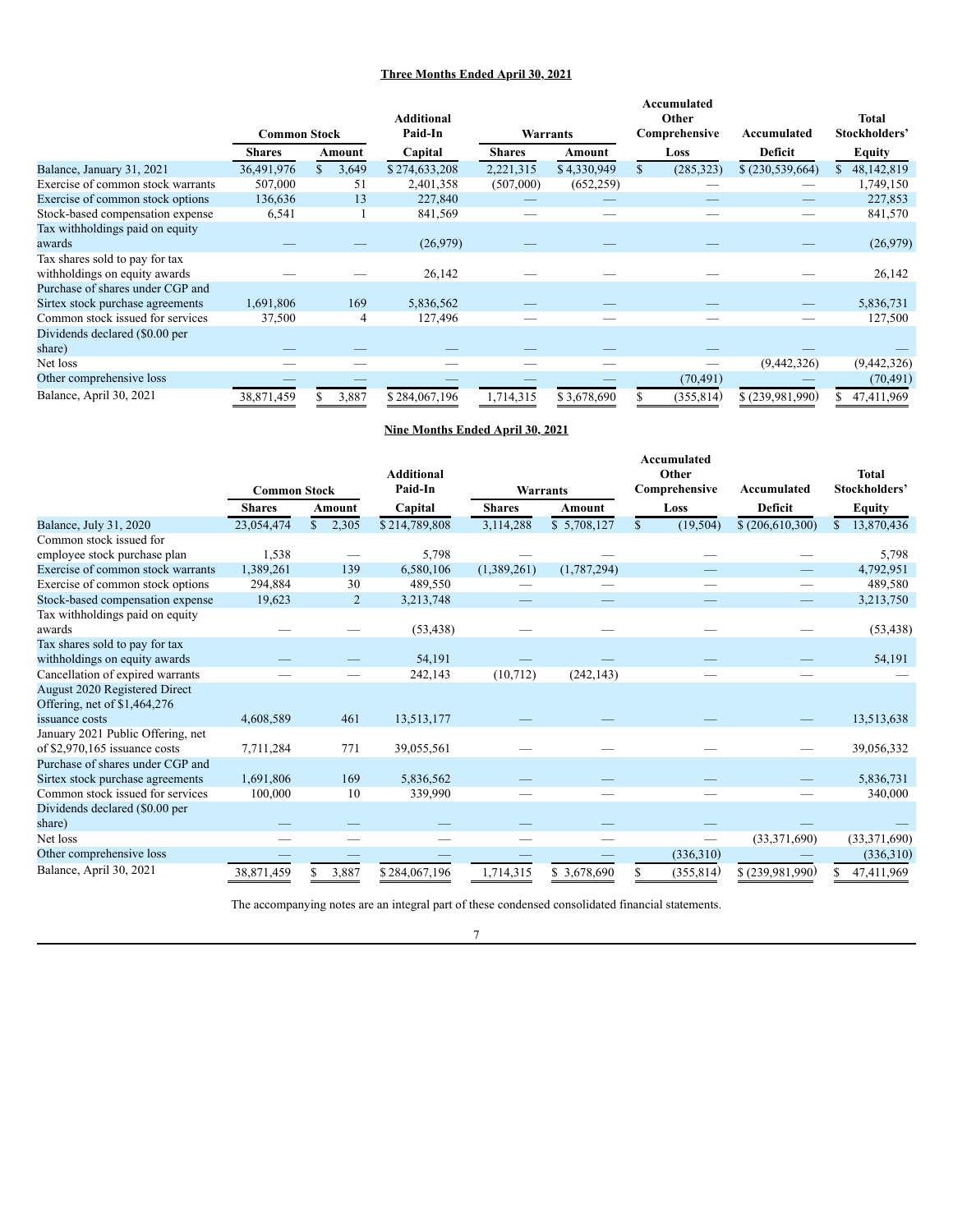## **OncoSec Medical Incorporated Condensed Consolidated Statements of Cash Flows (Unaudited)**

<span id="page-7-0"></span>

|                                                                                                      | <b>Nine Months Ended</b> |                |               |                |
|------------------------------------------------------------------------------------------------------|--------------------------|----------------|---------------|----------------|
|                                                                                                      |                          | April 30, 2022 |               | April 30, 2021 |
| Operating activities                                                                                 |                          |                |               |                |
| Net loss                                                                                             | $\mathbf S$              | (25,963,350)   | <sup>\$</sup> | (33,371,690)   |
| Adjustments to reconcile net loss to net cash used in operating activities:                          |                          |                |               |                |
| Depreciation and amortization                                                                        |                          | 194,700        |               | 172,074        |
| Amortization of right-of-use asset                                                                   |                          | 564,102        |               | 626,486        |
| Stock-based compensation                                                                             |                          | 1,272,273      |               | 3,213,750      |
| Common stock issued for services                                                                     |                          | 42,500         |               | 340,000        |
| Foreign currency exchange (gain) loss, net                                                           |                          | 399,338        |               | (187,039)      |
| Gain on extinguishment of debt                                                                       |                          |                |               | (960, 790)     |
| Changes in operating assets and liabilities:                                                         |                          |                |               |                |
| Prepaid expenses and other current assets                                                            |                          | 1.561.333      |               | 681,630        |
| Other long-term assets                                                                               |                          | (290, 876)     |               | (28)           |
| Accounts payable and accrued liabilities                                                             |                          | (2,432,847)    |               | (3,458,989)    |
| Accrued compensation related                                                                         |                          | 22,226         |               | (36, 343)      |
| Operating lease liabilities                                                                          |                          | (591, 579)     |               | (406, 462)     |
| Net cash used in operating activities                                                                |                          | (25, 222, 180) |               | (33, 387, 401) |
|                                                                                                      |                          |                |               |                |
| Investing activities                                                                                 |                          |                |               |                |
| Purchase of property and equipment                                                                   |                          | (244, 857)     |               | (259, 662)     |
| Purchase of intangible assets                                                                        |                          |                |               | (495,000)      |
| Net cash used in investing activities                                                                |                          | (244, 857)     |               | (754, 662)     |
| Financing activities                                                                                 |                          |                |               |                |
| Proceeds from issuance of common stock through ESPP                                                  |                          | 1,185          |               | 5,798          |
| Proceeds from issuance of common stock                                                               |                          |                |               | 57,004,411     |
| Payment of financing and offering costs                                                              |                          | (15,500)       |               | (4,434,441)    |
| Proceeds from exercise of warrants                                                                   |                          |                |               | 4,792,951      |
| Proceeds from exercise of stock options                                                              |                          | 202,800        |               | 489,580        |
| Purchase of shares under CGP and Sirtex stock purchase agreements                                    |                          |                |               | 5,836,731      |
| Proceeds from co-promotion agreement                                                                 |                          |                |               | 5,000,000      |
| Principal payments on note payable                                                                   |                          | (1,109,378)    |               | (497,319)      |
| Tax withholdings paid on equity awards                                                               |                          | (43, 383)      |               | (53, 438)      |
| Tax shares sold to pay for tax withholdings on equity awards                                         |                          | 42,949         |               | 54,191         |
|                                                                                                      |                          | (921, 327)     |               | 68,198,464     |
| Net cash provided by (used in) financing activities                                                  |                          |                |               |                |
| Effect of exchange rate changes on cash and cash equivalents                                         |                          | (85,376)       |               | (18, 362)      |
| Net increase (decrease) in cash and cash equivalents                                                 |                          | (26, 473, 740) |               | 34,038,039     |
| Cash and cash equivalents, at beginning of period                                                    |                          | 45,951,233     |               | 20,354,462     |
| Cash and cash equivalents, at end of period                                                          | \$                       | 19,477,493     | \$            | 54,392,501     |
| Supplemental disclosure for cash flow information:                                                   |                          |                |               |                |
| Cash paid during the period for:                                                                     |                          |                |               |                |
| Interest                                                                                             | \$                       | 16,128         | \$            | 7,032          |
| Income taxes                                                                                         | $\mathbf{\hat{s}}$       | 2,950          | \$            | 4,492          |
| Noncash investing and financing transactions:                                                        |                          |                |               |                |
| <b>Expiration of warrants</b>                                                                        | $\mathbb{S}$             |                | \$            | 242,143        |
| Increase in right-of-use assets and operating lease liabilities resulting from contract modification | \$                       |                | \$            | 338,819        |
|                                                                                                      |                          |                |               |                |

The accompanying notes are an integral part of these condensed consolidated financial statements.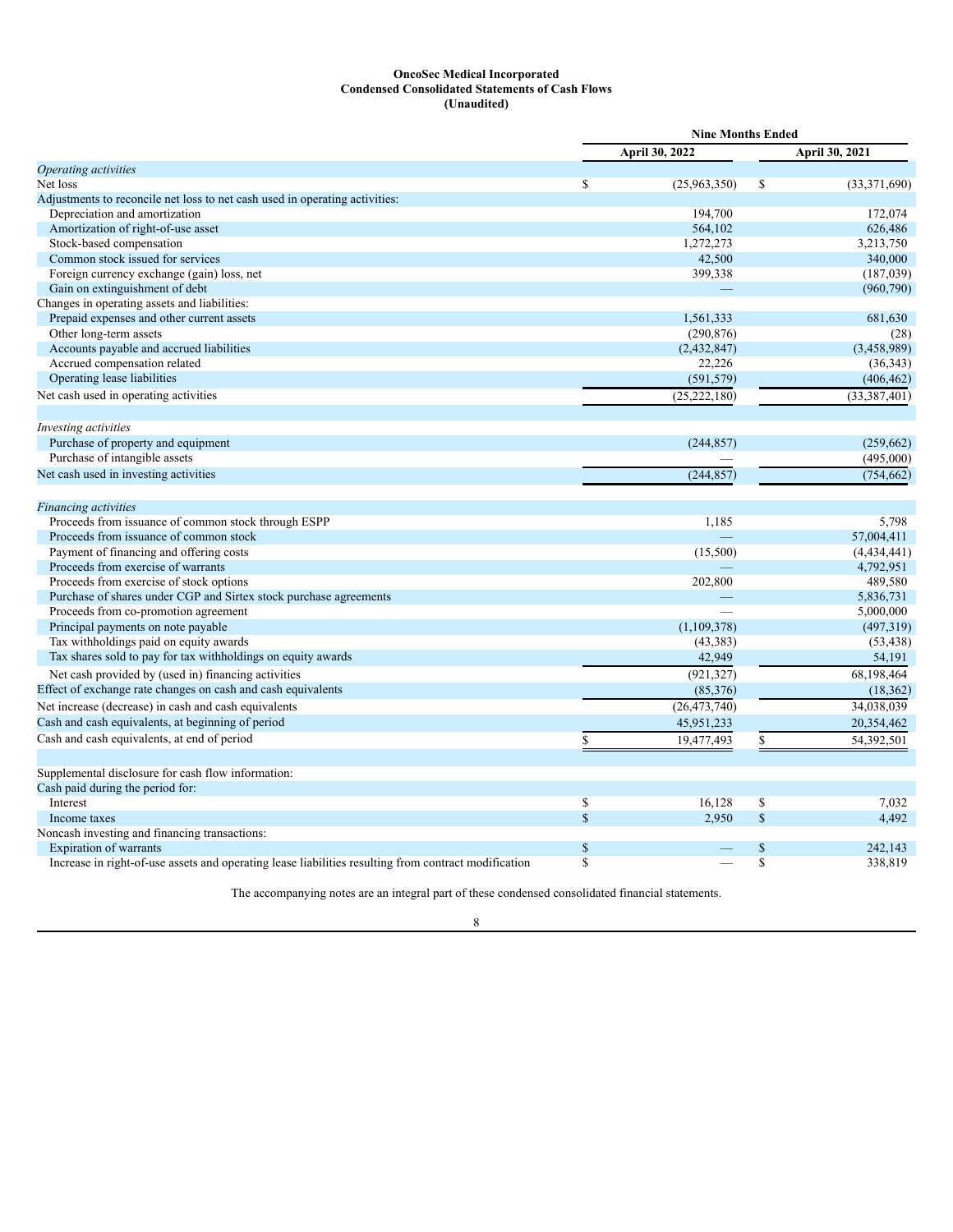## **OncoSec Medical Incorporated Notes to Condensed Consolidated Financial Statements (Unaudited)**

#### <span id="page-8-0"></span>**Note 1—Nature of Operations and Basis of Presentation**

OncoSec Medical Incorporated (together with its subsidiary, unless the context indicates otherwise, being collectively referred to as the "Company") began its operations as a biotechnology company in March 2011. The Company has not generated any revenues since its inception. The Company was incorporated in the State of Nevada on February 8, 2008 under the name of Netventory Solutions, Inc. and changed its name to OncoSec Medical Incorporated in March 2011 when it began operating as a biotechnology company.

The Company is a late-stage immuno-oncology company focused on designing, developing and commercializing innovative, proprietary, intra-tumoral DNA-based therapeutics to stimulate and augment anti-tumor immune responses for the treatment of cancers. Its core technology platform ImmunoPulse® is a drug-device therapeutic modality platform comprised of a proprietary intratumoral electroporation ("EP") delivery device (the "OMS EP Device") and a proprietary DNA plasmid that triggers transient expression of target protein in cells. The OMS EP Device is designed to deliver plasmid DNA-encoded drugs directly into a solid tumor and promote an immunological response against the cancer. The OMS EP Device can be adapted to treat different tumor types, and consists of an electrical pulse generator and disposable applicators. The Company's lead product candidate is a DNA-encoded interleukin-12 ("IL-12") called tavokinogene telseplasmid ("TAVO™"). The OMS EP Device is used to deliver TAVO™ intratumorally, with the aim of reversing the immunosuppressive microenvironment in the treated tumor and elicit systemic tumor-specific immune responses in cancer patients. The activation of the appropriate inflammatory response in the treated tumor can drive a systemic anti-tumor response against untreated tumors in other parts of the body. In 2017, the Company received Fast Track Designation and Orphan Drug Designation from the U.S. Food and Drug Administration ("FDA") for TAVO™ in metastatic melanoma, which could qualify TAVO™ for expedited FDA review, a rolling Biologics License Application ("BLA") review and certain other benefits.

The Company's primary focus is to pursue its study of TAVO<sup>™</sup> in combination with KEYTRUDA® (pembrolizumab) in melanoma and triple negative breast cancer ("TNBC").

The Company's KEYNOTE-695 study is a registration-directed, Phase 2b open-label, single-arm, multicenter study in approximately 100 patients treated with TAVO™ in combination with KEYTRUDA® (pembrolizumab) in anti-PD-1 checkpoint inhibitor (nivolumab or pembrolizumab) relapsed or refractory metastatic melanoma, being conducted in the United States, Canada, Australia and Europe. In May 2017, the Company entered into a clinical trial collaboration and supply agreement with a subsidiary of Merck & Co., Inc. ("Merck") in connection with the KEYNOTE-695 study. Pursuant to the terms of the agreement, each company will bear its own costs related to manufacturing and supply of its product, as well as be responsible for its own internal costs. The Company is the study sponsor and is responsible for external costs. The study completed enrollment of the primary cohort in December 2020. In December 2020, the protocol was amended to include an additional cohort, consisting of patients who were exposed to treatment with ipilimumab and progressed on prior anti-PD-1 checkpoint inhibitor. The amendment also enabled enrollment of approximately 25 additional patients to be treated with an updated version of the OMS EP Device (i.e., GenPulse<sup>TM</sup> generator and Series 3 Applicator), in preparation for seeking FDA approval.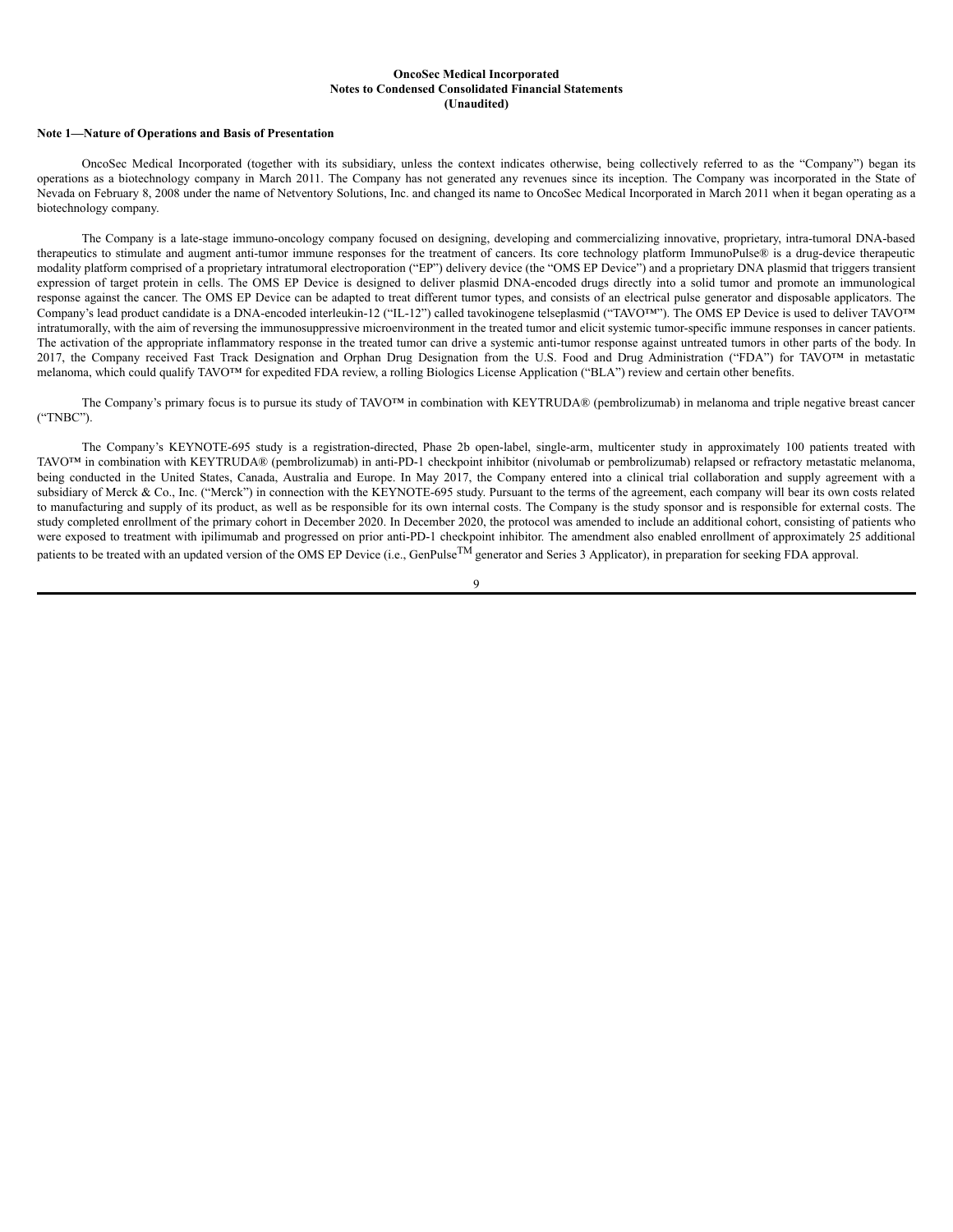The Company's KEYNOTE-890 study is a Phase 2, open-label, single-arm, multicenter study conducted in the United States and Australia to evaluate the safety and efficacy of TAVO™ in combination with KEYTRUDA® in patients with inoperable locally advanced or metastatic TNBC who have previously failed at least one systemic chemotherapy or immunotherapy (Cohort 1) or TAVO<sup>™</sup> in combination with KEYTRUDA® and chemotherapy in patients with inoperable locally advanced or metastatic TNBC who have had no prior systemic therapy in the advanced or metastatic setting (Cohort 2). In May 2018, the Company entered into a second clinical trial collaboration and supply agreement with a subsidiary of Merck with respect to the KEYNOTE-890 study, Cohort 1. Pursuant to the terms of the agreement, each company will bear its own costs related to manufacturing and supply of its product, as well as be responsible for its own internal costs. The Company is the study sponsor and is responsible for external costs. In June 2020, the Company amended its second clinical trial collaboration and supply agreement to include KEYNOTE-890, Cohort 2. Enrollment of Cohort 1 was completed (26 patients) in December 2020. Interim data for Cohort 1 was initially presented at the San Antonio Breast Cancer Symposium ("SABCS") in December 2019, and an update on this cohort was presented at the SABCS in December 2021. Enrollment of Cohort 2 (target 40 patients) began in January 2021 and is expected to be completed in 2023.

In May 2019, the Company supported commencement of an investigator-initiated Phase 1 clinical trial conducted by the University of California San Francisco ("UCSF") Helen Diller Family Comprehensive Cancer Center. This study targets patients with Squamous Cell Carcinoma of the Head & Neck and is a single-arm open-label clinical trial in which 68 evaluable patients will receive TAVO™, KEYTRUDA® and epacadostat. Recruitment on this study has been halted after the last patient was treated in June 2021.

In August 2020, the Company supported commencement of an investigator-initiated Phase 2 study conducted by the H. Lee Moffitt Cancer Center and Research Institute and the University of South Florida Morsani College of Medicine to evaluate TAVO™ as neoadjuvant treatment (administered before surgery) in combination with intravenous OPDIVO® (nivolumab) in up to 33 patients with operable locally/regionally advanced melanoma. This study has been designed to evaluate whether the addition of TAVO™ can increase the published anti-tumor response observed with monotherapy OPDIVO®, an anti-PD-1 checkpoint inhibitor, in patients with locally/regionally advanced melanoma prior to surgical resection of tumors. This study began enrolling patients in December of 2020. Enrollment for this trial is expected to be completed in 2023.

In November 2020, the Company obtained an exclusive license to the Cliniporator® electroporation gene electrotransfer platform from IGEA Clinical Biophysics. This platform has been used for electrochemotherapy in and outside of Europe in over 200 major oncological centers to treat cutaneous metastatic cancer nodules, including melanoma. The license encompasses a broad field of use for gene delivery in oncology, including use as part of the Company's visceral lesion applicator ("VLA") program.

In April 2021, the Company announced that it received authorization to CE mark the OMS EP Device for use in solid tumors. That CE mark indicates compliance with Medical Device Directives (MDD) of the European Commission for the OMS EP Device as configured at the time. Subsequent to receiving the CE mark for that version of the OMS EP Device, the Company has advanced the design of the applicator component of the OMS EP Device, which the Company refers to as the Series 3 Applicator. This newer version of the OMS EP Device, which still includes the GenPulse<sup>TM</sup> generator, is currently used as an investigational device in clinical trial sites in Australia, the EU and Switzerland. The Company is currently seeking FDA agreement for investigational use of the GenPulse<sup>TM</sup> and the Series 3 Applicator in US clinical sites.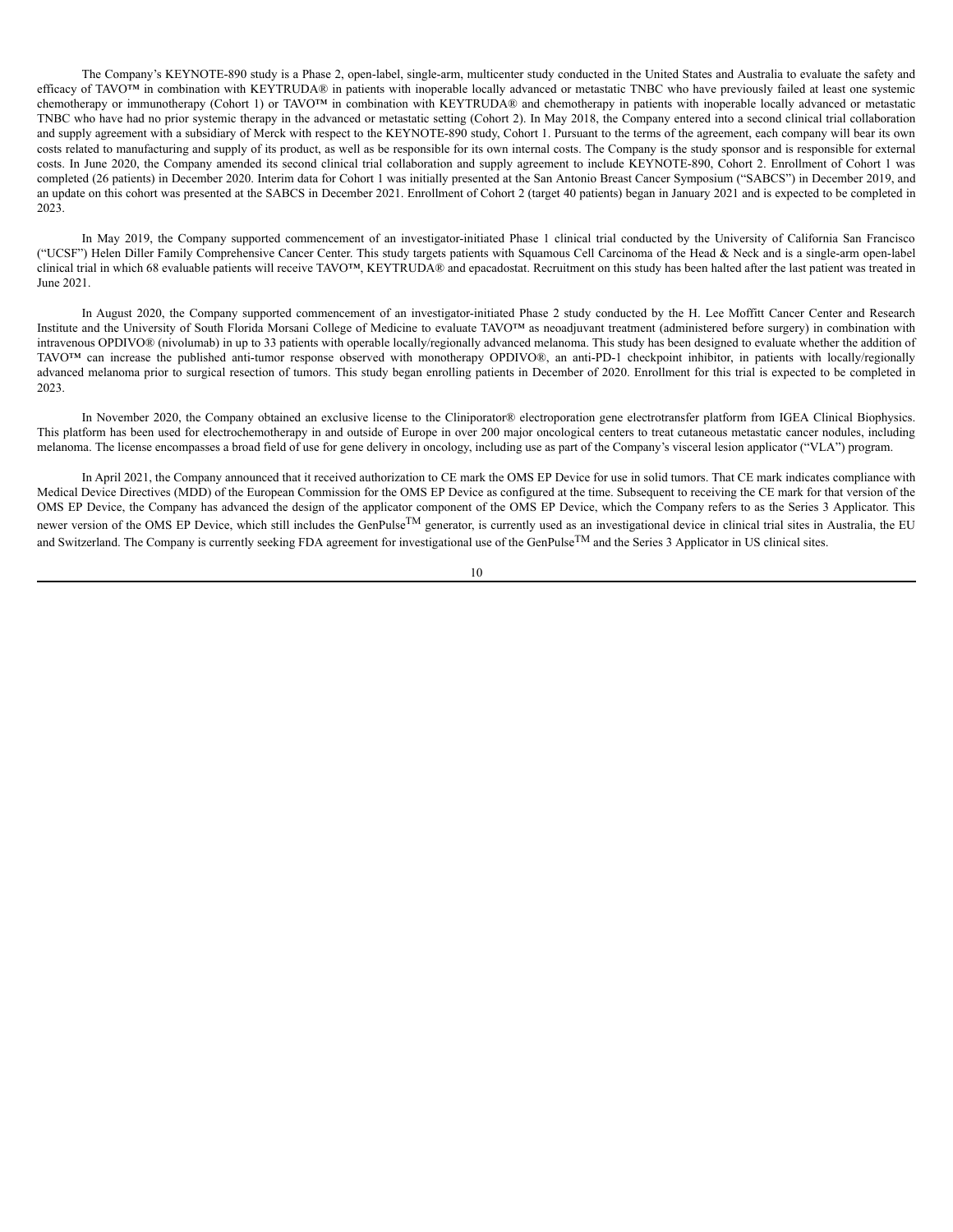The Company intends to continue to pursue potential new trials and studies related to TAVO™, in various tumor types. In addition, the Company is also developing its next-generation EP device and applicator, including advancements toward prototypes, pursuing discovery research to identify other product candidates that, in addition to IL-12, can be encoded into proprietary plasmid-DNA and delivered intratumorally using EP. Specifically, the Company is developing proprietary technology to potentially treat liver, lung, bladder, pancreatic and other difficult to treat visceral lesions through the direct delivery of plasmid-based IL-12 with the VLA.

The VLA is being designed to work with low voltage EP generators, including but not limited to the Company's proprietary APOLLO<sup>TM</sup> EP generator and Cliniporator<sup>®</sup>, and is expected to enable transfection of immunologically relevant genes into cells located in visceral organs. In early 2020, the Company had two poster presentations, one at the Society for Interventional Oncology and one at the Society for Interventional Radiology, where it presented preclinical data pertaining to visceral delivery of plasmid therapy. Additionally, the Company has successfully completed several large animal studies to assess VLA design. The Company expected to bring a VLA into the clinic in 2023. However, this timeline is under evaluation and may extend beyond 2023. The Company believes that the flexibility of the Company's proprietary plasmid-DNA technology allows the Company to deliver other immunologically relevant molecules into the tumor microenvironment in addition to the delivery of plasmid-DNA encoding for IL-12.

The Company established a collaboration with Emerge Health Pty ("Emerge"), the leading Australian company providing full registration, reimbursement, sales, marketing and distribution services of therapeutic products in Australia and New Zealand, to commercialize TAVO™ and make it available under Australia's Special Access Scheme ("SAS"). Emerge was acquired in late 2019 and in June 2021 informed the Company that oncology will not be a core therapeutic focus for Emerge into the future. The collaboration was terminated effective October 1, 2021, and the Company will not continue to participate in the SAS program.

## *Unaudited Interim Financial Information*

The accompanying unaudited condensed consolidated financial statements of the Company have been prepared in accordance with U.S. generally accepted accounting principles ("U.S. GAAP") for interim financial information and with instructions to Form 10-Q and Article 8 of Regulation S-X. Accordingly, they do not include all the information and footnotes required by U.S. GAAP for complete financial statements. The condensed consolidated balance sheet as of April 30, 2022, the condensed consolidated statements of operations for the three and nine months ended April 30, 2022 and 2021, the condensed consolidated statements of comprehensive loss for the three and nine months ended April 30, 2022 and 2021, the condensed consolidated statements of stockholders' equity for the three and nine months ended April 30, 2022 and 2021, and the condensed consolidated statements of cash flows for the nine months ended April 30, 2022 and 2021, are unaudited, but include all adjustments (consisting of normal recurring adjustments) that, in the opinion of management, are necessary for a fair presentation of the Company's financial position, results of operations and cash flows for the periods presented and necessary in order to make the Company's financial statements not misleading. The condensed consolidated results of operations for the three and nine months ended April 30, 2022 shown herein are not necessarily indicative of the consolidated results that may be expected for the year ending July 31, 2022, or for any other period. These condensed consolidated financial statements, and notes thereto, should be read in conjunction with the audited consolidated financial statements for the fiscal year ended July 31, 2021, included in the Company's Annual Report on Form 10-K (the "Annual Report") filed with the U.S. Securities and Exchange Commission ("SEC") on October 29, 2021. The condensed consolidated balance sheet at July 31, 2021 has been derived from the audited financial statements at that date but does not include all the information and footnotes required by U.S. GAAP for complete financial statements.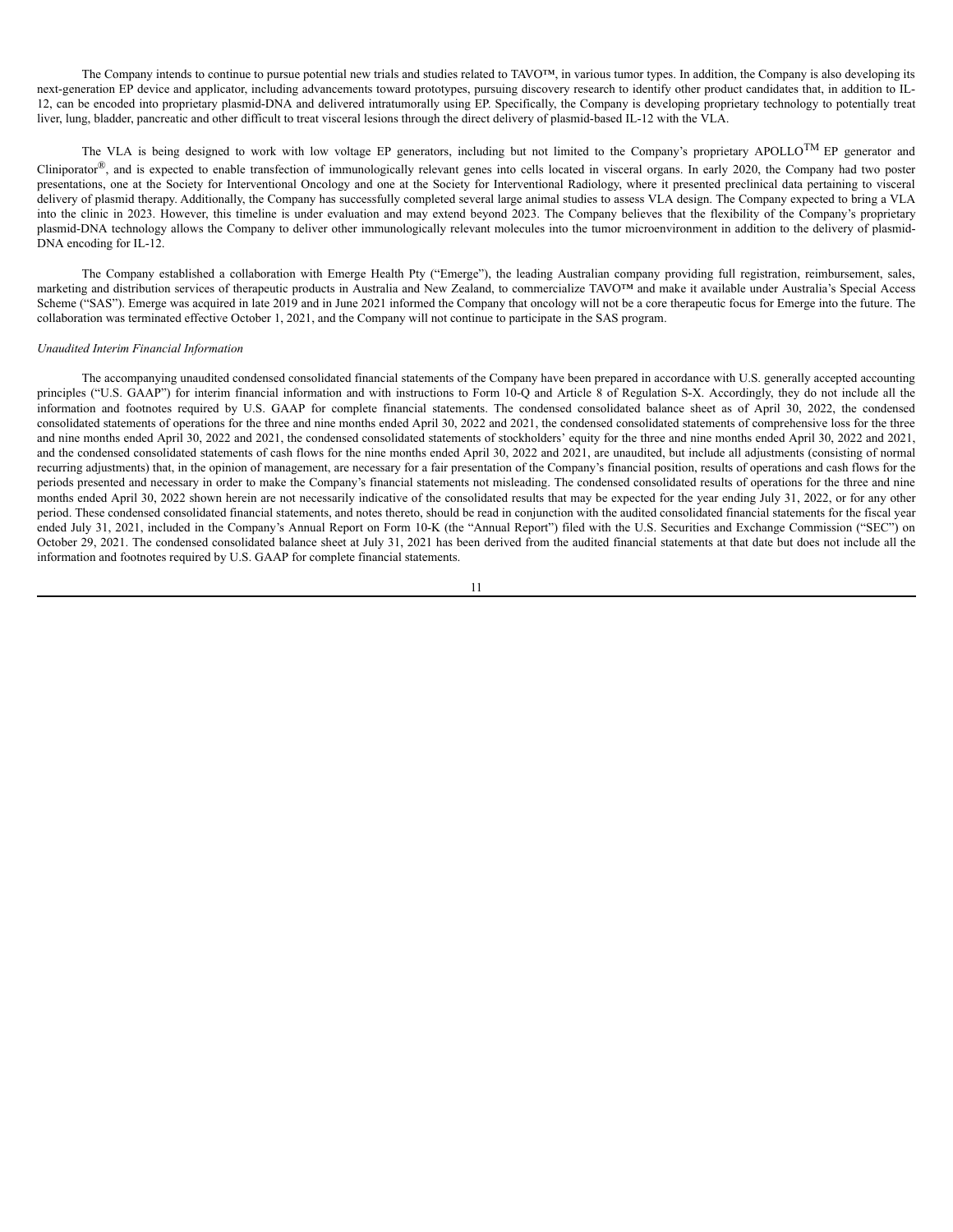## **Note 2—Significant Accounting Policies**

#### *Principles of Consolidation*

The accompanying condensed consolidated financial statements include the accounts of the Company and its wholly-owned subsidiary, OncoSec Medical Australia PTY LTD. All significant intercompany accounts and transactions have been eliminated in consolidation.

#### *Use of Estimates*

The accompanying condensed consolidated financial statements have been prepared in conformity with U.S. GAAP, which requires management to make estimates and assumptions that affect the reported amounts of assets and liabilities and disclosure of contingent liabilities at the date of the financial statements and the reported amounts of expenses during the reporting period. Such estimates include the Company's ability to continue as a going concern and certain calculations related to that determination, stock-based compensation, the accrual of research, product development and clinical obligations, impairment of long-lived assets, determining the Incremental Borrowing Rate for calculating Right-Of-Use ("ROU") assets and lease liabilities and accounting for income taxes, including the related valuation allowance on the deferred tax asset and uncertain tax positions. The Company bases its estimates on historical experience and on various other assumptions that it believes are reasonable under the circumstances, the results of which form the basis for making judgments about the carrying values of assets and liabilities that are not readily apparent from other sources. On an ongoing basis, the Company reviews its estimates to ensure that they appropriately reflect changes in the business or as new information becomes available. Actual results may differ from these estimates.

#### *Segment Reporting*

The Company operates in a single industry segment—the discovery and development of novel immunotherapeutic product candidates to improve treatment options for patients and physicians, intended to treat a wide range of oncology indications.

## *Cash and Cash Equivalents*

The Company considers all highly liquid investments that are readily convertible into cash and have an original maturity of three months or less at the time of purchase to be cash equivalents.

## *Concentrations and Credit Risk*

The Company maintains cash balances at a small number of financial institutions in both the United States and Australia and such balances commonly exceed the \$250,000 amount insured by the Federal Deposit Insurance Corporation and \$250,000 AUD (approximately \$176,000 USD) insured by the Australian Financial Claims Scheme. The Company has not experienced any losses in such accounts and management believes that the Company does not have significant credit risk with respect to such cash and cash equivalents.

#### *Property and Equipment*

The Company's capitalization threshold is \$5,000 for property and equipment. The cost of property and equipment is depreciated on a straight-line basis over the estimated useful lives of the related assets. The useful lives of property and equipment for the purpose of computing depreciation are as follows:

| Computers and equipment: | 3 to 10 years                          |
|--------------------------|----------------------------------------|
| Computer software:       | 1 to 3 years                           |
| Leasehold improvements:  | Shorter of lease period or useful life |

Construction-in-progress is stated at cost, which relates to the cost of equipment not yet placed into service. No depreciation expense is recorded on construction-inprogress until such time as the relevant assets are completed and put into use.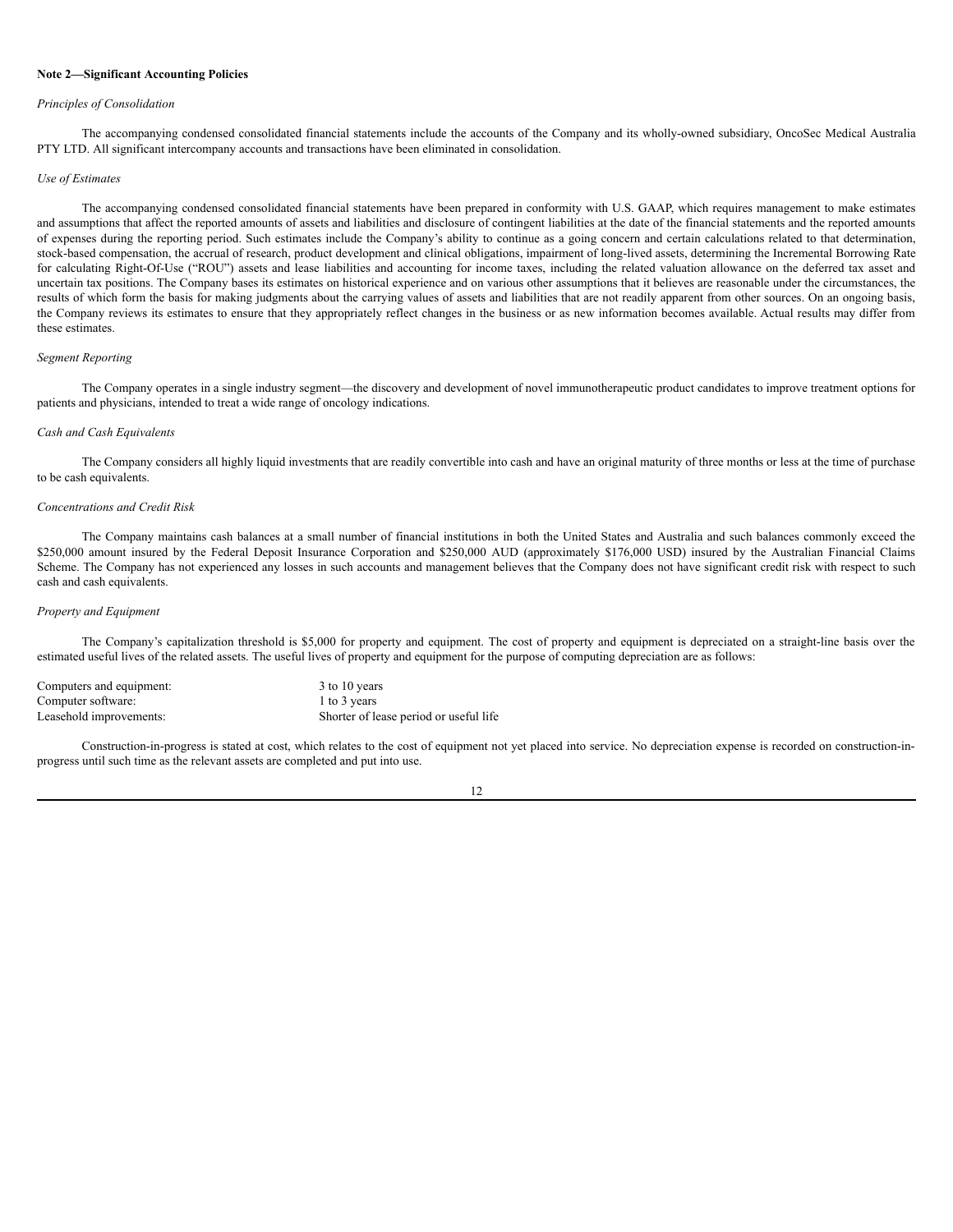## *Intangible Assets*

Definite life intangible assets include a license. Intangible assets are recorded at cost. License agreement cost represents the fair value of the license agreement on the date acquired. Intangible assets are amortized on a straight-line basis over their estimated useful life.

### *Impairment of Long-Lived Assets*

The Company periodically assesses the carrying value of intangible and other long-lived assets, and whenever events or changes in circumstances indicate that the carrying amount of an asset might not be recoverable. The assets are considered to be impaired if the Company determines that the carrying value may not be recoverable based upon its assessment, which includes consideration of the following events or changes in circumstances:

- the asset's ability to continue to generate income from operations and positive cash flow in future periods;
- loss of legal ownership or title to the asset $(s)$ ;
- significant changes in the Company's strategic business objectives and utilization of the asset(s); and
- the impact of significant negative industry or economic trends.

If the assets are considered to be impaired, the impairment recognized is the amount by which the carrying value of the assets exceeds the fair value of the assets. Fair value is determined by the application of discounted cash flow models to project cash flows from the assets. In addition, the Company bases estimates of the useful lives and related amortization or depreciation expense on its subjective estimate of the period the assets will generate revenue or otherwise be used by it. Assets to be disposed of are reported at the lower of the carrying amount or fair value, less selling costs. The Company also periodically reviews the lives assigned to long-lived assets to ensure that the initial estimates do not exceed any revised estimated periods from which the Company expects to realize cash flows from its assets.

#### *Research and Development Expenses*

Research and development expenses consist of costs incurred for internal projects, as well as partner-funded collaborative research and development activities. These costs include direct and research-related overhead expenses, which include salaries, stock-based compensation and other personnel-related expenses, facility costs, supplies, depreciation of facilities and laboratory equipment, as well as research consultants and the cost of funding research at universities and other research institutions, and are expensed as incurred. Costs to acquire technologies that are utilized in research and development that have no alternative future use, are expensed when incurred. In accordance with Accounting Standards Codification ("ASC") 730-20, the Company accounts for upfront, non-refundable research and development payments received from a related party as a long-term liability as there has not been a substantive and genuine transfer of risk and there is a presumption that the Company is obligated to repay the related party.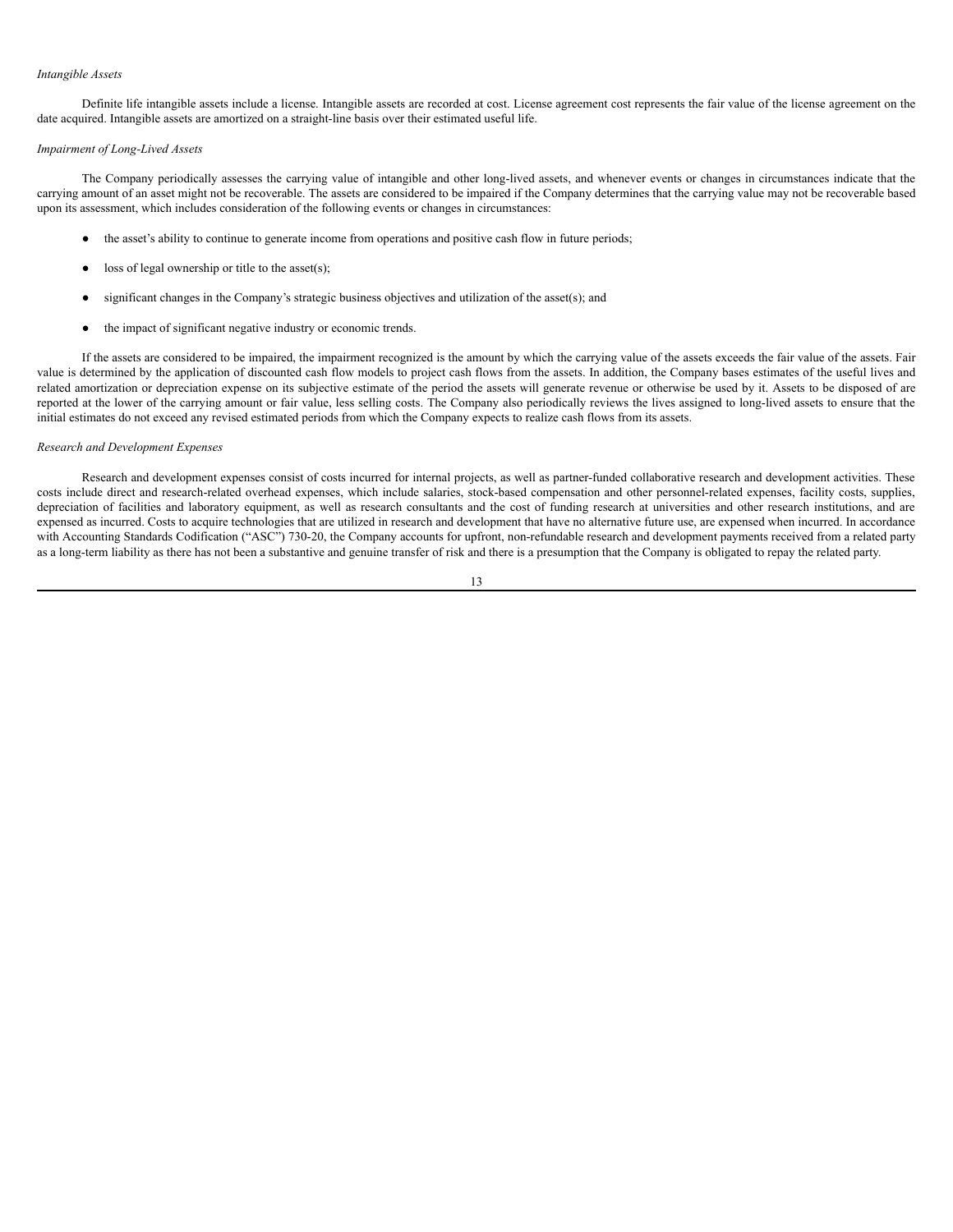## *Accruals for Research and Development Expenses and Clinical Trials*

The Company is required to estimate its expenses resulting from its obligations under contracts with vendors, clinical research organizations and consultants and under clinical site agreements in connection with conducting clinical trials. The financial terms of these contracts vary from contract to contract and may result in payment terms that do not match the periods over which materials or services are provided under such contracts. The Company accounts for these expenses in its financial statements by matching those expenses with the period in which services are performed and efforts are expended. The Company determines accrual estimates through financial models and takes into account discussion with applicable personnel and outside service providers as to the progress of clinical trials, or the services completed. The Company makes estimates of its accrued expenses as of each balance sheet date based on the facts and circumstances known to it at that time. The Company's clinical trial accruals are dependent upon the timely and accurate reporting of contract research organizations and other third-party vendors. During the course of a clinical trial, the Company adjusts its clinical expense recognition if actual results differ from its estimates.

## *Fair Value of Financial Instruments*

The carrying amounts for cash and cash equivalents, prepaid expenses, accounts payable and accrued expenses and notes payable approximate fair value due to the short-term nature of these instruments. It is management's opinion that the Company is not exposed to significant interest, currency, or credit risks arising from its other financial instruments and that their fair values approximate their carrying values except where expressly disclosed.

The accounting standard for fair value measurements provides a framework for measuring fair value and requires disclosures regarding fair value measurements. Fair value is defined as the price that would be received to sell an asset or paid to transfer a liability in an orderly transaction between market participants at the measurement date, based on the Company's principal or, in the absence of a principal, most advantageous market for the specific asset or liability.

The Company uses a three-tier fair value hierarchy to classify and disclose all assets and liabilities measured at fair value on a recurring basis, as well as assets and liabilities measured at fair value on a non-recurring basis, in periods subsequent to their initial measurement. The hierarchy requires the Company to use observable inputs when available, and to minimize the use of unobservable inputs, when determining fair value.

The three tiers are defined as follows:

- Level 1—Observable inputs that reflect quoted market prices (unadjusted) for identical assets or liabilities in active markets at the measurement date. Since valuations are based on quoted prices that are readily and regularly available in an active market, valuation of these products does not entail a significant degree of judgment.
- Level 2—Observable inputs other than quoted prices in active markets that are observable either directly or indirectly in the marketplace for identical or similar assets and liabilities.
- Level 3—Valuations based on inputs that are unobservable and significant to the overall fair value measurement.

The development and determination of the unobservable inputs for Level 3 fair value measurements and fair value calculations are the responsibility of the Company's management.

Changes in fair value measurements categorized within Level 3 of the fair value hierarchy are analyzed each period based on changes in estimates or assumptions and recorded as appropriate.

The Company had no assets or liabilities that required remeasurement on a recurring basis as of April 30, 2022 and July 31, 2021.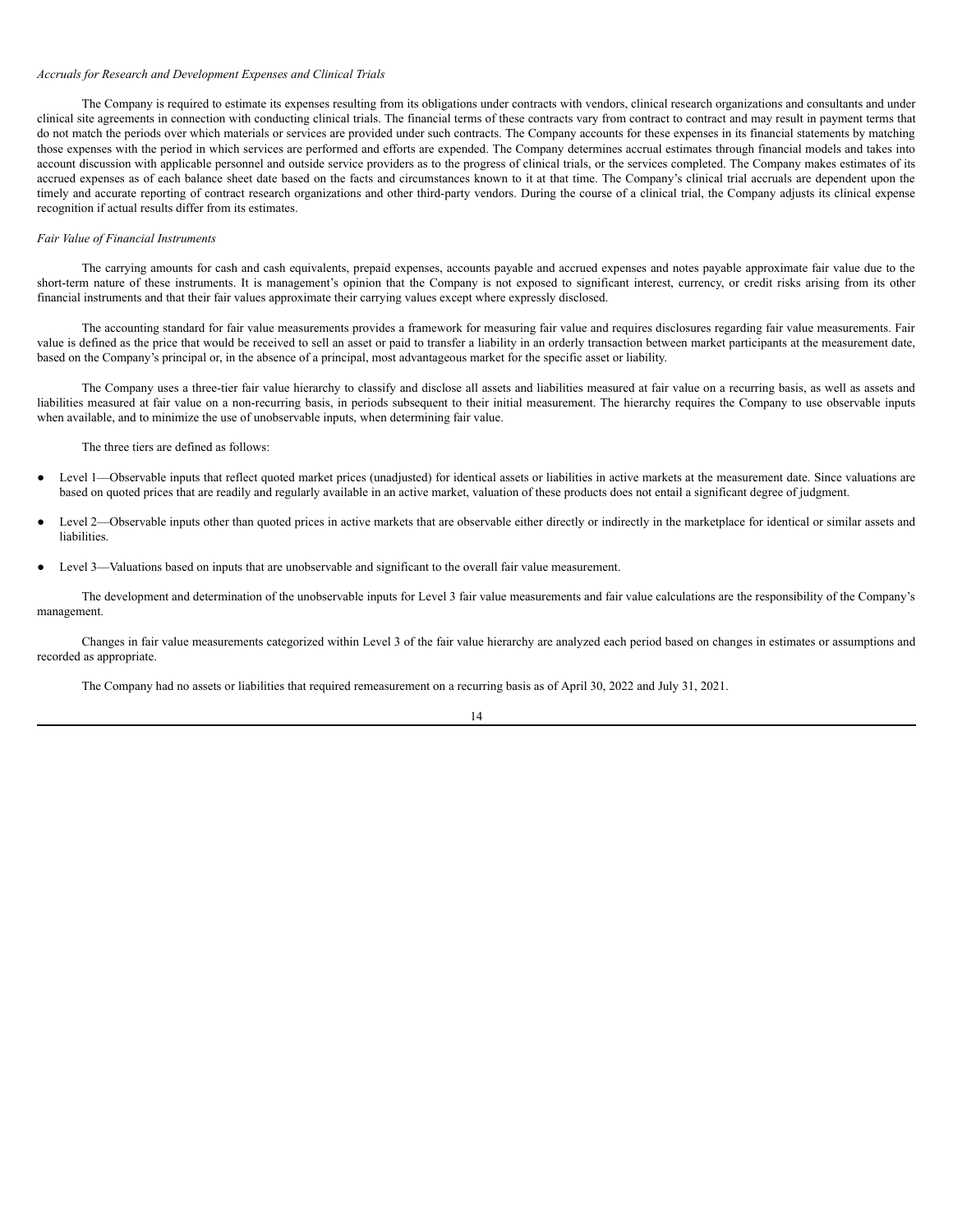#### *Warrants*

The Company assesses its warrants as either equity or a liability based upon the characteristics and provisions of each instrument. Warrants classified as equity are recorded at fair value as of the date of issuance on the Company's balance sheet and no further adjustments to their valuation are made. Warrants classified as derivative liabilities and other derivative financial instruments that require separate accounting as liabilities are recorded on the Company's balance sheet at their fair value on the date of issuance and are re-measured on each subsequent balance sheet date until such instruments are exercised or expire, with any changes in the fair value between reporting periods recorded as other income or expense. Management estimates the fair value of these liabilities using option pricing models and assumptions that are based on the individual characteristics of the warrants or other instruments on the valuation date, as well as assumptions for future financings, expected volatility, expected life, yield and risk-free interest rate. As of April 30, 2022 and July 31, 2021, all outstanding warrants issued by the Company were classified as equity.

## *Net Loss Per Share*

The Company computes basic net loss per common share by dividing the applicable net loss by the weighted-average number of common shares outstanding during the period. Diluted earnings per share is computed by dividing the applicable net loss by the weighted-average number of common shares outstanding during the period plus additional shares to account for the dilutive effect of potential future issuances of common stock relating to stock options and other potentially dilutive securities using the treasury stock method.

The Company did not include shares underlying stock options, restricted stock units and warrants issued and outstanding during any of the periods presented in the computation of net loss per share, as the effect would have been anti-dilutive. The following potentially dilutive outstanding securities were excluded from diluted net loss per share because of their anti-dilutive effect:

|                        | For the Three and Nine |                        |
|------------------------|------------------------|------------------------|
|                        | <b>Months</b>          | For the Three and Nine |
|                        |                        | <b>Months</b>          |
|                        | Ended                  | <b>Ended</b>           |
|                        | <b>April 30, 2022</b>  | April 30, 2021         |
| Stock options          | 2,323,314              | 2,491,898              |
| Restricted stock units | 74,805                 | 21,541                 |
| Warrants               | 1,706,190              | 1,714,315              |
| Total                  | 4,104,309              | 4,227,754              |

#### *Stock-Based Compensation*

The Company grants equity-based awards (typically stock options or restricted stock units) under its stock-based compensation plan and occasionally outside of its stock-based compensation plan, with terms generally similar to the terms under the Company's stock-based compensation plan. The Company estimates the fair value of stock option awards using the Black-Scholes option valuation model. For employees, directors and consultants, the fair value of the award is measured on the grant date. The fair value amount is then recognized over the period during which services are required to be provided in exchange for the award, usually the vesting period. The Black-Scholes option valuation model requires the input of subjective assumptions, including price volatility of the underlying stock, risk-free interest rate, dividend yield, and expected life of the option. The Company estimates the fair value of restricted stock unit awards based on the closing price of the Company's common stock on the date of issuance.

#### *Employee Stock Purchase Plan*

Employees may elect to participate in the Company's stockholder-approved employee stock purchase plan. The stock purchase plan allows for the purchase of the Company's common stock at not less than 85% of the lesser of (i) the fair market value of a share of common stock on the beginning date of the offering period and (ii) the fair market value of a share of common stock on the purchase date of the offering period, subject to a share and dollar limit as defined in the plan and subject to the applicable legal requirements. There are two six-month offering periods during each fiscal year, ending on January 31 and July 31.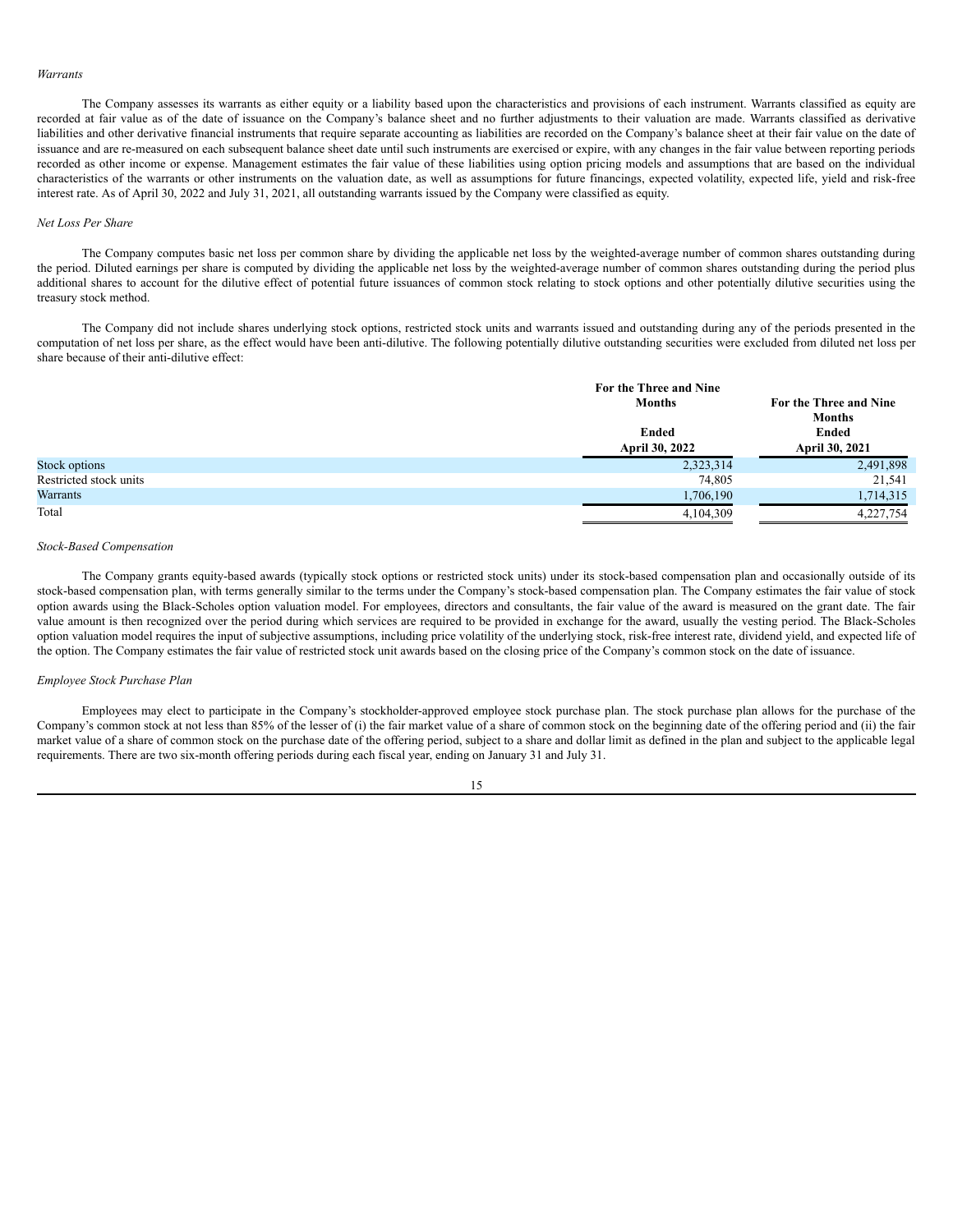In accordance with applicable accounting guidance, the fair value of awards under the stock purchase plan is calculated at the beginning of each offering period. The Company estimates the fair value of the awards using the Black-Scholes option valuation model. The Black-Scholes option valuation model requires the input of subjective assumptions, including price volatility of the underlying stock, risk-free interest rate, dividend yield, and the offering period. This fair value is then amortized at the beginning of the offering period. Stock-based compensation expense is based on awards expected to be purchased at the beginning of the offering period, and therefore is reduced when participants withdraw during the offering period.

#### *Leases*

The Company determines if an arrangement is a lease at inception. Operating lease ROU assets represent the Company's right to use an underlying asset during the lease term, and operating lease liabilities represent the Company's obligation to make lease payments arising from the lease. Operating leases are included in ROU assets, current operating lease liabilities, and long-term operating lease liabilities on the Company's condensed consolidated balance sheets.

Lease ROU assets and lease liabilities are initially recognized based on the present value of the future minimum lease payments over the lease term at commencement date calculated using the Company's incremental borrowing rate applicable to the lease asset, unless the implicit rate is readily determinable. ROU assets also include any lease payments made at or before lease commencement and exclude any lease incentives received. The Company's lease terms may include options to extend or terminate the lease when it is reasonably certain that the Company will exercise that option. Leases with a term of 12 months or less are not recognized on the condensed consolidated balance sheets. The Company's leases do not contain any residual value guarantees. Lease expense for minimum lease payments is recognized on a straight-line basis over the lease term. The Company accounts for lease and non-lease components as a single lease component for all its leases.

#### *Foreign Currency Translation*

The Company uses the U.S. Dollar as the reporting currency for its financial statements. Functional currency is the currency of the primary economic environment in which an entity operates. The functional currency of the Company's wholly owned subsidiary is the Australian dollar.

Assets and liabilities of the Company's subsidiary are translated into U.S. Dollars at period-end foreign exchange rates, and revenues and expenses are translated at average rates prevailing throughout the period. Translation adjustments are included in "Accumulated other comprehensive income" as a separate component of stockholders' equity, and in the "Effect of exchange rate changes on cash and cash equivalents," on the Company's condensed consolidated statements of cash flows. Transaction gains and losses including intercompany transactions denominated in a currency other than the functional currency of the entity involved are included in "Foreign currency exchange gain (loss), net" on the Company's condensed consolidated statements of operations.

#### *Accumulated Other Comprehensive Income (Loss)*

Accumulated other comprehensive income (loss) includes foreign currency translation adjustments related to the Company's subsidiary in Australia and is excluded from the accompanying condensed consolidated statements of operations.

### *Australia Research and Development Tax Credit*

The Company's wholly-owned Australian subsidiary incurs research and development expenses, primarily in the course of conducting clinical trials. The Company's Australian research and development activities qualify for the Australian government's tax credit program, which provides a 43.5% credit for qualifying research and development expenses. The tax credit does not depend on the Company's generation of future taxable income or ongoing tax status or position. Accordingly, the credit is not considered an element of income tax accounting under ASC 740 "Income Taxes" and is recorded against qualifying research and development expenses.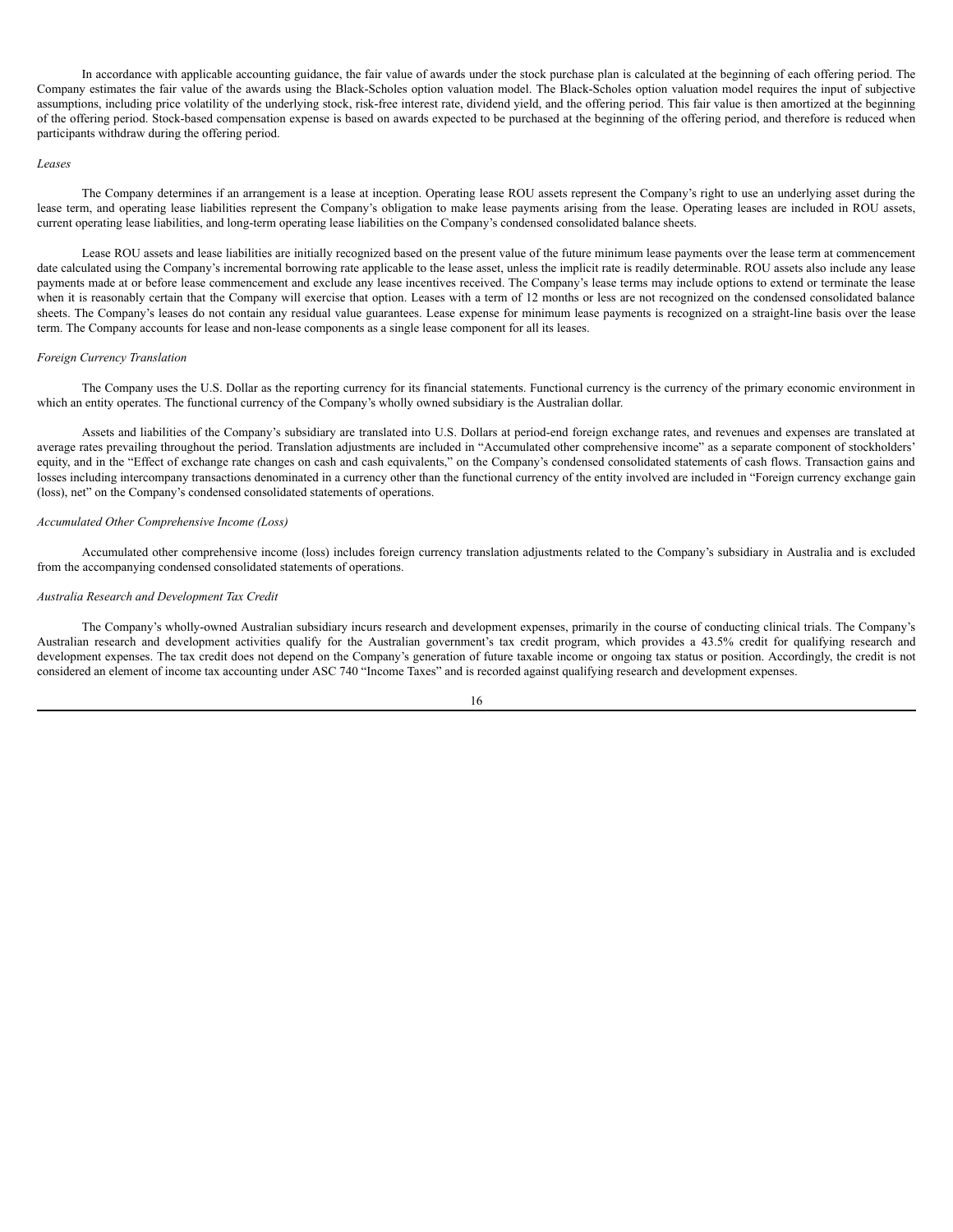## *The CARES Act*

On March 27, 2020, the president signed into law the Coronavirus Aid, Relief and Economic Security Act ("CARES Act") providing nearly \$2 trillion in economic relief to eligible businesses impacted by the coronavirus outbreak. The CARES Act, among other things, includes provisions relating to refundable payroll tax credits, deferment of employer social security payments, net operating loss ("NOL") utilization and carryback periods, modifications to the net interest deduction limitations and technical corrections to tax depreciation methods for qualified improvement property. In addition to the loan under the Paycheck Protection Program (the "PPP") under the CARES Act received in April 2020 (see Note 5), the Company continues to review, and intends to seek, any other available potential benefits under the CARES Act as well as any future legislation signed into law during 2022. Other than the forgiveness of the PPP loan, the effects of the CARES Act did not have a significant impact on the Company's condensed consolidated financial statements during the three and nine months ended April 30, 2022 and 2021.

## *Recent Accounting Pronouncements*

No recent accounting pronouncements are anticipated to have an impact on or related to the Company's financial condition, results of operations, or related disclosures.

## **Note 3—Going Concern and Management's Plans**

The Company has sustained losses in all reporting periods since inception, with an accumulated deficit of approximately \$277.7 million as of April 30, 2022. These losses are expected to continue for an extended period of time. Further, the Company has never generated any cash from its operations and does not expect to generate such cash in the near term. The aforementioned factors raise substantial doubt about the Company's ability to continue as a going concern within one year from the issuance date of the condensed consolidated financial statements. The accompanying condensed consolidated financial statements have been prepared on a going concern basis, which contemplates the realization of assets and the satisfaction of liabilities in the normal course of business. The condensed consolidated financial statements do not include any adjustments relating to the recoverability and classification of asset amounts or the classification of liabilities that might be necessary should the Company be unable to continue as a going concern within one year after the date the condensed consolidated financial statements are issued.

As of June 1, 2022, the Company had cash and cash equivalents of \$17.3 million. Since inception, cash flows from financing activities have been the primary source of the Company's liquidity. Based on the Company's current cash levels, the Company believes its cash resources are insufficient to meet the Company's anticipated needs for the 12 months following the date the condensed consolidated financial statements are issued.

The Company recognizes it will need to raise additional capital to continue operating its business and fund its planned operations, including research and development, clinical trials and, if regulatory approval is obtained, commercialization of its product candidates. In addition, the Company will require additional financing if it desires to inlicense or acquire new assets, research and develop new compounds or new technologies and pursue related patent protection, or obtain any other intellectual property rights or other assets. There is no assurance that additional financing will be available to the Company when needed, that management will be able to obtain financing on terms acceptable to the Company, or whether the Company will become profitable and generate positive operating cash flow. The source, timing and availability of any future financing will depend principally upon market conditions, and, more specifically, on the progress of our clinical development programs. Similarly, if our common stock is delisted from the Nasdaq Capital Market, it may limit our ability to raise additional funds (see Note 13). The ongoing COVID-19 pandemic has also caused volatility in the global financial markets and threatened a slowdown in the global economy, which may negatively affect our ability to raise additional capital on attractive terms or at all. If the Company is unable to raise sufficient additional funds when needed, on favorable terms or at all, the Company will not be able to continue the development of its product candidates as currently planned or at all, will need to reevaluate its planned operations and may need to delay, scale back or eliminate some or all of its development programs, reduce expenses or cease operations, any of which would have a significant negative impact on the Company's prospects and financial condition.

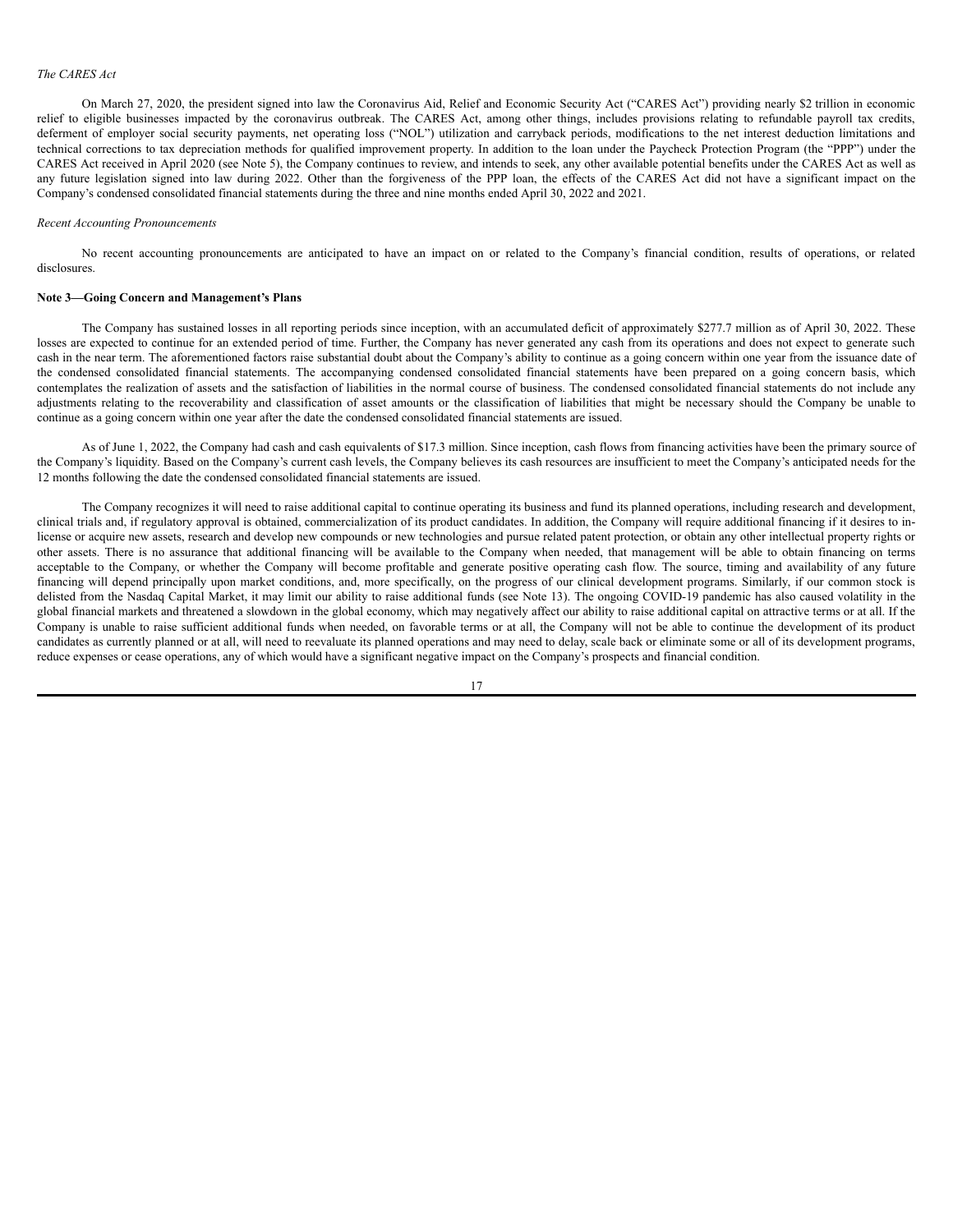## **Note 4—Balance Sheet Details**

## *Property and Equipment*

Property and equipment, net, is comprised of the following:

|                                           | <b>April 30, 2022</b> |             | July 31, 2021 |
|-------------------------------------------|-----------------------|-------------|---------------|
| Equipment and furniture                   |                       | 1,944,540   | 1,919,301     |
| Computer software                         |                       | 109.242     | 109.242       |
| Leasehold improvements                    |                       | 32,651      | 32,651        |
| Construction in progress                  |                       | 446,367     | 234,409       |
| Property and equipment, gross             |                       | 2,532,800   | 2,295,603     |
| Accumulated depreciation and amortization |                       | (1,509,072) | (1,366,782)   |
| Total                                     |                       | 1,023,728   | 928,821       |

Depreciation and amortization expense recorded for the three and nine months ended April 30, 2022 was approximately \$47,000 and \$143,000, respectively.

Depreciation and amortization expense recorded for the three and nine months ended April 30, 2021 was approximately \$47,000 and \$143,000, respectively.

## *Intangible Assets*

Intangible assets, net, is comprised of the following:

|                          | <b>April 30, 2022</b> |          | <b>July 31, 2021</b> |
|--------------------------|-----------------------|----------|----------------------|
| License                  | 495,000               | <b>U</b> | 495,000              |
| Accumulated amortization | (99,000)              |          | (46, 588)            |
| Total                    | 396,000               | <b>U</b> | 448.412              |

In November 2020, the Company licensed generator technology for use in its clinical trials and other research and development efforts. Unless earlier terminated, the term of the license agreement will remain in effect for 85 months. The Company has determined that the license has alternative future uses in research and development projects. The value of the acquired license is recorded as an intangible asset with amortization over the estimated useful life of 85 months.

Intangible asset amortization expense recorded for the three and nine months ended April 30, 2022 was approximately \$17,000 and \$52,000, respectively.

Intangible asset amortization expense recorded for the three and nine months ended April 30, 2021 was approximately \$17,000 and \$29,000, respectively.

At April 30, 2022, the estimated amortization expense by fiscal year based on the current carrying value of intangible assets is as follows:

## **Years ending July 31,**

| $2022$ – the remainder of the fiscal year | ۰D | 17,471  |
|-------------------------------------------|----|---------|
| 2023                                      |    | 69,882  |
| 2024                                      |    | 69,882  |
| 2025                                      |    | 69,882  |
| 2026                                      |    | 69,882  |
| Thereafter                                |    | 99,001  |
| Total                                     |    | 396,000 |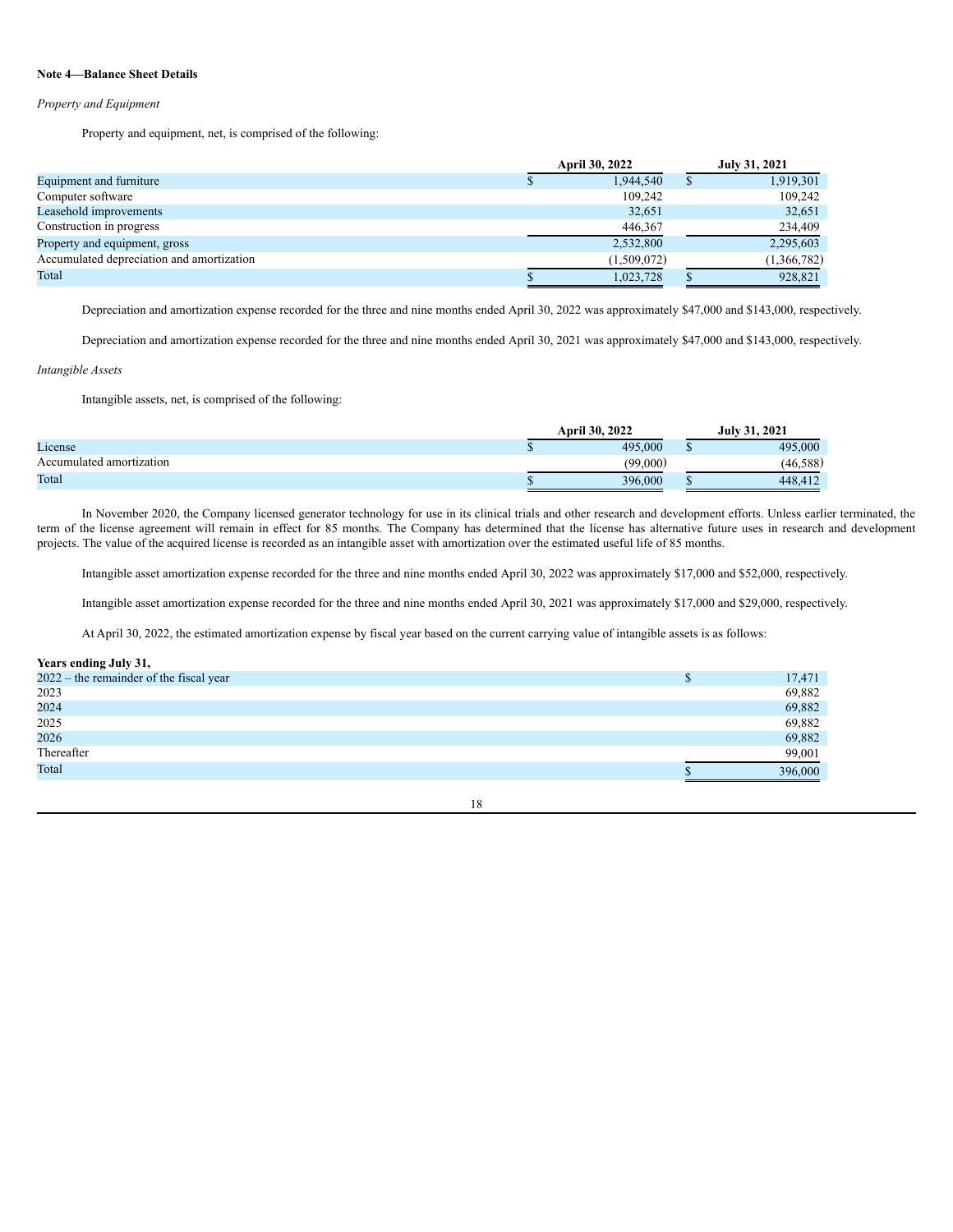## *Accounts Payable and Accrued Liabilities*

Accounts payable and accrued liabilities are comprised of the following:

|                                | <b>April 30, 2022</b> | July 31, 2021 |
|--------------------------------|-----------------------|---------------|
| Research and development costs | 2,391,304             | 4.206.926     |
| Professional services fees     | 664.035               | 1.229.040     |
| Other                          | 90.489                | 125.679       |
| Total                          | 3.145.828             | 5,561,645     |

*Accrued Compensation*

Accrued compensation is comprised of the following:

|                   | <b>April 30, 2022</b> | July 31, 2021 |
|-------------------|-----------------------|---------------|
| Accrued payroll   | 166,384               | 311,590       |
| 401K payable      | 31.996                | 9,065         |
| Accrued severance | 144.501               |               |
| Total             | 342.881               | 320.655       |

## **Note 5—Note Payable**

On April 27, 2020, the Company was granted a two-year loan (the "Loan") from the Banc of California in the aggregate amount of \$952,744, pursuant to the PPP under the CARES Act, which was enacted on March 27, 2020. Interest accrued at 1% per year, effective on the date of initial disbursement.

The Company submitted its application for full loan forgiveness on January 6, 2021. On February 12, 2021, the Company received notice that the full Loan amount of \$952,744 and \$8,046 of accrued interest had been forgiven. As a result, the Company recorded a \$960,790 gain on extinguishment of debt in its condensed consolidated statement of operations for the three and nine months ended April 30, 2021.

On July 1, 2021, the Company entered into a finance agreement with AFCO Premium Credit LLC ("AFCO"). Pursuant to the terms of the agreement, AFCO loaned the Company the principal amount of \$1,355,919, which would accrue interest at 2.894% per annum, to partially fund the payment of the premium of the Company's Director & Officer insurance. The agreement requires the Company to make eleven monthly payments of \$125,056, including interest starting on July 18, 2021. At April 30, 2022, the outstanding balance related to this finance agreement was \$124,755.

## **Note 6—Stockholders' Equity**

#### *January 2021 Of ering*

On January 25, 2021, the Company completed the offer and sale of an aggregate of 7,711,284 shares of its common stock at a purchase price of \$5.45 per share in a public offering. The gross proceeds from the offering were approximately \$42.0 million, and the net proceeds, after deducting the placement agent's fee and other offering fees and expenses paid by the Company, were approximately \$39.1 million. In connection with the offering, the Company paid the underwriters an aggregate cash fee equal to 6.0% of the gross proceeds of the offering, as well as legal and other expenses equal to approximately \$0.4 million.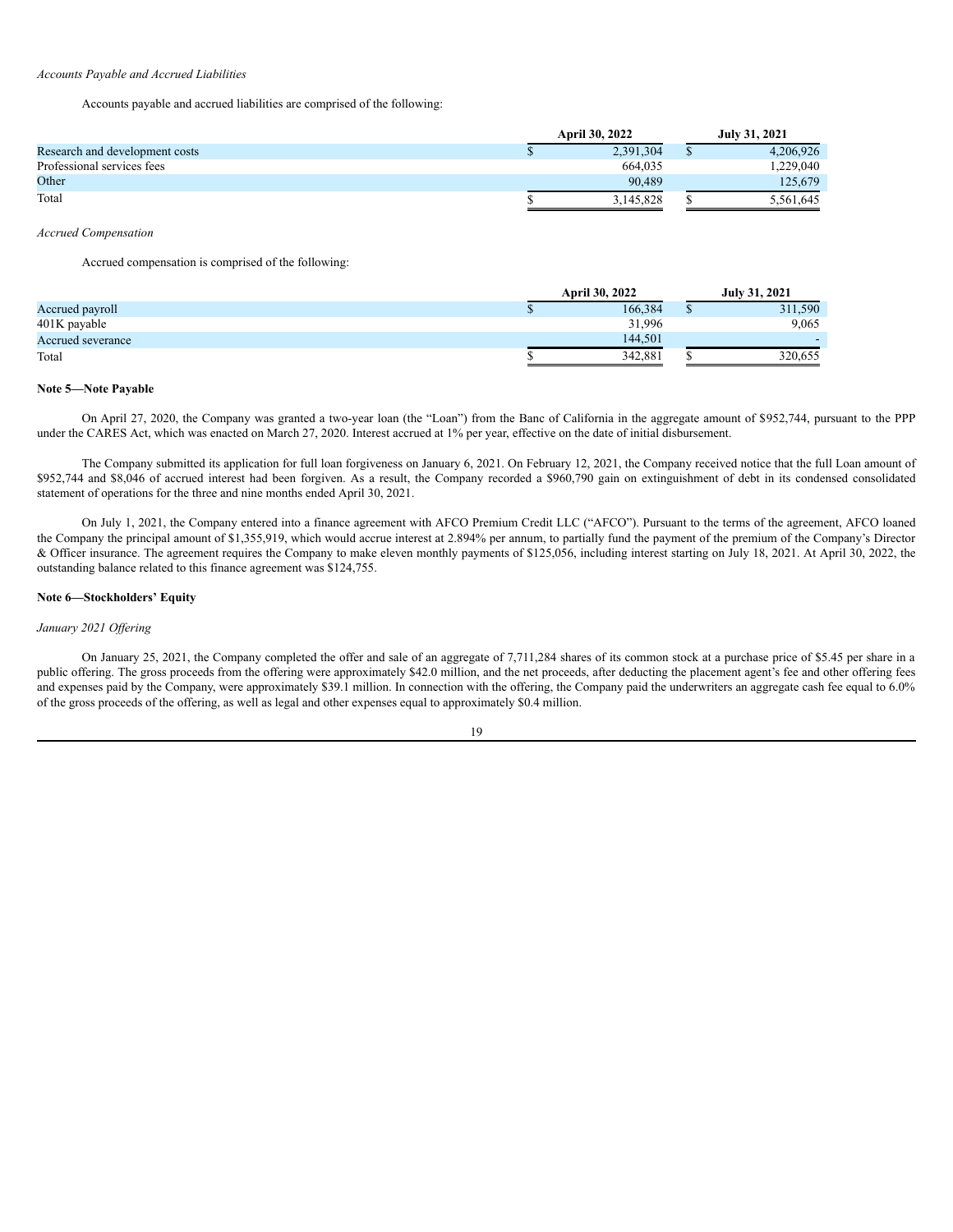#### *August 2020 Of ering*

On August 19, 2020, the Company completed the offer and sale of an aggregate of 4,608,589 shares of its common stock at a purchase price of \$3.25 per share in a registered direct public offering. The gross proceeds from the offering were approximately \$15.0 million, and the net proceeds, after deducting the placement agent's fee and other offering fees and expenses paid by the Company, were approximately \$13.5 million. In connection with the offering, the Company paid the placement agent and other financial advisors an aggregate cash fee equal to 8.0% of the gross proceeds of the offering, as well as legal and other expenses equal to approximately \$0.3 million.

#### *Common Stock Option Exercise*

During the nine months ended April 30, 2022, shares of common stock issued related to option exercises totaled 130,000. The Company realized proceeds of approximately \$0.2 million from the stock option exercises. During the nine months ended April 30, 2021, shares of common stock issued related to option exercises totaled 294,884. The Company realized proceeds of approximately \$0.5 million from the stock option exercises.

#### *Outstanding Warrants*

There were no warrants exercised during the nine months ended April 30, 2022. During the nine months ended April 30, 2021, shares of common stock issued related to warrant exercises totaled 1,389,261. The Company realized proceeds of approximately \$4.8 million from the warrantexercises.

At April 30, 2022, the Company had outstanding warrants to purchase 1,706,190 shares of its common stock, with exercise prices ranging from \$3.45 to \$16.80, all of which were classified as equity instruments. These warrants expire at various dates between October 2022 and May 2024.

## *China Grand Pharmaceutical and Healthcare Holdings Limited and Sirtex Medical US Holdings, Inc.*

On October 10, 2019, the Company and Grand Pharmaceutical Group Limited (formerly China Grand Pharmaceutical and Healthcare Holdings Limited), a company formed under the laws of the British Virgin Islands ("CGP"), and its affiliate, Sirtex Medical US Holdings, Inc., a Delaware corporation ("Sirtex") entered into Stock Purchase Agreements (as amended, the "Purchase Agreements"), pursuant to which the Company agreed to sell and issue to CGP and Sirtex 10,000,000 shares and 2,000,000 shares, respectively, of the Company's common stock for a total purchase price of \$30.0 million. The net proceeds, after deducting offering fees and expenses paid by the Company, were approximately \$28.0 million. This transaction closed on February 7, 2020 (the "Closing"). Pursuant to the Purchase Agreements, CGP and Sirtex were given the right under certain circumstances to purchase in the future additional shares of common stock in order to maintain CGP and Sirtex's respective ownership percentages of the outstanding shares of common stock of the Company as of the Closing.

During the nine months ended April 30, 2021, shares of common stock issued to third party investors related to warrant exercises totaled 1,389,261. On April 16, 2021, in accordance with their respective Purchase Agreement, CGP and Sirtex exercised their rights to purchase additional shares of common stock at a purchase price equal to the same exercise price paid by each warrant holder. The Company issued 1,409,838 shares of common stock to CGP at an exercise price of \$3.45 per share, resulting in gross proceeds of approximately \$4.8 million. The Company issued 281,968 shares of common stock to Sirtex at an exercise price of \$3.45 per share, resulting in gross proceeds of approximately \$1.0 million.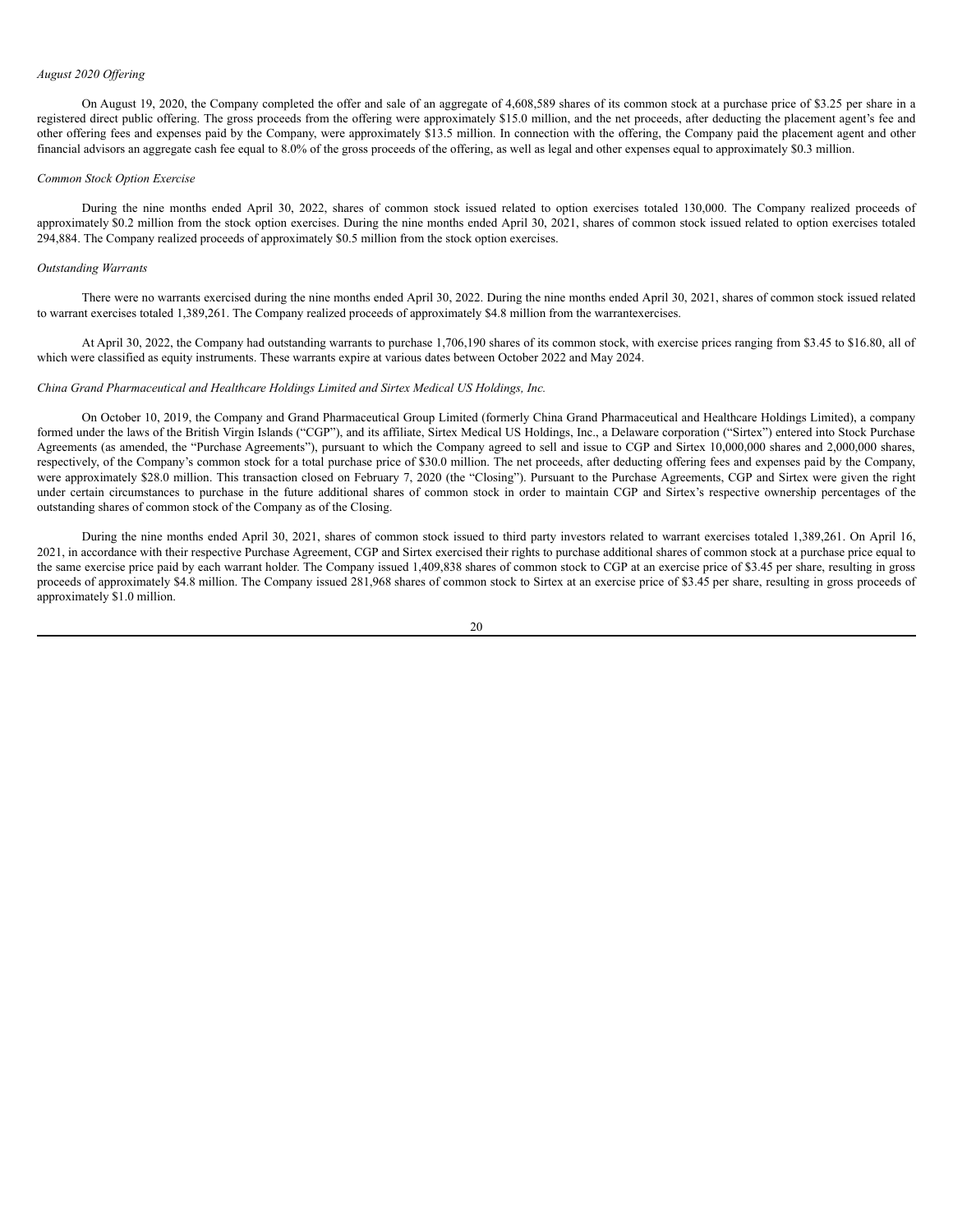#### **Note 7—Stock-Based Compensation**

The OncoSec Medical Incorporated 2011 Stock Incentive Plan (as amended and approved by the Company's stockholders (the "2011 Plan")), authorizes the Company's Board of Directors to grant equity awards, including but not limited to, stock options and restricted stock units, to employees, directors and consultants. The 2011 Plan authorizes a total of 4,600,000 shares of common stock for issuance. Under the 2011 Plan, incentive stock options are to be granted at a price that is no less than 100% of the fair value of the Company's common stock at the date of grant. Stock options vest over a period specified in the individual option agreements entered into with grantees and are exercisable for a maximum period of 10 years after the date of grant. Incentive stock options granted to stockholders who own more than 10% of the outstanding stock of the Company at the time of grant must be issued at an exercise price of no less than 110% of the fair value of the Company's common stock on the date of grant.

#### *Modification of Stock Option Awards*

During the nine months ended April 30, 2021, the compensation committee of the Company's Board of Directors approved the accelerated vesting of 791,019 and 91,666 previously granted time-vesting awards for employees and directors, respectively. The Company accounted for the effects of the stock option modifications described above under the guidance of ASC 718 as follows:

● The unamortized compensation costs associated with the time-vesting options was expensed on the date of acceleration, which was approximately \$1.2 million and \$0.1 million for the employees and directors, respectively.

● Upon modification, it is required under ASC 718 to analyze the fair value of the instruments, before and after the modification, recognizing additional compensation cost for any incremental value. The Company computed the fair value of the award immediately prior to the modification and compared the fair value to that of the modified award. Since the value of the awards were less after the modification as compared to immediately prior to the modification, no additional compensation expense was recorded.

## *Stock Options*

During the nine months ended April 30, 2022, the Company granted options to purchase 23,400 and 25,000 shares of its common stock to employees and a consultant under the 2011 Plan, respectively. The stock options issued to employees have a 10-year term, vest over two years and have exercise prices ranging from \$2.01 to \$2.26. The stock options issued to the consultant have a 10-year term, vest over one year and have an exercise price of \$1.42.

During the nine months ended April 30, 2021, the Company granted options to purchase 879,226, 125,000 and 25,000 shares of its common stock to employees, directors and a consultant under the 2011 Plan, respectively. The stock options issued to employees have a 10-year term, vest over two to three years and have exercise prices ranging from \$3.43 to \$7.64. The stock options issued to directors have a 10-year term, vest over one year and have an exercise price of \$3.43. The stock options issued to the consultant have a 10-year term, vest over one year and have an exercise price of \$3.82.

During the nine months ended April 30, 2021, in accordance with Nasdaq Listing Rule 5635(c)(4), the Company granted inducement equity awards that consisted of options to purchase 520,000 shares of its common stock to employees outside the 2011 Plan. The stock options issued to the employee are nonqualified, have a 10-year term, vest over one to two years and have exercise prices ranging from \$3.56 to \$7.45.

The Company accounts for stock-based compensation based on the fair value of the stock-based awards granted and records forfeitures as they occur. As such, the Company recognizes stock-based compensation cost only for those stock-based awards that vest over their requisite service period, based on the vesting provisions of the individual grants. The service period is generally the vesting period, with the exception of stock options granted pursuant to a consulting agreement, in which case the stock option vesting period and the service period are defined pursuant to the terms of the consulting agreement.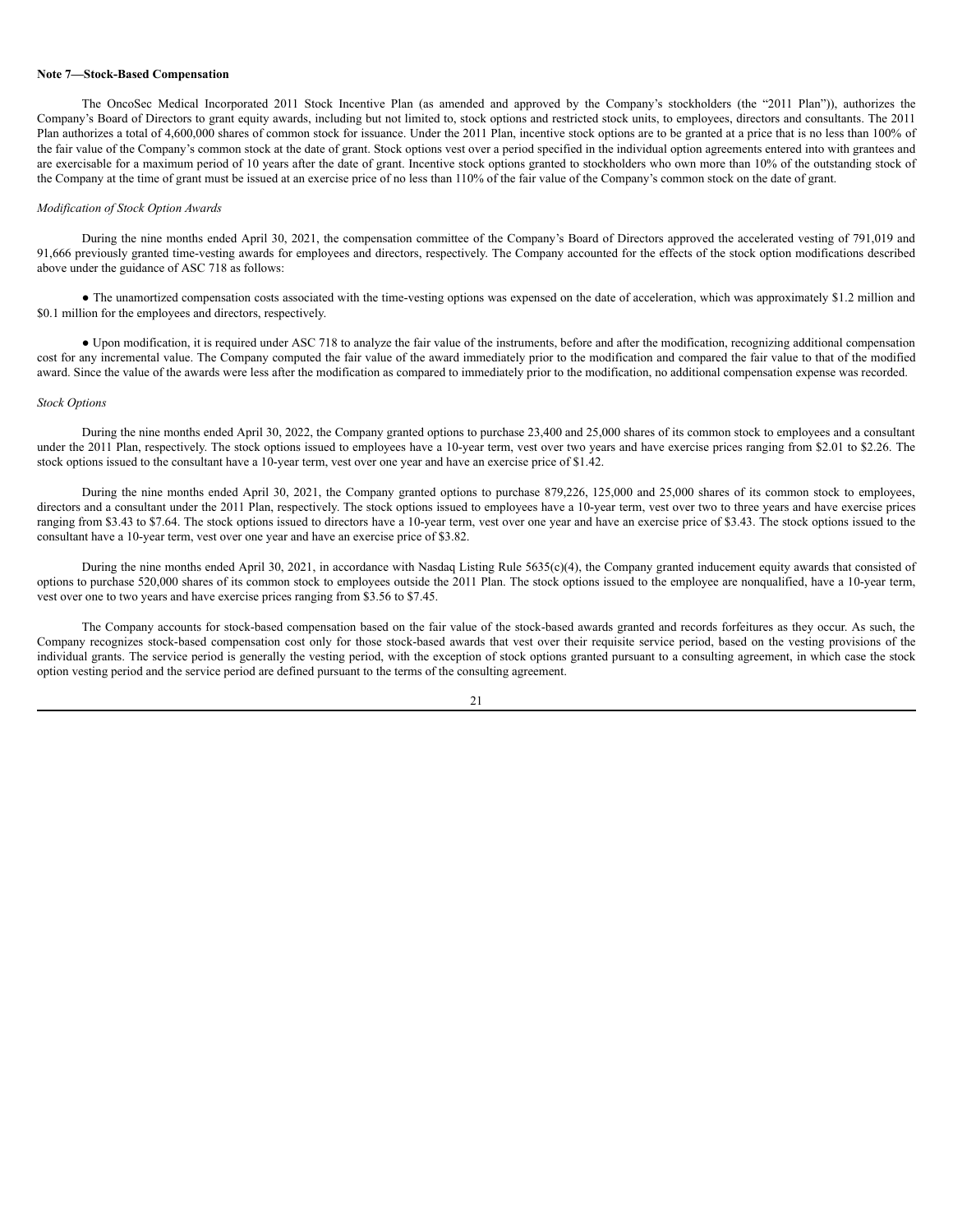The following assumptions were used for the Black-Scholes calculation of the fair value of stock-based compensation related to stock options granted during the periods presented:

|                         | <b>Nine Months</b><br><b>Ended</b><br><b>April 30, 2022</b> | <b>Nine Months</b><br>Ended<br><b>April 30, 2021</b> |
|-------------------------|-------------------------------------------------------------|------------------------------------------------------|
| Expected term (years)   | $5.00 - 6.00$ years                                         | $5.00 - 6.50$ years                                  |
| Risk-free interest rate | $0.69 - 1.30\%$                                             | $0.27 - 1.13\%$                                      |
| Volatility              | $86.98 - 90.74\%$                                           | $85.31 - 89.08\%$                                    |
| Dividend yield          | 0%                                                          | $0\%$                                                |

The Company's expected volatility is derived from the historical daily change in the market price of its common stock. The Company uses the simplified method to calculate the expected term of options issued to employees, non-employees and directors, as the Company does not have much stock option exercise history and thus does not have enough information on exercise behavior to calculate a refined expected term based on that information. The risk-free interest rate used in the Black-Scholes calculation is based on the prevailing U.S. Treasury yield in effect at the time of grant, commensurate with the expected term. For the expected dividend yield used in the Black-Scholes calculation, the Company has never paid any dividends on its common stock and does not anticipate paying dividends on its common stock in the foreseeable future.

The following is a summary of the Company's 2011 Plan and non-Plan stock option activity for the nine months ended April 30, 2022:

|                              | <b>Options</b> |    | Weighted<br>Average<br>Exercise<br>Price | Weighted -<br>Average<br>Remaining<br>Contract<br>(in years) | Aggregate<br>Intrinsic<br>Value<br>(5000) |                          |
|------------------------------|----------------|----|------------------------------------------|--------------------------------------------------------------|-------------------------------------------|--------------------------|
| Outstanding - July 31, 2021  | 3,111,642      |    | 3.27                                     |                                                              |                                           |                          |
| Granted                      | 48,400         | S  | 1.76                                     |                                                              |                                           |                          |
| Exercised                    | (130,000)      | \$ | 1.56                                     |                                                              |                                           |                          |
| Forfeited/Cancelled          | (706, 728)     | \$ | 3.76                                     |                                                              |                                           |                          |
| Outstanding - April 30, 2022 | 2,323,314      | S  | 3.19                                     | 8.5                                                          | S                                         | $\overline{\phantom{a}}$ |
| Exercisable - April 30, 2022 | 1,948,233      | S  | 3.07                                     | 8.4                                                          | S                                         | $\overline{\phantom{a}}$ |

The weighted-average grant date fair value of stock options granted during the nine months ended April 30, 2022 and 2021 was \$1.24 and \$3.14, respectively.

As of April 30, 2022, the Company has approximately \$0.9 million in unrecognized stock-based compensation expense attributable to the outstanding options, which is expected to be recognized over a weighted-average period of 1.04 years.

Stock-based compensation expense recorded in the Company's condensed consolidated statements of operations for the three and nine months ended April 30, 2022 resulting from stock options awarded to the Company's employees, directors and consultants was approximately \$0.3 million and \$1.1 million, respectively. Of the total expense, \$0.2 million and \$0.6 million, respectively, was recorded to research and development and \$0.1 million and \$0.5 million, respectively was recorded in general and administrative in the Company's condensed consolidated statements of operations for the three and nine months ended April 30, 2022.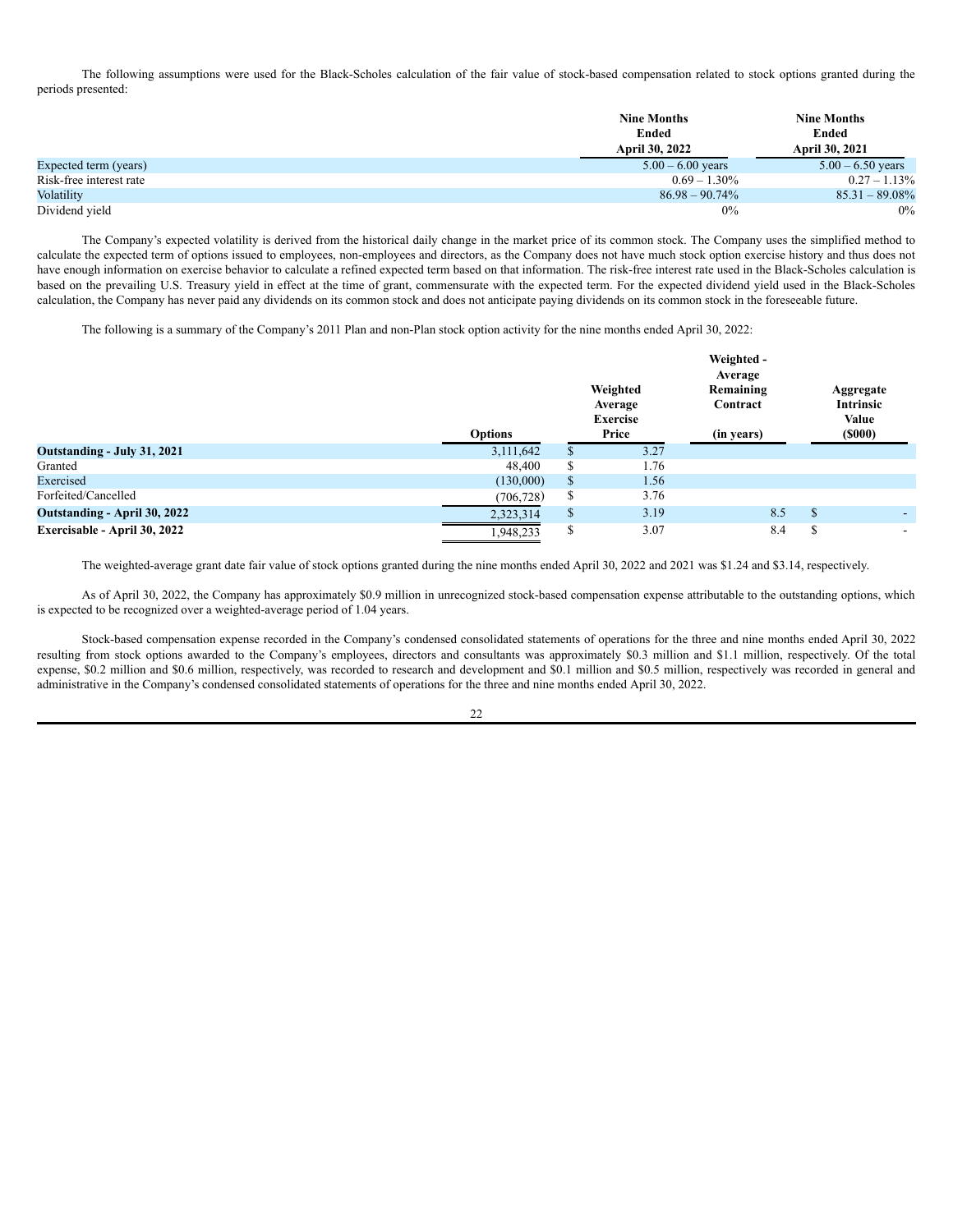Stock-based compensation expense recorded in the Company's condensed consolidated statements of operations for the three and nine months ended April 30, 2021 resulting from stock options awarded to the Company's employees, directors and consultants was approximately \$0.8 million and \$3.1 million, which included approximately \$0 and \$1.3 million, respectively, related to the accelerated vesting of time-vesting options. Of the total expense, \$0.3 million and \$1.6 million, respectively, was recorded to research and development and \$0.5 million and \$1.5 million, respectively, was recorded in general and administrative in the Company's condensed consolidated statements of operations for the three and nine months ended April 30, 2021.

### *Restricted Stock Units ("RSUs")*

For the three and nine months ended April 30, 2022, the Company recorded approximately \$0.05 million and \$0.2 million, respectively, in stock-based compensation related to RSUs, which is reflected in the condensed consolidated statements of operations.

For the three and nine months ended April 30, 2021, the Company recorded approximately \$0.05 million and \$0.1 million, respectively, in stock-based compensation related to RSUs, which is reflected in the condensed consolidated statements of operations.

The following table summarize RSUs issued and outstanding:

|                                  | <b>RSUs</b> |    | Weighted<br>Average<br><b>Grant Date</b><br><b>Fair Value</b> |
|----------------------------------|-------------|----|---------------------------------------------------------------|
| <b>Nonvested - July 31, 2021</b> | 442,749     | \$ | 3.24                                                          |
| Vested                           | (67, 839)   | S  | 3.38                                                          |
| Forfeited/Cancelled              | (300, 105)  | -S | 3.16                                                          |
| Nonvested - April 30, 2022       | 74,805      | \$ | 3.42                                                          |

As of April 30, 2022, there was approximately \$0.2 million unrecognized compensation cost related to unvested RSUs. This amount is expected to be recognized over a weighted-average period of 1.11 years.

#### *Shares Issued to Consultants*

During the three and nine months ended April 30, 2022, 0 and 12,500 shares of common stock valued at approximately \$0 and \$0.04 million, respectively, were issued to a consultant for services. The common stock share values were based on the closing stock price of the Company's common stock on the date the shares were granted.

During the three and nine months ended April 30, 2021, 37,500 and 100,000 shares of common stock valued at approximately \$0.1 million and \$0.3 million, respectively, were issued to a consultant for services. The common stock share values were based on the closing stock price of the Company's common stock on the date the shares were granted.

## *2015 Employee Stock Purchase Plan*

Under the Company's 2015 Employee Stock Purchase Plan ("ESPP"), the Company is authorized to issue 50,000 shares of the Company's common stock. At April 30, 2022, there were 28,294 shares remaining available for issuance under the ESPP.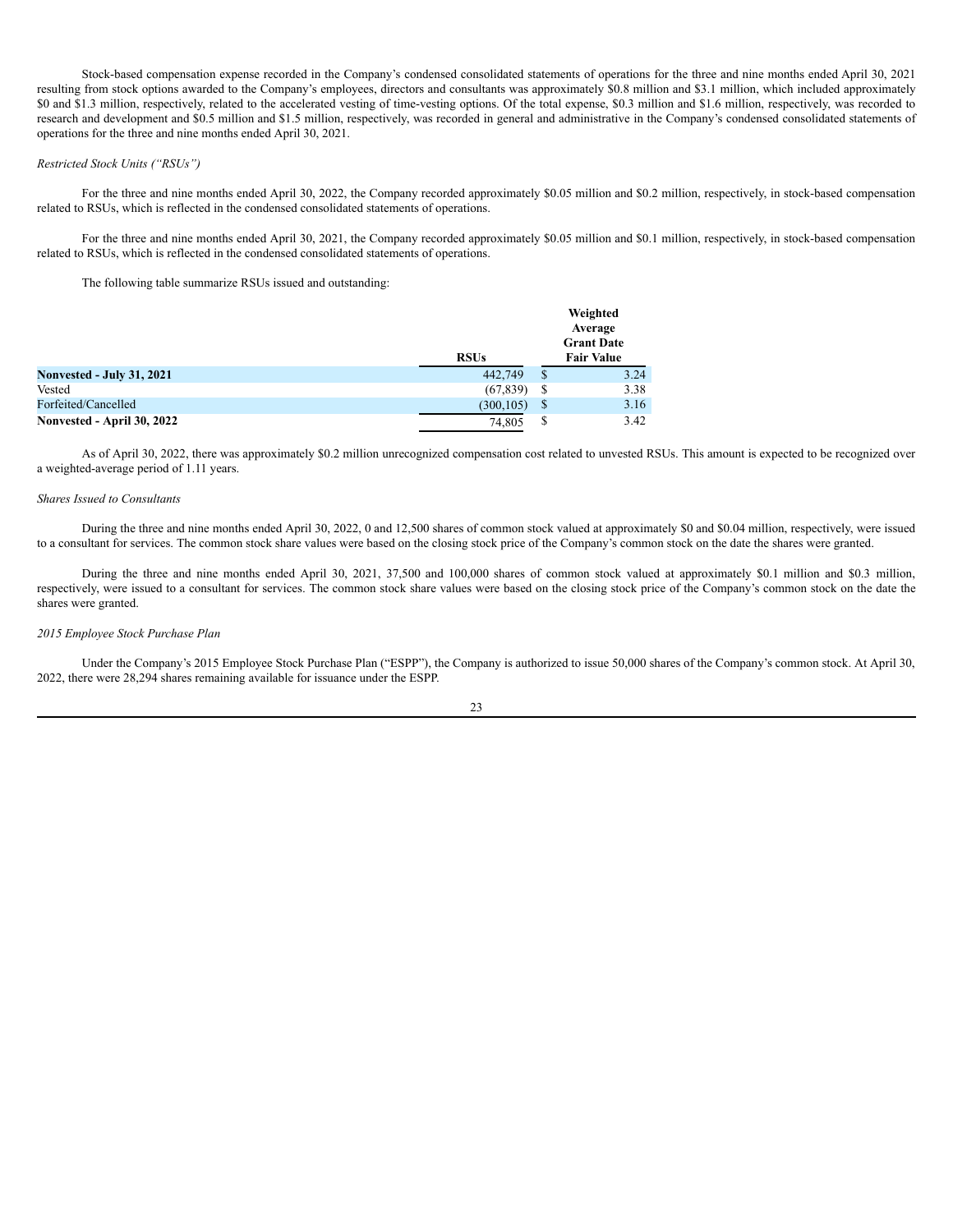The ESPP is considered a Type B plan under FASB ASC Topic 718 because the number of shares a participant is permitted to purchase is not fixed based on the stock price at the beginning of the offering period and the expected withholdings. The ESPP enables the participant to "buy-up" to the plan's share limit, if the stock price is lower on the purchase date. As a result, the fair value of the awards granted under the ESPP is calculated at the beginning of each offering period as the sum of:

- 15% of the share price of an unvested share at the beginning of the offering period,
- 85% of the fair market value of a six-month call on the unvested share aforementioned, and
- 15% of the fair market value of a six-month put on the unvested share aforementioned.

The fair market value of the six-month call and six-month put are based on the Black-Scholes option valuation model. For the six-month offering period to end on July 31, 2022, the following assumptions were used: six-month maturity, 0.05% risk free interest, 83.58% volatility, 0% forfeitures and \$0 dividends. For the six-month offering period ended July 31, 2021, the following assumptions were used: six-month maturity, 0.07% risk free interest, 88.03% volatility, 0% forfeitures and \$0 dividends.

Approximately \$1,800 and \$10,300 was recorded as stock-based compensation during the nine months ended April 30, 2022 and 2021, respectively.

## *Common Stock Reserved for Future Issuance*

The following table summarizes all common stock reserved for future issuance at April 30, 2022:

| Common Stock options outstanding (within the 2011 Plan and outside of the terms of the 2011 Plan) | 2,323,314 |
|---------------------------------------------------------------------------------------------------|-----------|
| Common Stock reserved for restricted stock unit release                                           | 74.805    |
| Common Stock authorized for future grant under the 2011 Plan                                      | 1,682,574 |
| Common Stock reserved for warrant exercise                                                        | 1,706,190 |
| Shares issuable under CGP and Sirtex stock purchase agreements (Note 6)                           | 1,924,001 |
| Common Stock reserved for future ESPP issuance                                                    | 28,294    |
| Total Common Stock reserved for future issuance                                                   | 7,739,178 |

## **Note 8—Income Taxes**

## *Sale of New Jersey Net Operating Losses*

In April 2022, the Company received \$3.3 million in net proceeds from the sale of its New Jersey Net Operating Losses under the State of New Jersey NOL Transfer Program.

In June 2021, the Company received \$2.4 million in net proceeds from the sale of its New Jersey Net Operating Losses under the State of New Jersey NOL Transfer Program.

#### **Note 9—Commitments and Contingencies**

## *Contingencies*

The Company is not a party to any other legal proceeding or aware of any other threatened action as of the date of this report.

#### *Employment Agreements*

The Company has entered into employment agreements with certain executive officers and certain other key employees. Generally, the terms of these agreements provide that, if the Company terminates the officer or employee other than for cause, death or disability, or if the officer terminates his or her employment with the Company for good cause, the officer shall be entitled to receive certain severance compensation and benefits as described in each such agreement.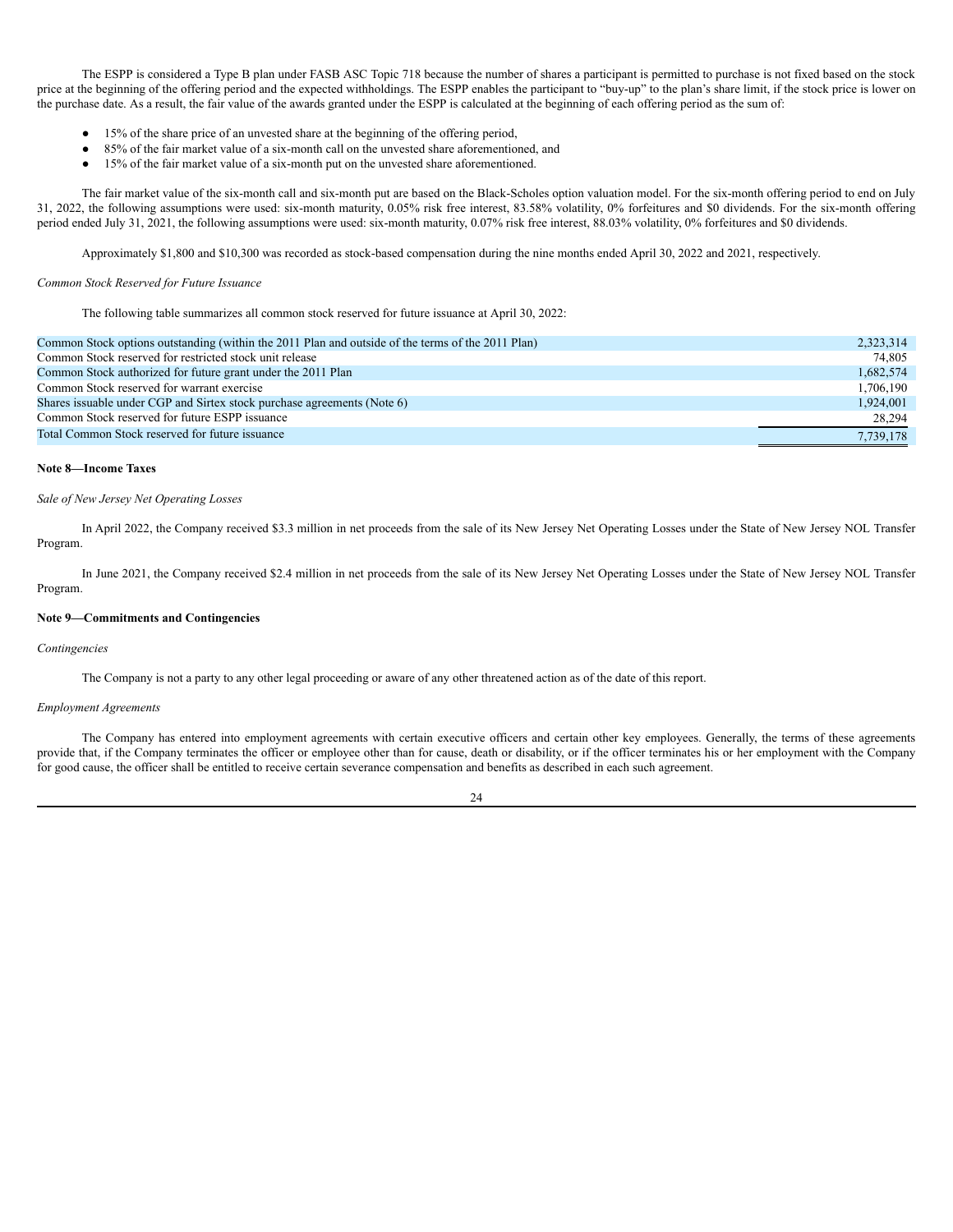## **Note 10—Leases**

## *Lease Agreements*

The Company has operating leases for corporate offices and lab space. These leases have remaining lease terms of approximately one year to five years, some of which include options to extend the lease. For any lease where the Company is reasonably certain that a renewal option will be exercised, the lease payments associated with the renewal option period are included in the ROU asset and lease liability as of April 30, 2022.

Supplemental balance sheet information related to leases as of April 30, 2022 was as follows:

| <b>Operating Leases:</b>                              |           |
|-------------------------------------------------------|-----------|
| Operating lease right-of-use assets                   | 4.910.443 |
| <b>Operating Leases:</b>                              |           |
| Current portion included in current liabilities       | 1,073,440 |
| Long-term portion included in non-current liabilities | 4.418.671 |
| Total operating lease liabilities                     | 5,492,111 |

Supplemental lease expense related to leases is as follows:

|                      |  | <b>For the Three Months</b><br>Ended |  | For the Nine          |  |
|----------------------|--|--------------------------------------|--|-----------------------|--|
|                      |  |                                      |  | <b>Months Ended</b>   |  |
|                      |  | April 30, 2022                       |  | <b>April 30, 2022</b> |  |
| Operating lease cost |  | 379.718                              |  | ,126,828              |  |
| Total lease expense  |  | 379,718                              |  | 1,126,828             |  |

Other information related to leases where the Company is the lessee is as follows:

|                                       | As of                 |
|---------------------------------------|-----------------------|
|                                       | <b>April 30, 2022</b> |
| Weighted-average remaining lease term | 4.3 years             |
| Weighted-average discount rate        | 9.97%                 |

Supplemental cash flow information related to operating leases is as follows:

|                                                         | <b>For the Three Months</b><br>Ended<br><b>April 30, 2022</b> |  | For the Nine<br><b>Months Ended</b><br><b>April 30, 2022</b> |  |
|---------------------------------------------------------|---------------------------------------------------------------|--|--------------------------------------------------------------|--|
| Cash paid for operating lease liabilities               | 388.694                                                       |  | .184.073                                                     |  |
| Total cash flows related to operating lease liabilities | 388.694                                                       |  | .184.073                                                     |  |
|                                                         |                                                               |  |                                                              |  |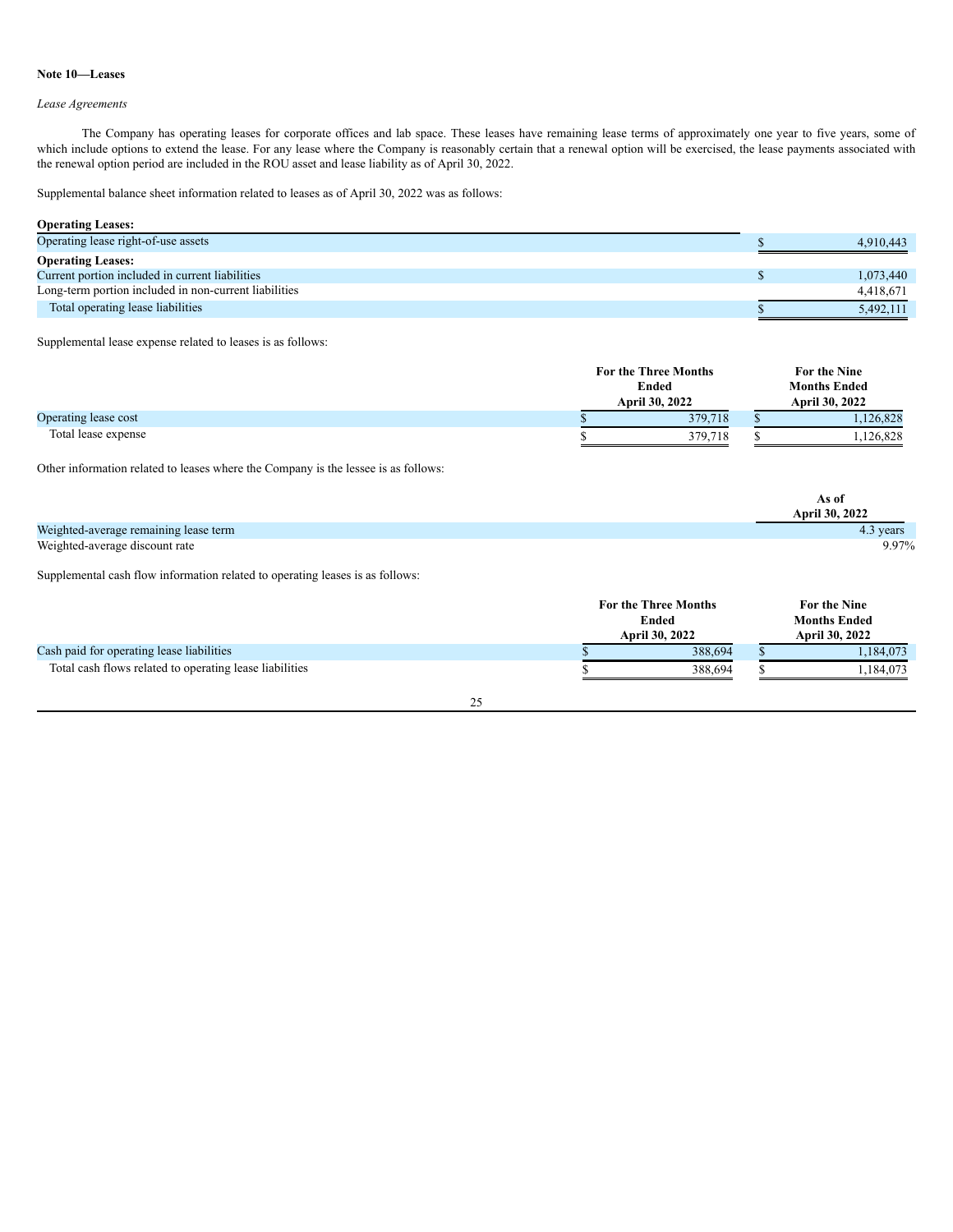Future minimum lease payments under non-cancellable leases as of April 30, 2022 is as follows:

| Years ending July 31,                     |             |
|-------------------------------------------|-------------|
| $2022$ – the remainder of the fiscal year | 388,694     |
| 2023                                      | 1,585,224   |
| 2024                                      | 1,539,142   |
| 2025                                      | 1,516,126   |
| 2026                                      | 1,533,882   |
| Thereafter                                | 240,688     |
| Total minimum lease payments              | 6,803,756   |
| Less: Imputed interest                    | (1,311,645) |
| Total                                     | 5,492,111   |

## **Note 11—401(k) Plan**

Effective May 15, 2012, the Company adopted a defined contribution savings plan pursuant to Section  $401(k)$  of the Code. The plan is for the benefit of all qualifying employees and permits voluntary contributions by employees of up to 100% of eligible compensation, subject to the maximum limits imposed by Internal Revenue Service. The terms of the plan allow for discretionary employer contributions and the Company currently matches 100% of its employees' contributions, up to 3% of their annual compensation. The Company's contributions are recorded as expense in the accompanying condensed consolidated statements of operations. The Company's contributions totaled approximately \$51,000 and \$132,000 for the three and nine months ended April 30, 2022, respectively. The Company's contributions totaled approximately \$30,000 and \$91,000 for the three and nine months ended April 30, 2021, respectively.

## **Note 12—Related Party Transactions**

Except as disclosed elsewhere herein, below are the Company's related party transactions for the nine months ended April 30, 2022 and 2021.

#### *Equity Of erings*

On January 25, 2021, the Company completed the offer and sale of an aggregate of 7,711,284 shares of its common stock at a purchase price of \$5.45 per share in a public offering (see Note 6). CGP and Sirtex participated in the offering. Each of CGP and Sirtex exercised its right of participation in future offerings in order to maintain respective ownership percentages of the outstanding shares of common stock of the Company upon the Closing, and purchased 3,389,198 and 677,839 shares of common stock, respectively, at a purchase price of \$5.45 per share.

On August 19, 2020, the Company completed the offer and sale of an aggregate of 4,608,589 shares of its common stock at a purchase price of \$3.25 per share in a registered direct offering (see Note 6). CGP and Sirtex participated in the registered direct offering and maintained their respective ownership percentages of the outstanding shares of common stock of the Company upon the Closing, and purchased 1,999,000 and 399,800 shares of common stock, respectively, at a purchase price of \$3.25 per share.

#### *Co-Promotion Agreement*

In January 2021, the Company entered into a co-promotion agreement with Sirtex, pursuant to which the Company granted Sirtex the option to co-promote TAVO™ for the treatment of anti-PD-1 refractory locally advanced or metastatic melanoma in the U.S., including its territories and possessions. In consideration for the option, the Company received an upfront, non-refundable payment of \$5.0 million from Sirtex (the "option fee"). The option to co-promote is non-exclusive and may be exercised at any time by Sirtex from the effective date until 90 days following the receipt by Sirtex of a complete copy of the final BLA filed by the Company with the FDA (the "option period"). If Sirtex exercises the option, the Company will receive an additional non-refundable and non-creditable option exercise fee of \$25.0 million, comprised of \$20.0 million in cash, and \$5.0 million for the issuance of common shares of the Company determined by the average closing price of the stock for the 30 days prior to the date of receipt of the exercise notice for the option.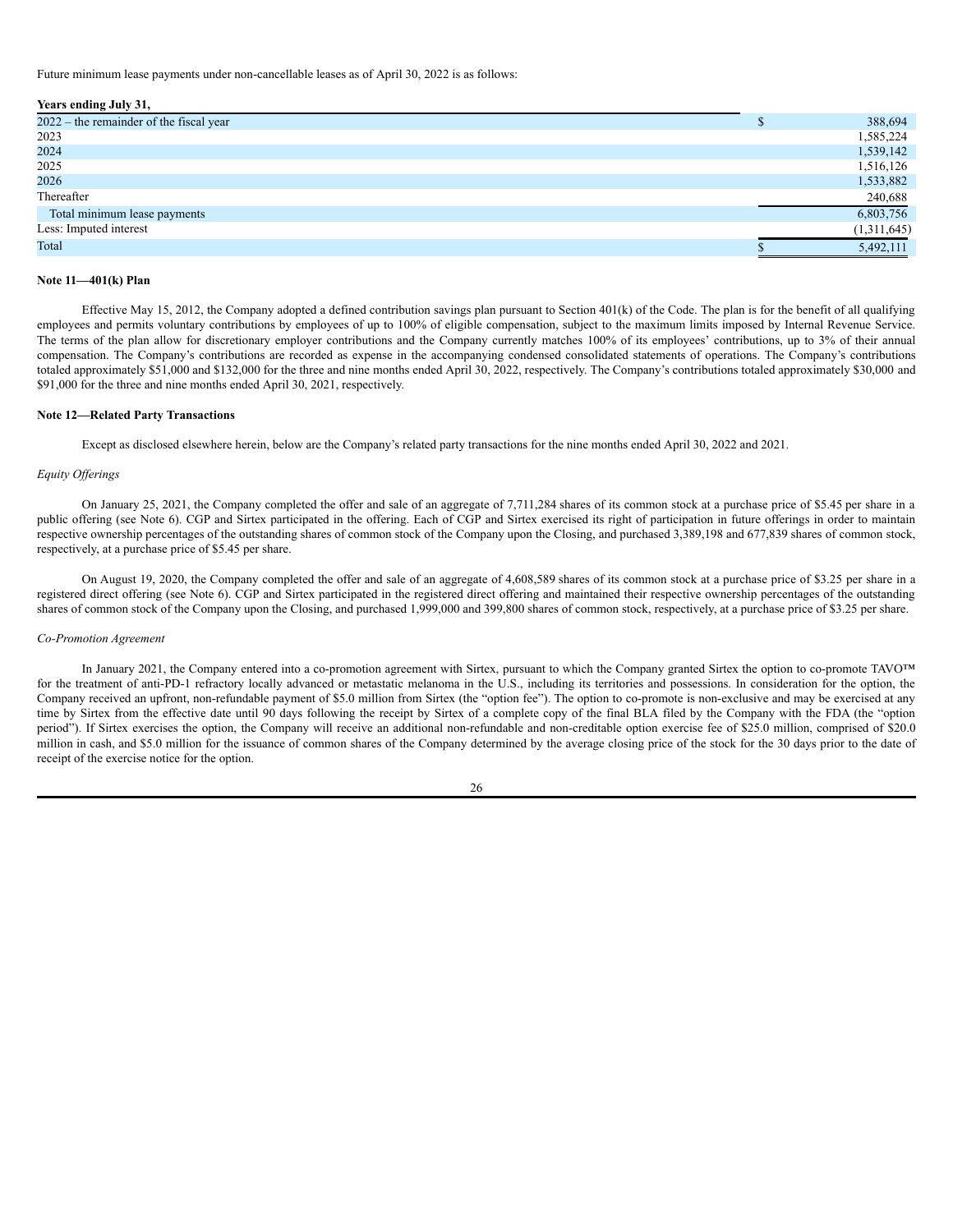Under the terms of the co-promotion agreement, if Sirtex exercises the co-promote option, the Company will pay to Sirtex a high-teens to low-twenties royalty ("promotion fee") of U.S. net sales of the TAVO™ products. The co-promotion agreement will continue until the earlier of the expiration of the option period without Sirtex extending the option or the eighth anniversary of the first FDA approval of the BLA, and can be extended by mutual agreement between the Company and Sirtex. During the co-promotion term, the Company is responsible for funding approximately two-thirds of the promotional costs incurred by Sirtex and Sirtex shall be responsible for approximately one-third.

The Company has determined that the co-promotion agreement represents a funded research and development arrangement within the scope of ASC Subtopic 730-20, Research and Development—Research and Development Arrangements (ASC 730-20). The Company concluded that there has not been a substantive and genuine transfer of risk related to the co-promotion agreement and the Company's ongoing development of TAVO™ as there is a presumption that the Company is obligated to repay Sirtex based on the significant related party relationship that exists between the parties. This significant related party relationship is based on Sirtex's approximate 8% ownership of the outstanding shares of the Company's common stock, and that of its significant equity holder, CGP (which owns 49% of Sirtex), which, at the time of entering into the agreement, owned approximately 42% of the outstanding shares of the Company's common stock and is the Company's largest shareholder.

The Company has determined that the appropriate accounting treatment under ASC 730-20 is to record any proceeds received from Sirtex for the co-promote option or upon exercise of the option as cash and cash equivalents as the Company has the ability to direct the usage of funds, and as a corresponding long-term liability ("Liability under co-promotion agreement – related party") on the Company's condensed consolidated balance sheet when received. The liability will remain on the balance sheet until (i) Sirtex exercises the option which results in royalties paid by the Company to Sirtex based on the net sales of the TAVO<sup>TM</sup> products, or (ii) Sirtex does not exercise the option and the co-promotion agreement is terminated by the parties.

As of April 30, 2022, the balance of the Liability under co-promotion agreement – related party relates to the option fee payment of \$5.0 million received from Sirtex.

## **Note 13—Subsequent Events**

On April 28, 2022, the Board of Directors (the "Board") of OncoSec Medical Incorporated (the "Company") approved the appointment of Robert H. Arch, Ph.D., as the Company's President and Chief Executive Officer, effective May 2, 2022. In connection with Dr. Arch's appointment as the Company's President and Chief Executive Officer, the Company entered into an executive employment agreement, dated April 28, 2022, and effective as of May 2, 2022 (the "Employment Agreement"), with Dr. Arch that governs the terms of Dr. Arch's employment with the Company. The Employment Agreement provides that Dr. Arch will be entitled to an initial annual base salary of \$505,000 and will be eligible to receive an annual bonus of up to 40% of his annual base salary, with a pro-rated annual bonus for fiscal year 2022, based on the achievement of certain performance goals. The Employment Agreement also provides that Dr. Arch will be eligible to receive a signing bonus equal to \$150,000, payable in three installments over Dr. Arch's first year of employment, provided that Dr. Arch is employed on each applicable installment date. In connection with his appointment, the Company granted Dr. Arch non-qualified stock options to purchase 700,000 shares of the Company's common stock at an exercise price equal to the closing price of the Company's common stock on the Nasdaq Capital Market on May 2, 2022, as an inducement material to Dr. Arch entering into employment with the Company in accordance with Nasdaq Listing Rule 5635(c)(4), which grant was made outside of the Company's 2011 Stock Incentive Plan. The stock options will vest quarterly, commencing on the first completed calendar quarter after the date of grant, subject to Dr. Arch's continuous service with the Company through each such vesting date.

On June 2, 2022, the Company received notice (the "Notice") from the Nasdaq Stock Market LLC ("Nasdaq") that the Company is not in compliance with Nasdaq Listing Rule  $5550(a)(2)$ , as the minimum bid price of the Company's common stock had been below \$1.00 per share for 30 consecutive business days as of the date of the Notice. The Notice has no immediate effect on the listing of the Company's common stock, which will continue to trade at this time on the Nasdaq Capital Market under the symbol "ONCS."

In accordance with Nasdaq Listing Rule 5810(c)(3)(A), the Company has a period of 180 calendar days, or until November 29, 2022, to regain compliance with the minimum bid price requirement. To regain compliance, the closing bid price of the Company's common stock must meet or exceed \$1.00 per share for at least ten consecutive business days during this 180 calendar day period. In the event the Company does not regain compliance by November 29, 2022, the Company may be eligible for an additional 180 calendar day grace period if it meets the continued listing requirement for market value of publicly held shares (\$1 million) and all other initial listing standards for the Nasdaq Capital Market, with the exception of the minimum bid price, and provides written notice to Nasdaq of its intention to cure the deficiency during the second compliance period by effecting a reverse stock split, if necessary. If the Company does not regain compliance within the allotted compliance period(s), Nasdaq will provide notice that the Company's common stock will be subject to delisting from the Nasdaq Capital Market. In that event, the Company may appeal such delisting determination to a hearings panel.

The Company is currently evaluating its alternatives to resolve the listing deficiency. To the extent that the Company is unable to resolve the listing deficiency, there is a risk that the Company's common stock may be delisted from Nasdaq, which would adversely impact liquidity of its common stock and potentially result in even lower bid prices for its common stock.

On November 29, 2021, the Company notified Nasdaq that Robert E. Ward had resigned as a member of the Board of Directors and the Company's Audit Committee, as disclosed on the Company's Current Report filed on Form 8-K on November 30, 2021. After giving effect to Mr. Ward's resignation, the Company's Audit Committee no longer consisted of three independent members as required by Nasdaq Listing Rule 5605(c)(2)(A).

On December 8, 2021, the Company received a letter from Nasdaq noting that the Company no longer complied with the requirement of Listing Rule 5605. The letter also acknowledged that the Listing Rules provide a cure period in order for the Company to regain compliance until the earlier of the Company's next annual meeting of stockholders or November 23, 2022.

On June 9, 2022, the Board of Directors appointed Mr. Joon Kim, an incumbent independent director, to the Audit Committee. On June 13, 2022, Nasdaq confirmed that the Company had regained compliance under Listing Rule 5605.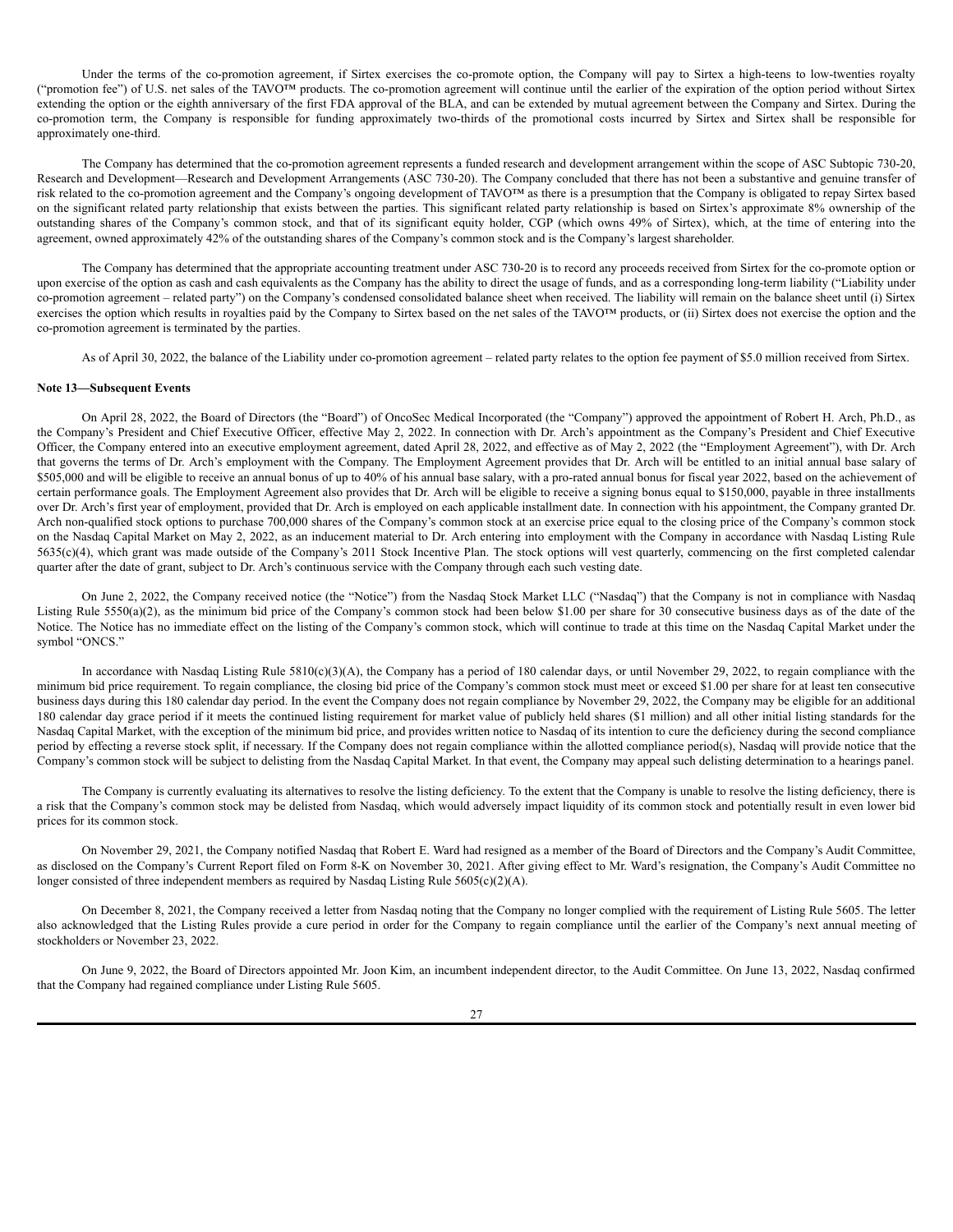#### <span id="page-27-0"></span>**ITEM 2. MANAGEMENT'S DISCUSSION AND ANALYSIS OF FINANCIAL CONDITION AND RESULTS OF OPERATIONS.**

Unless the context indicates otherwise, all references to "OncoSec," "the Company," "we," "us" and "our" in this report refer to OncoSec Medical Incorporated and its consolidated subsidiary. The following discussion and analysis of our financial condition and results of operations should be read in conjunction with our condensed *consolidated financial statements and the related notes included in this report.*

This discussion and analysis of our financial condition and results of operations is not a complete description of our business or the risks associated with an investment in our common stock. As a result, this discussion and analysis should be read together with our condensed consolidated financial statements and related notes included in this report, as well as the other disclosures in this report and in the other documents we file from time to time with the Securities and Exchange Commission, or SEC, including our Annual Report on Form 10-K for our fiscal year ended July 31, 2021 filed with the SEC on October 29, 2021 (the "Annual Report"). Pursuant to Instruction 2 to paragraph (b) of Item 303 of Regulation S-K promulgated by the SEC, in preparing this discussion and analysis, we have presumed that readers have access to and have read the discussion and analysis of our financial condition and results of operations included in the Annual Report.

This discussion and analysis and the other disclosures in this report contain forward-looking statements within the meaning of Section 27A of the Securities Act of 1933, as amended, or Securities Act, and Section 21E of the Securities Exchange Act of 1934, as amended, or Exchange Act. Forward-looking statements relate to future events or circumstances or our future performance and are based on our current assumptions, expectations and beliefs about future developments and their potential effect on our business. All statements in this report that are not statements of historical fact could be forward-looking statements. The forward-looking statements in this discussion and analysis and elsewhere in this report include statements about, among other things, the status, progress and results of our clinical programs and our expectations regarding our liquidity and performance, including our expense levels, and the potential impact of the COVID-19 pandemic. Forward-looking statements are only predictions and are not guarantees of future performance, and they are subject to known and unknown risks, uncertainties and other factors, including the risks described under the heading "Risk Factors" herein and in Part I, Item IA of the Company's most recent Annual Report on Form 10-K and similar discussions contained in the other documents we file from time to time with the SEC. In light of these risks, uncertainties and other factors, the forward-looking events and circumstances described in this report may not occur and our results, levels of activity, performance or achievements could differ materially from those expressed in or implied by any forward-looking statements we make. As a result, you should not place undue reliance on any of our forward-looking statements. Forward-looking statements speak only as of the date they are made, and unless required to by law, we undertake no obligation to update or revise any forward-looking statement for any reason, including to reflect new information, future developments, actual results or *changes in our expectations.*

#### **Overview**

We are a late-stage immuno-oncology company focused on designing, developing and commercializing innovative, proprietary, intra-tumoral DNA-based therapeutics to stimulate and to augment anti-tumor immune responses for the treatment of cancers. Our core technology platform ImmunoPulse® is a drug-device therapeutic modality platform comprised of proprietary intratumoral electroporation ("EP") delivery devices (the "OMS EP Device") and a proprietary DNA plasmid that triggers transient expression of target protein in cells. The OMS EP Device is designed to deliver plasmid DNA-encoded drugs directly into a solid tumor and promote an immunological response against the cancer. The OMS EP Device can be adapted to treat different tumor types, and consists of an electrical pulse generator, a reusable handle and disposable applicators. Our lead product candidate is a DNA-encoded interleukin-12 ("IL-12") called tavokinogene telseplasmid ("TAVO™"). The OMS EP Device is used to deliver TAVO™ intratumorally, with the aim of reversing the immunosuppressive microenvironment in the treated tumor. The activation of the appropriate inflammatory response can drive a systemic anti-tumor response against untreated tumors in other parts of the body. In 2017, we received Fast Track Designation and Orphan Drug Designation from the U.S. Food and Drug Administration ("FDA") for TAVO™ in metastatic melanoma, which could qualify TAVO™ for expedited FDA review, a rolling Biologics License Application review and certain other benefits.

Our current focus is to pursue our study of TAVO<sup>™</sup> in combination with KEYTRUDA® (pembrolizumab) in melanoma and triple negative breast cancer.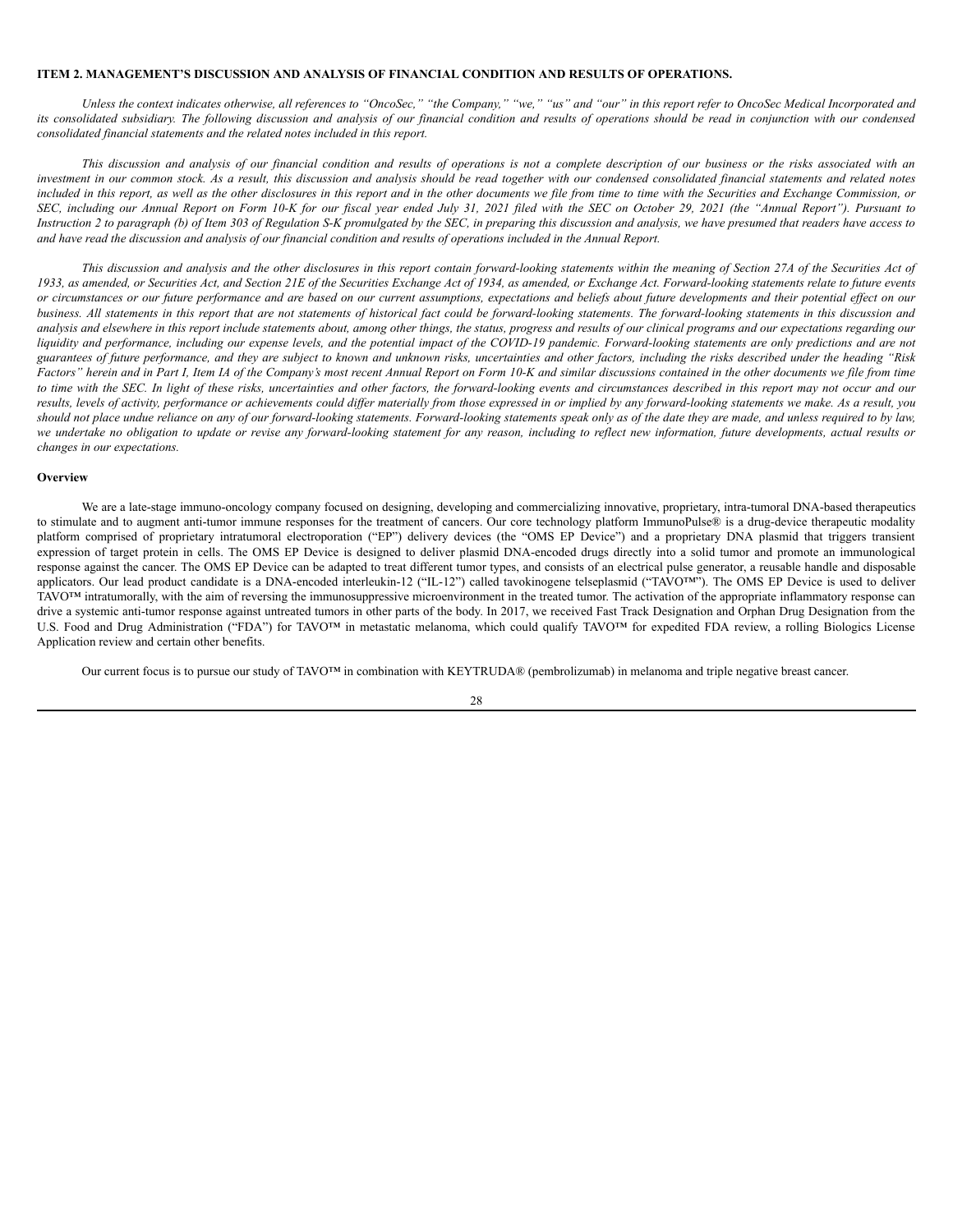## *Performance Outlook*

We expect to use our available working capital in the near term primarily for the advancement of our existing and planned clinical programs, including performance of the KEYNOTE-695 and KEYNOTE-890 studies and, to a lesser extent, the continuation of our other clinical trials and studies. We anticipate our spending on clinical programs and the development of our next-generation OMS EP Device will continue throughout our current fiscal year, primarily in support of the KEYNOTE-695 and KEYNOTE-890 studies, while our spending on research and development programs will be prioritized, based on our focus on the KEYNOTE-695 and KEYNOTE-890 studies. We expect our cash-based general and administrative expenses to remain relatively flat in the near term, as we seek to continue to leverage internal resources and automate processes to decrease our outside services expenses. See "Results of Operations" below for more information.

## *COVID-19*

Our operational and financial performance have been affected by the COVID-19 pandemic. Our clinical trials have experienced delays in patient enrollment, potentially due to prioritization of hospital resources toward the COVID-19 pandemic or concerns among patients about participating in clinical trials during a public health emergency. The COVID-19 pandemic is also affecting the operations of government entities, such as the FDA, as well as contract research organizations, third-party manufacturers, and other third-parties upon whom we rely. The extent of the impact on our operations cannot be ascertained at this time.

## Results of Operations for the Three Months Ended April 30, 2022 Compared to the Three Months Ended April 30, 2021

The unaudited financial data for the three months ended April 30, 2022 and 2021 is presented in the following table and the results of these two periods are included in the discussion thereafter.

|                                            | April 30,<br>2022 | April 30,<br>2021 | Change      | $\frac{6}{9}$<br>Change |
|--------------------------------------------|-------------------|-------------------|-------------|-------------------------|
| Revenue                                    |                   |                   |             |                         |
| <b>Expenses</b>                            |                   |                   |             |                         |
| Research and development                   | 7,030,607         | 7,589,779         | (559, 172)  | (7)                     |
| General and administrative                 | 2,517,105         | 2,847,151         | (330, 046)  | (12)                    |
| <b>Loss from operations</b>                | (9,547,712)       | (10, 436, 930)    | 889,218     | (9)                     |
| Gain on extinguishment of debt             |                   | 960,790           | (960, 790)  | (100)                   |
| Other income, net                          | 2,182             | 1,723             | 459         | 27                      |
| Interest expense                           | (2,701)           | (1,732)           | (969)       | 56                      |
| Foreign currency exchange gain (loss), net | (36, 191)         | 35,365            | (71, 556)   | (202)                   |
| Loss before income taxes                   | (9, 584, 422)     | (9,440,784)       | (143, 638)  |                         |
| Income tax (benefit) expense               | (3,337,117)       | 1,542             | (3,338,659) | (216, 515)              |
| <b>Net loss</b>                            | (6,247,305)       | (9,442,326)       | 3,195,021   | (34)                    |

#### *Revenue*

We have not generated any revenue since our inception, and we do not anticipate generating revenue in the near term.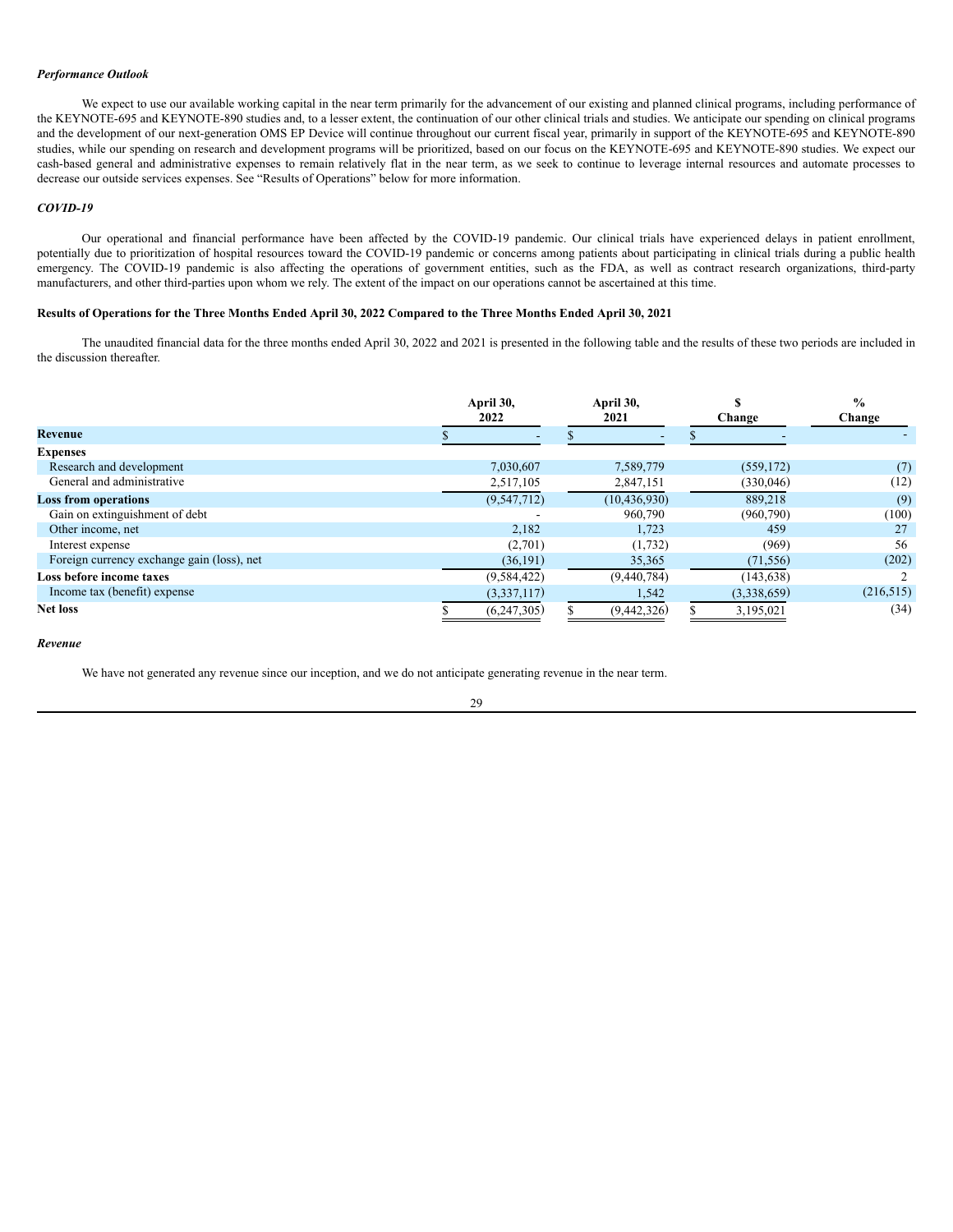#### *Research and Development Expenses*

Our research and development expenses decreased by approximately \$0.6 million, from \$7.6 million during the three months ended April 30, 2021 to \$7.0 million during the three months ended April 30, 2022. This decrease was primarily due to: (i) a \$0.8 million decrease in clinical trial related costs to support our various clinical studies and costs for discovery research and product development and (ii) a \$0.2 million decrease in stock-based compensation to employees and consultants. These decreases were partially offset by a \$0.4 million increase in payroll and related benefit expenses, primarily due to bonuses awarded during the three months ended April 30, 2022, while no bonuses were awarded during the three months ended April 30, 2021.

#### *General and Administrative*

Our general and administrative expenses decreased by \$0.3 million, from \$2.8 million during the three months ended April 30, 2021, to \$2.5 million during the three months ended April 30, 2022. This decrease was largely due to the following: (i) a \$0.5 million decrease in stock-based compensation to employees and consultants, and (ii) a \$0.3 million decrease in consulting expenses. These decreases were partially offset by a \$0.2 million increase in payroll and related benefit expenses primarily due to bonuses awarded during the three months ended April 30, 2022, while no bonuses were awarded during the three months ended April 30, 2021, and a \$0.2 million increase in insurance costs related to increased D&O insurance premiums.

#### *Gain on Extinguishment of Debt*

Gain on extinguishment of debt decreased by approximately \$1.0 million, from \$1.0 million for the three months ended April 30, 2021 to \$0 for the three months ended April 30, 2022. During the three months ended April 30, 2021, the loan under the Paycheck Protection Program (the "PPP") under the CARES Act was forgiven, which resulted in a gain on extinguishment of debt of approximately \$1.0 million.

## *Foreign Currency Exchange Gain (Loss), Net*

Foreign currency exchange gain (loss), net, decreased by approximately \$0.07 million from a \$0.04 million gain during the three months ended April 30, 2021 to a \$0.04 million loss for the three months ended April 30, 2022. This decrease was primarily due to unrealized foreign currency transaction loss recognized in connection with our Australian subsidiary's intercompany loan.

#### *Income Tax (Benefit) Expense*

In April 2022, the Company received \$3.3 million in net proceeds from the sale of its New Jersey Net Operating Losses ("NOL") under the State of New Jersey NOL Transfer Program. In 2021, the net proceeds from the sale of its New Jersey NOLs under the State of New Jersey NOL Transfer Program were received in June.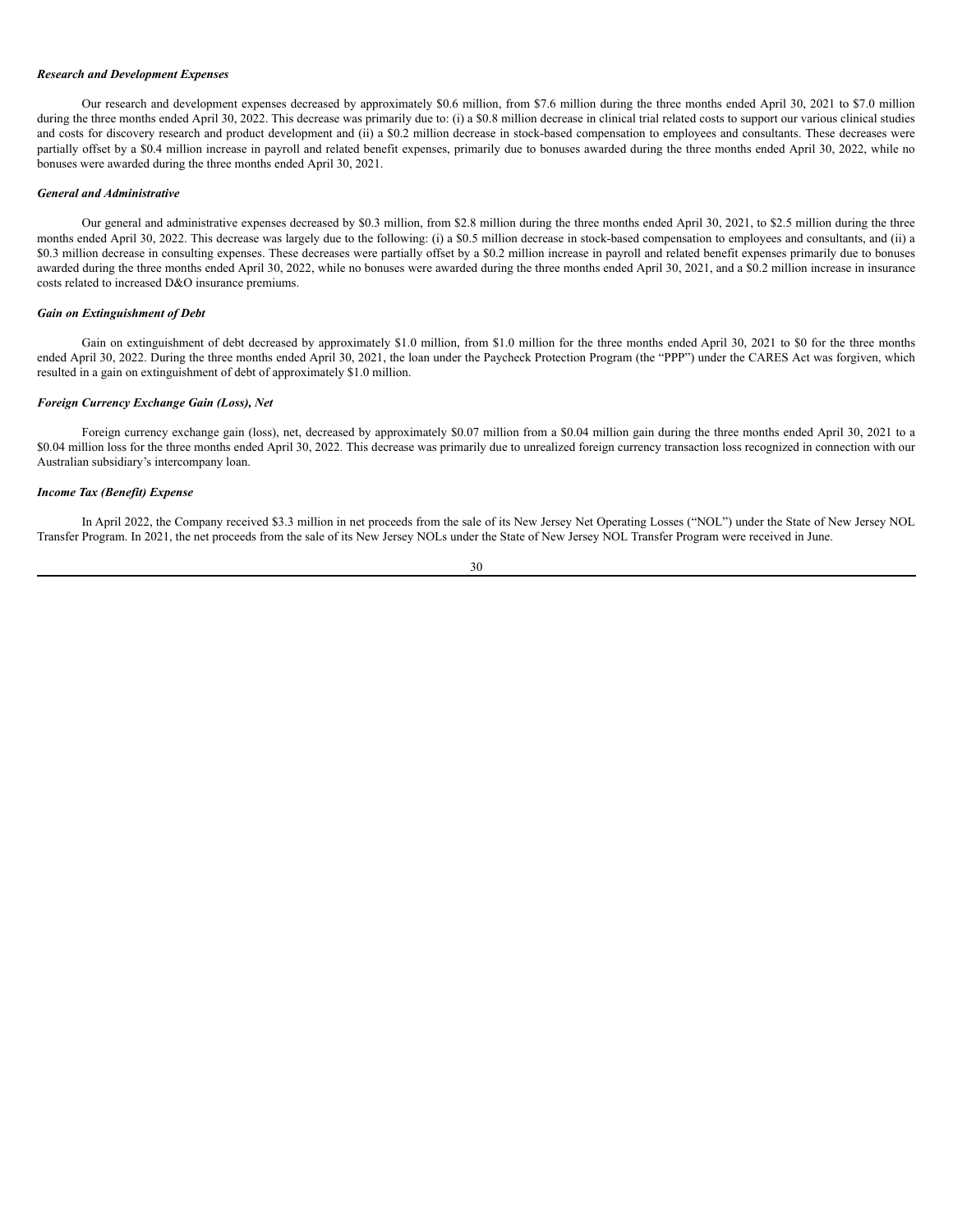## Results of Operations for the Nine Months Ended April 30, 2022 Compared to the Nine Months Ended April 30, 2021

The unaudited financial data for the nine months ended April 30, 2022 and April 30, 2021 is presented in the following table and the results of these two periods are included in the discussion thereafter.

|                                            | April 30,<br>2022 | April 30,<br>2021 | Change      | $\frac{0}{0}$<br>Change |
|--------------------------------------------|-------------------|-------------------|-------------|-------------------------|
| <b>Revenue</b>                             |                   |                   |             |                         |
| <b>Expenses</b>                            |                   |                   |             |                         |
| Research and development                   | 20,501,917        | 26,304,520        | (5,802,603) | (22)                    |
| General and administrative                 | 8,377,722         | 8,198,580         | 179,142     |                         |
| <b>Loss from operations</b>                | (28,879,639)      | (34,503,100)      | 5,623,461   | (16)                    |
| Gain on extinguishment of debt             |                   | 960,790           | (960, 790)  | (100)                   |
| Other income (expense), net                | (2, 412)          | 660               | (3,072)     | (465)                   |
| Interest expense                           | (16, 128)         | (12, 587)         | (3, 541)    | 28                      |
| Foreign currency exchange gain (loss), net | (399, 338)        | 187,039           | (586, 377)  | (314)                   |
| Loss before income taxes                   | (29, 297, 517)    | (33,367,198)      | 4,069,681   | (12)                    |
| Income tax expense                         | (3,334,167)       | 4,492             | (3,338,659) | (74, 325)               |
| <b>Net loss</b>                            | (25,963,350)      | (33,371,690)      | 7,408,340   | (22)                    |

#### *Revenue*

We have not generated any revenue since our inception, and we do not anticipate generating revenue in the near term.

#### *Research and Development Expenses*

Our research and development expenses decreased by approximately \$5.8 million, from \$26.3 million during the nine months ended April 30, 2021 to \$20.5 million during the nine months ended April 30, 2022. This decrease was primarily due to the following: (i) a \$5.0 million decrease in clinical trial-related costs to support our various clinical studies and costs for discovery research and product development, and (ii) a \$0.9 million decrease in stock-based compensation expense to employees and consultants, as there was an accelerated vesting of options during the nine months ended April 30, 2021 that was not repeated during the nine months ended April 30, 2022.

#### *General and Administrative*

Our general and administrative expenses increased by approximately \$0.2 million, from \$8.2 million during the nine months ended April 30, 2021, to \$8.4 million during the nine months ended April 30, 2022. This increase was largely due to the following: (i) a \$0.9 million increase in legal costs, primarily related to \$1 million in insurance recoveries received in connection with prior litigation with Alpha Holdings, Inc. in the prior period, (ii) a \$0.6 million increase in insurance costs related to increased D&O insurance premiums, and (iii) a \$0.2 million increase in director fees paid to the members of the Leadership Committee of the Company's Board of Directors. These increases were partially offset by a \$1.4 million decrease in stock-based compensation expense to employees and consultants, as there was an accelerated vesting of options during the nine months ended April 30, 2021 that was not repeated during the nine months ended April 30, 2022.

#### *Gain on Extinguishment of Debt*

Gain on extinguishment of debt decreased by approximately \$1.0 million, from \$1.0 million for the nine months ended April 30, 2021 to \$0 for the nine months ended April 30, 2022. During the nine months ended April 30, 2021, the PPP loan was forgiven, which resulted in a gain on extinguishment of debt of approximately \$1.0 million.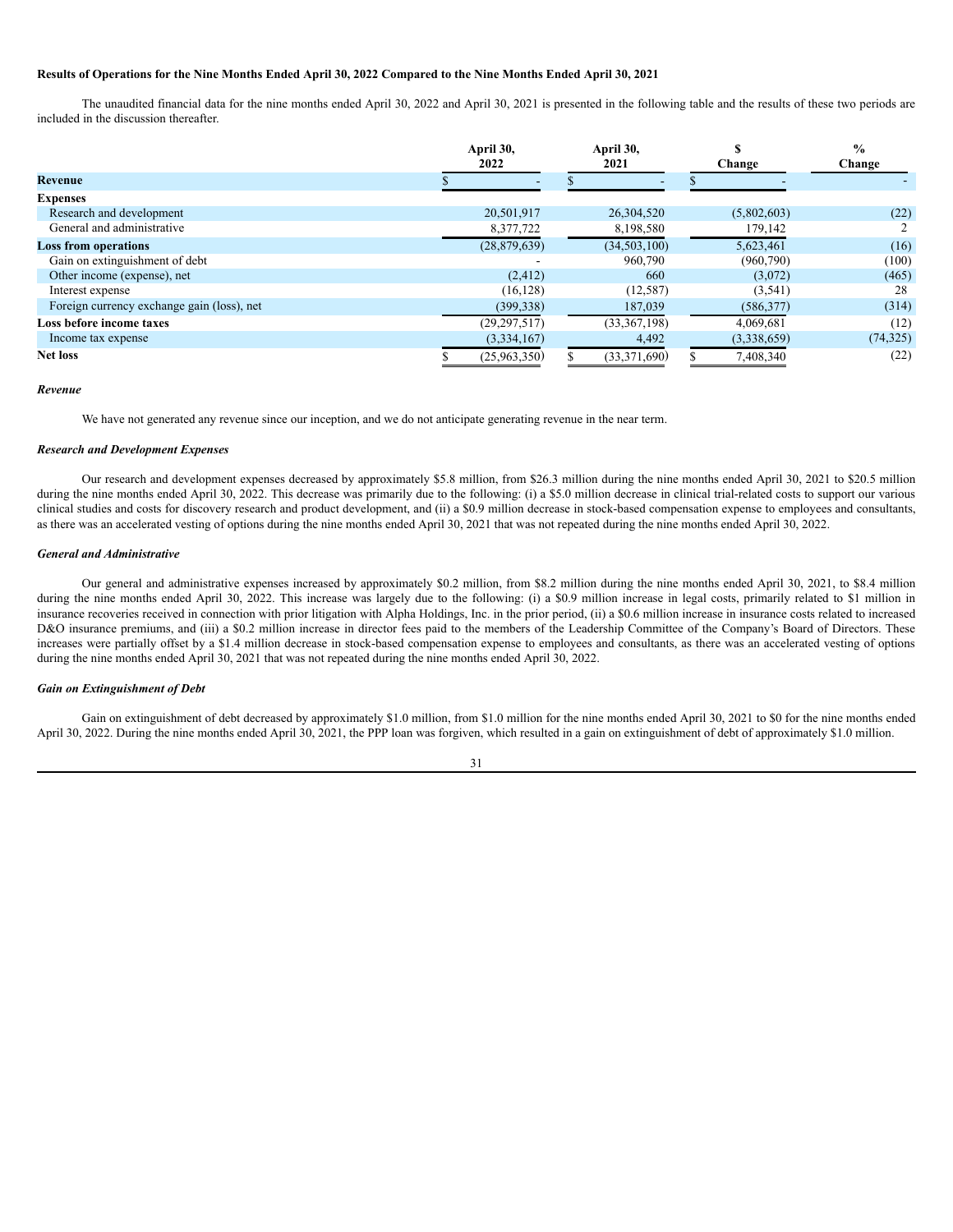## *Foreign Currency Exchange Gain (Loss), Net*

Foreign currency exchange gain (loss), net, decreased by approximately \$0.6 million from a \$0.2 million gain during the nine months ended April 30, 2021 to a \$0.4 million loss for the nine months ended April 30, 2022. This decrease was primarily due to unrealized foreign currency transaction loss recognized in connection with the Australian subsidiary's intercompany loan.

#### *Income Tax (Benefit) Expense*

In April 2022, the Company received \$3.3 million in net proceeds from the sale of its NOL under the State of New Jersey NOL Transfer Program. In 2021, the net proceeds from the sale of its New Jersey NOLs under the State of New Jersey NOL Transfer Program were received in June.

## **Liquidity and Capital Resources**

#### *Working Capital*

The following table and subsequent discussion summarize our working capital as of each of the periods presented:

|                     | ΑU                    |  | Αt<br>July 31, 2021 |  |
|---------------------|-----------------------|--|---------------------|--|
|                     | <b>April 30, 2022</b> |  |                     |  |
| Current assets      | 21,135,929            |  | 49,179,424          |  |
| Current liabilities | 4.686.904             |  | 7,961,916           |  |
| Working capital     | 16.449.025            |  | 41,217,508          |  |

#### *Current Assets*

Current assets as of April 30, 2022 decreased by \$28.1 million to \$21.1 million, from \$49.2 million as of July 31, 2021. This decrease was primarily related to the decrease of cash in the amount of \$26.5 million and the decrease of prepaid insurance in the amount of \$1.1 million. The decrease in cash was due to cash used to support our operations during the nine months ended April 30, 2022. The decrease in prepaid insurance was due to amortization of the prepaid director and officer policy.

## *Current Liabilities*

Current liabilities as of April 30, 2022 decreased by \$3.3 million to \$4.7 million, from \$8.0 million as of July 31, 2021. This decrease was primarily due to a decrease in accounts payable and accrued expenses pertaining to our manufacturing and clinical research activities.

#### *Cash Flow*

#### *Cash Used in Operating Activities*

Net cash used in operating activities for the nine months ended April 30, 2022 was \$25.2 million, as compared to \$33.4 million for the nine months ended April 30, 2021. The \$8.2 million decrease in cash used in operating activities was primarily attributable to a decrease in cash used to support our operating activities, including but not limited to, our clinical trials, research and development activities and general working capital requirements.

#### *Cash Used in Investing Activities*

Net cash used in investing activities for the nine months ended April 30, 2022 was \$0.2 million, as compared to \$0.8 million for the nine months ended April 30, 2021. During the nine months ended April 30, 2022, the Company purchased fixed assets for use in its clinical trials. During the nine months ended April 30, 2021, the Company licensed generator technology and purchased property and equipment for use in its clinical trials and other research and development efforts.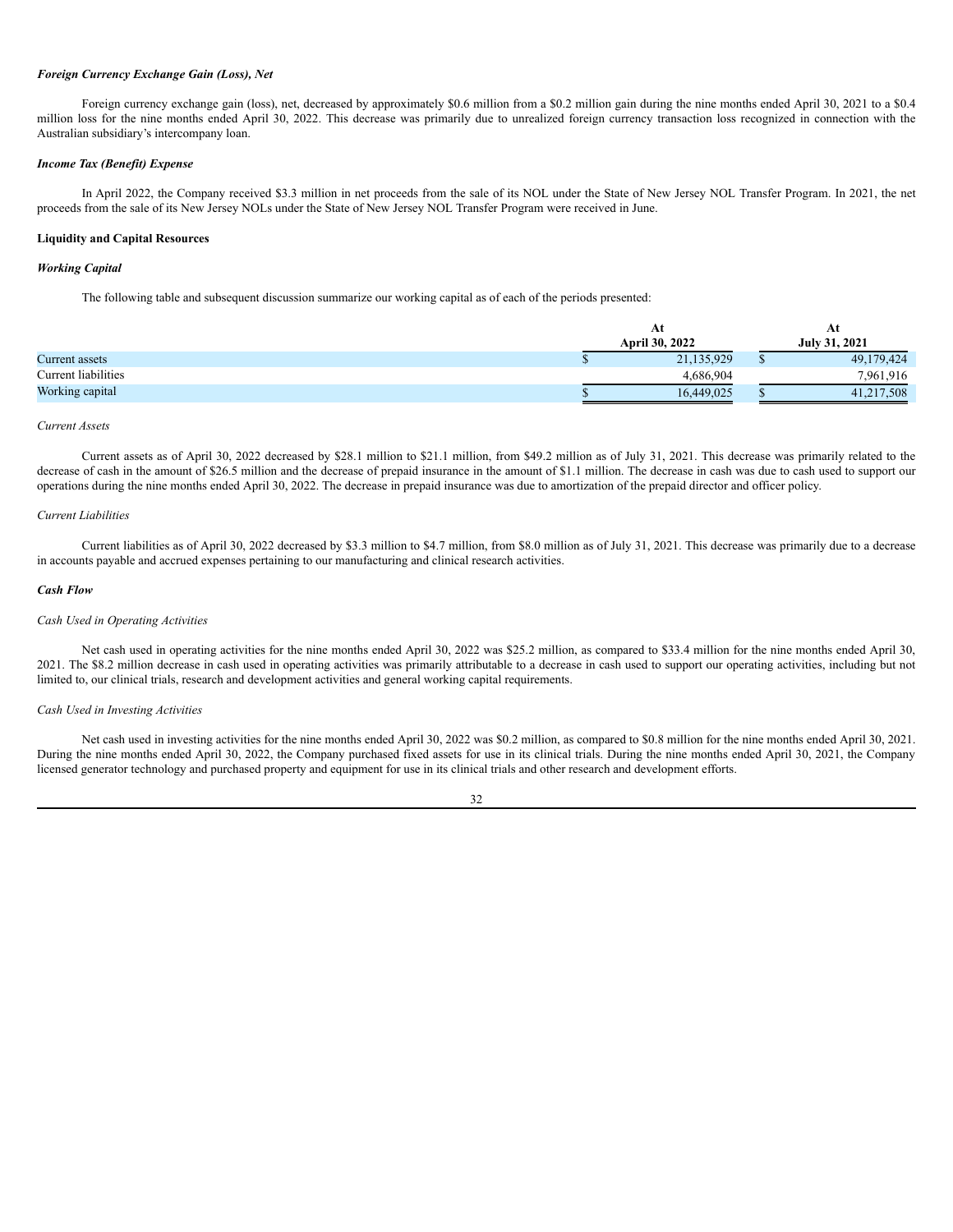### *Cash (Used in) Provided by Financing Activities*

Net cash used in financing activities was \$0.9 million for the nine months ended April 30, 2022, as compared to \$68.2 million cash provided by financing activities for the nine months ended April 30, 2021. Net cash used in financing activities during the nine months ended April 30, 2022 was primarily attributable to payments on a note payable. Net proceeds during the nine months ended April 30, 2021 was primarily attributable to the \$52.6 million net proceeds received from the August 2020 and January 2021 offerings, \$5.0 million received from the co-promotion agreement with Sirtex, \$5.3 million received from warrant and option exercises and \$5.8 million from the purchase of shares under the CGP and Sirtex stock purchase agreements originally entered into on October 10, 2019.

### *Uses of Cash and Cash Requirements*

Our primary uses of cash have been to finance clinical and research and development activities focused on the identification and discovery of new potential product candidates, the development of innovative and proprietary medical approaches for the treatment of cancer, and the design and advancement of pre-clinical and clinical trials and studies related to our pipeline of product candidates. We also use our capital resources on general and administrative activities and building and strengthening our corporate infrastructure, programs and procedures to enable compliance with applicable federal, state and local laws and regulations.

Our primary objectives for the next 12 months are to continue the advancement of our KEYNOTE-695 and KEYNOTE-890 studies and, to a lesser extent, our other ongoing clinical trials and studies, and to continue our research and development activities for our next-generation EP device and drug discovery efforts. In addition, we expect to pursue capital-raising transactions, which could include equity or debt financings, in the near term to fund our existing and planned operations and acquire and develop additional assets and technology consistent with our business objectives as opportunities arise.

#### *Going Concern and Management's Plans*

The Company has sustained losses in all reporting periods since inception, with an accumulated deficit of approximately \$277.7 million as of April 30, 2022. These losses are expected to continue for an extended period of time. Further, the Company has never generated any cash from its operations and does not expect to generate any cash in the near term. The aforementioned factors raise substantial doubt about the Company's ability to continue as a going concern within one year from the issuance date of the condensed consolidated financial statements. The accompanying condensed consolidated financial statements have been prepared on a going concern basis, which contemplates the realization of assets and the satisfaction of liabilities in the normal course of business. The condensed consolidated financial statements do not include any adjustments relating to the recoverability and classification of asset amounts or the classification of liabilities that might be necessary should the Company be unable to continue as a going concern within one year after the date the condensed consolidated financial statements are issued.

As of June 1, 2022, the Company had cash and cash equivalents of \$17.3 million. Since inception, cash flows from financing activities has been the primary source of the Company's liquidity. Based on its current cash levels, the Company believes its cash resources are insufficient to meet the Company's anticipated needs for the 12 months following the date the condensed consolidated financial statements are issued.

The Company recognizes it will need to raise additional capital to continue operating its business and fund its planned operations, including research and development, clinical trials and, if regulatory approval is obtained, commercialization of its product candidates. In addition, the Company will require additional financing if it desires to inlicense or acquire new assets, research and develop new compounds or new technologies and pursue related patent protection, or obtain any other intellectual property rights or other assets. There is no assurance that additional financing will be available to the Company when needed, that management will be able to obtain financing on terms acceptable to the Company, or whether the Company will become profitable and generate positive operating cash flow. The source, timing and availability of any future financing will depend principally upon market conditions, and, more specifically, on the progress of our clinical development programs. Similarly, if our common stock is delisted from the Nasdaq Capital Market, it may limit our ability to raise additional funds. See "Nasdaq Deficiency Notice" below. The ongoing COVID-19 pandemic has also caused volatility in the global financial markets and threatened a slowdown in the global economy, which may negatively affect our ability to raise additional capital on attractive terms or at all. If the Company is unable to raise sufficient additional funds when needed, on favorable terms or at all, the Company will not be able to continue the development of its product candidates as currently planned or at all, will need to reevaluate its planned operations and may need to delay, scale back or eliminate some or all of its development programs, reduce expenses or cease operations, any of which would have a significant negative impact on its prospects and financial condition.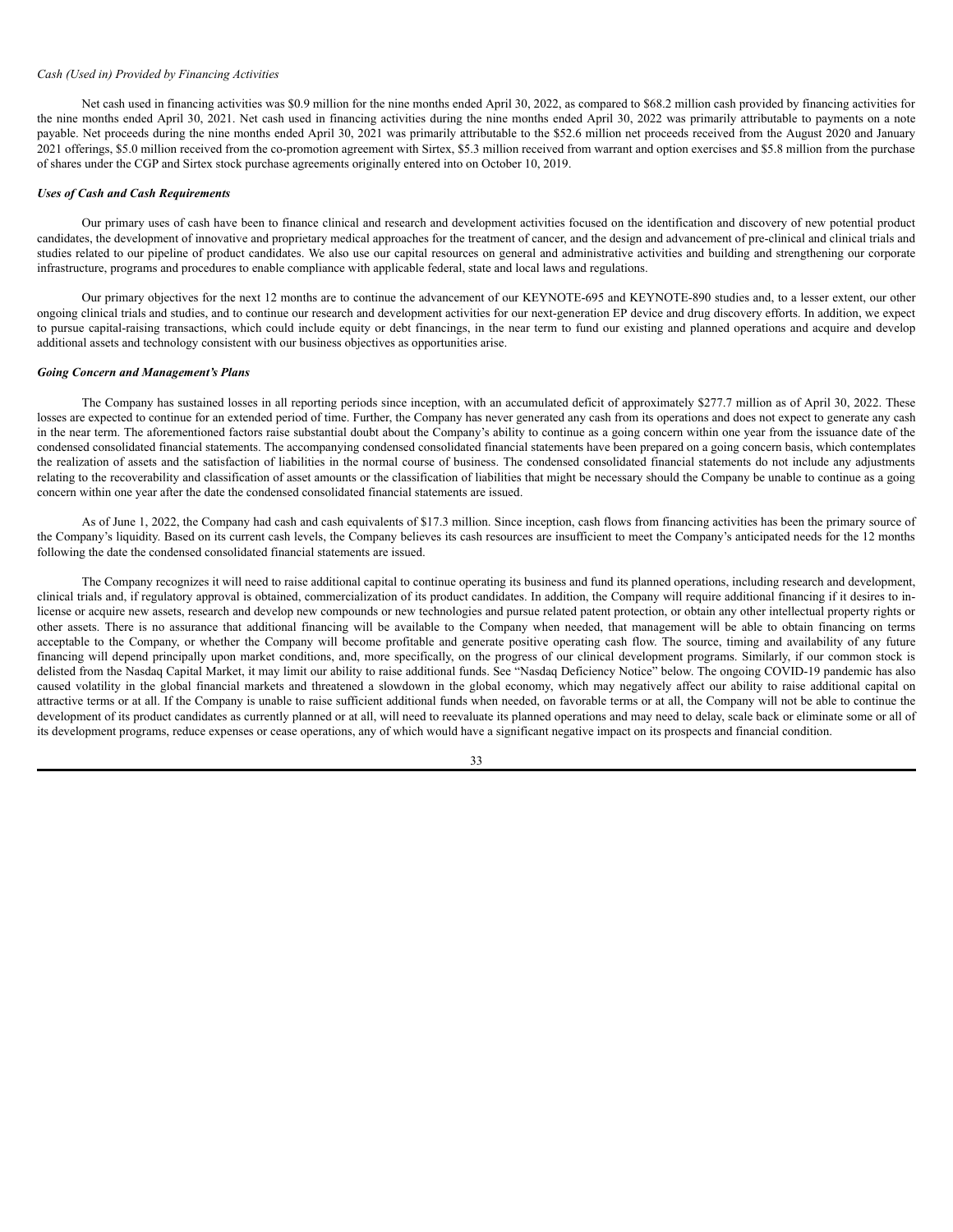## *Sources of Capital*

We have not generated any revenue since our inception, and we do not anticipate generating revenue in the near term. Historically, we have raised the majority of the funding for our business through offerings of our common stock and warrants to purchase our common stock. If we issue equity or convertible debt securities to raise additional funds, our existing stockholders would experience further dilution, and the new equity or debt securities may have rights, preferences and privileges senior to those of our existing stockholders. If we incur debt, our fixed payment obligations, liabilities and leverage relative to our equity capitalization would increase, which could increase the cost of future capital. Further, the terms of any debt securities we issue or borrowings we incur, if available, could impose significant restrictions on our operations, such as limitations on our ability to incur additional debt or issue additional equity or other operating restrictions that could adversely affect our ability to conduct our business, and any such debt could be secured by any or all of our assets pledged as collateral. Additionally, we may incur substantial costs in pursuing future capital, including investment banking, legal and accounting fees, printing and distribution expenses and other costs.

## *Nasdaq Deficiency Notice*

On June 2, 2022, we received notice (the "Notice") from the Nasdaq Stock Market LLC ("Nasdaq") that the Company is not in compliance with Nasdaq Listing Rule  $5550(a)(2)$ , as the minimum bid price of our common stock had been below \$1.00 per share for 30 consecutive business days as of the date of the Notice. The Notice has no immediate effect on the listing of our common stock, which will continue to trade at this time on the Nasdaq Capital Market under the symbol "ONCS."

In accordance with Nasdaq Listing Rule  $5810(c)(3)(A)$ , we have a period of 180 calendar days, or until November 29, 2022, to regain compliance with the minimum bid price requirement. To regain compliance, the closing bid price of our common stock must meet or exceed \$1.00 per share for at least ten consecutive business days during this 180 calendar day period. In the event we do not regain compliance by November 29, 2022, we may be eligible for an additional 180 calendar day grace period if the Company meets the continued listing requirement for market value of publicly held shares (\$1 million) and all other initial listing standards for the Nasdaq Capital Market, with the exception of the minimum bid price, and we provide written notice to Nasdaq of our intention to cure the deficiency during the second compliance period by effecting a reverse stock split, if necessary. If we do not regain compliance within the allotted compliance period(s), Nasdaq will provide notice that our common stock will be subject to delisting from the Nasdaq Capital Market. In that event, we may appeal such delisting determination to a hearings panel.

We are currently evaluating our alternatives to resolve the listing deficiency. To the extent that we are unable to resolve the listing deficiency, there is a risk that our common stock may be delisted from Nasdaq, which would adversely impact liquidity of our common stock and potentially result in even lower bid prices for our common stock.

On November 29, 2021, we notified Nasdaq that Robert E. Ward had resigned as a member of the Board of Directors and the Company's Audit Committee, as disclosed on our Current Report filed on Form 8-K on November 30, 2021. After giving effect to Mr. Ward's resignation, the Company's Audit Committee no longer consisted of three independent members as required by Nasdaq Listing Rule 5605(c)(2)(A).

On December 8, 2021, we received a letter from Nasdaq noting that we no longer complied with the requirement of Listing Rule 5605. The letter also acknowledged that the Listing Rules provide a cure period in order for us to regain compliance until the earlier of our next annual meeting of stockholders or November 23, 2022.

On June 9, 2022, the Board of Directors appointed Mr. Joon Kim, an incumbent independent director, to the Audit Committee. On June 13, 2022, Nasdaq confirmed that we had regained compliance under Listing Rule 5605.

## **Critical Accounting Policies**

## *Use of Estimates*

The accompanying condensed consolidated financial statements have been prepared in conformity with generally accepted accounting principles in the United States of America ("U.S. GAAP"), which requires management to make estimates and assumptions that affect the reported amounts of assets and liabilities and disclosure of contingent liabilities at the date of the financial statements and the reported amounts of expenses during the reporting period. Such estimates include the Company's ability to continue as a going concern and certain calculations related to that determination, stock-based compensation, the accrual of research, product development and clinical obligations, impairment of long-lived assets, determining the Incremental Borrowing Rate for calculating Right-Of-Use ("ROU") assets and lease liabilities and accounting for income taxes, including the related valuation allowance on the deferred tax asset and uncertain tax positions. The Company bases its estimates on historical experience and on various other assumptions that it believes are reasonable under the circumstances, the results of which form the basis for making judgments about the carrying values of assets and liabilities that are not readily apparent from other sources. On an ongoing basis, the Company reviews its estimates to ensure that they appropriately reflect changes in the business or as new information becomes available. Actual results may differ from these estimates.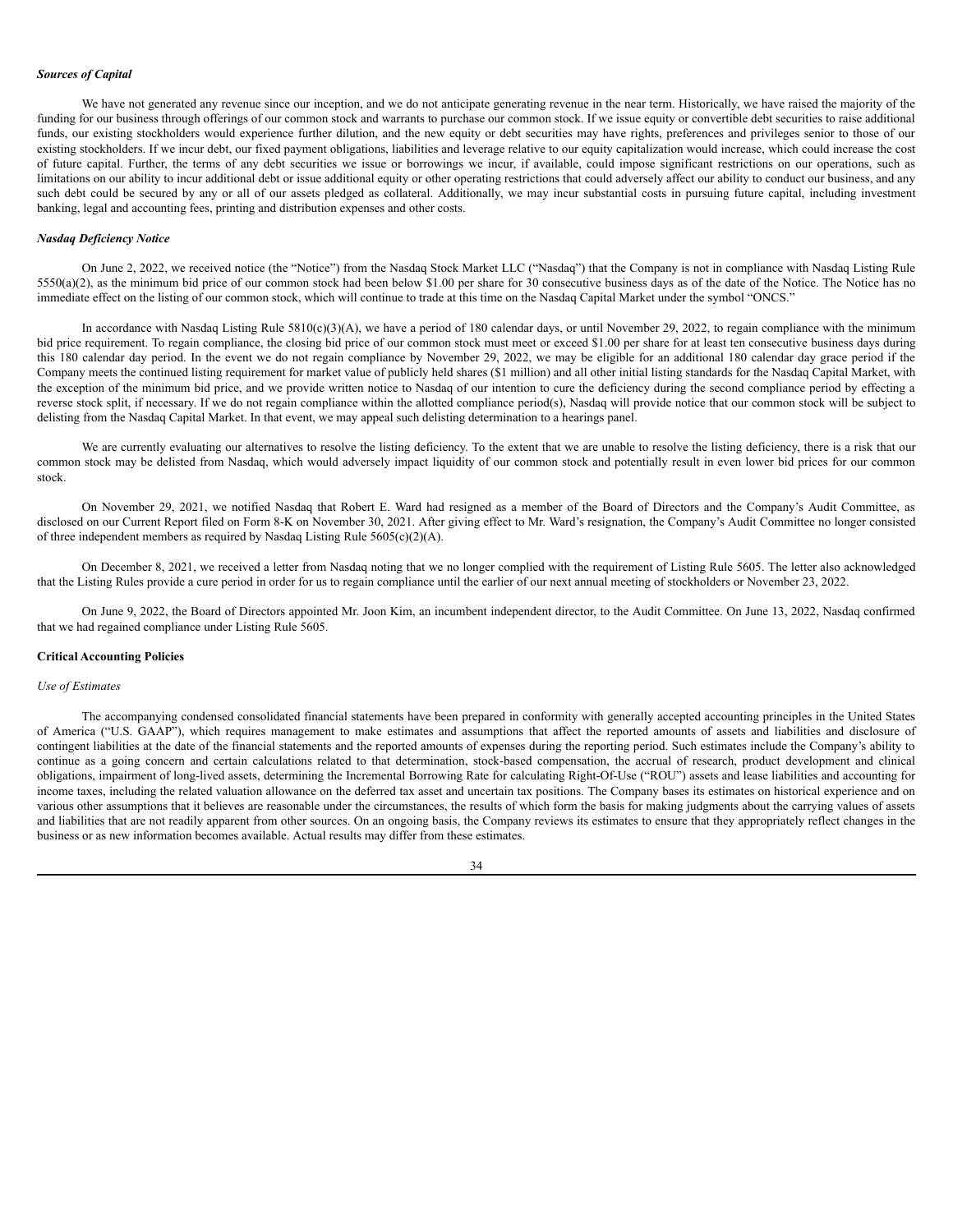## *Impairment of Long-Lived Assets*

The Company periodically assesses the carrying value of intangible and other long-lived assets, and whenever events or changes in circumstances indicate that the carrying amount of an asset might not be recoverable. The assets are considered to be impaired if the Company determines that the carrying value may not be recoverable based upon its assessment, which includes consideration of the following events or changes in circumstances:

- the asset's ability to continue to generate income from operations and positive cash flow in future periods;
- loss of legal ownership or title to the asset $(s)$ ;
- significant changes in the Company's strategic business objectives and utilization of the asset(s); and
- the impact of significant negative industry or economic trends.

If the assets are considered to be impaired, the impairment recognized is the amount by which the carrying value of the assets exceeds the fair value of the assets. Fair value is determined by the application of discounted cash flow models to project cash flows from the assets. In addition, the Company bases estimates of the useful lives and related amortization or depreciation expense on its subjective estimate of the period the assets will generate revenue or otherwise be used by it. Assets to be disposed of are reported at the lower of the carrying amount or fair value, less selling costs. The Company also periodically reviews the lives assigned to long-lived assets to ensure that the initial estimates do not exceed any revised estimated periods from which the Company expects to realize cash flows from its assets.

#### *Research and Development Expenses*

Research and development expenses consist of costs incurred for internal projects, as well as partner-funded collaborative research and development activities. These costs include direct and research-related overhead expenses, which include salaries, stock-based compensation and other personnel-related expenses, facility costs, supplies, depreciation of facilities and laboratory equipment, as well as research consultants and the cost of funding research at universities and other research institutions, and are expensed as incurred. Costs to acquire technologies that are utilized in research and development that have no alternative future use, are expensed when incurred. In accordance with ASC 730-20, the Company accounts for upfront, non-refundable research and development payments received from a related party as a long-term liability as there has not been a substantive and genuine transfer of risk and there is a presumption that the Company is obligated to repay the related party.

## *Accruals for Research and Development Expenses and Clinical Trials*

The Company is required to estimate its expenses resulting from its obligations under contracts with vendors, clinical research organizations and consultants and under clinical site agreements in connection with conducting clinical trials. The financial terms of these contracts vary from contract to contract and may result in payment terms that do not match the periods over which materials or services are provided under such contracts. The Company accounts for these expenses in its financial statements by matching those expenses with the period in which services are performed and efforts are expended. The Company determines accrual estimates through financial models and takes into account discussion with applicable personnel and outside service providers as to the progress of clinical trials, or the services completed. The Company makes estimates of its accrued expenses as of each balance sheet date based on the facts and circumstances known to it at that time. The Company's clinical trial accruals are dependent upon the timely and accurate reporting of contract research organizations and other third-party vendors. During the course of a clinical trial, the Company adjusts its clinical expense recognition if actual results differ from its estimates.

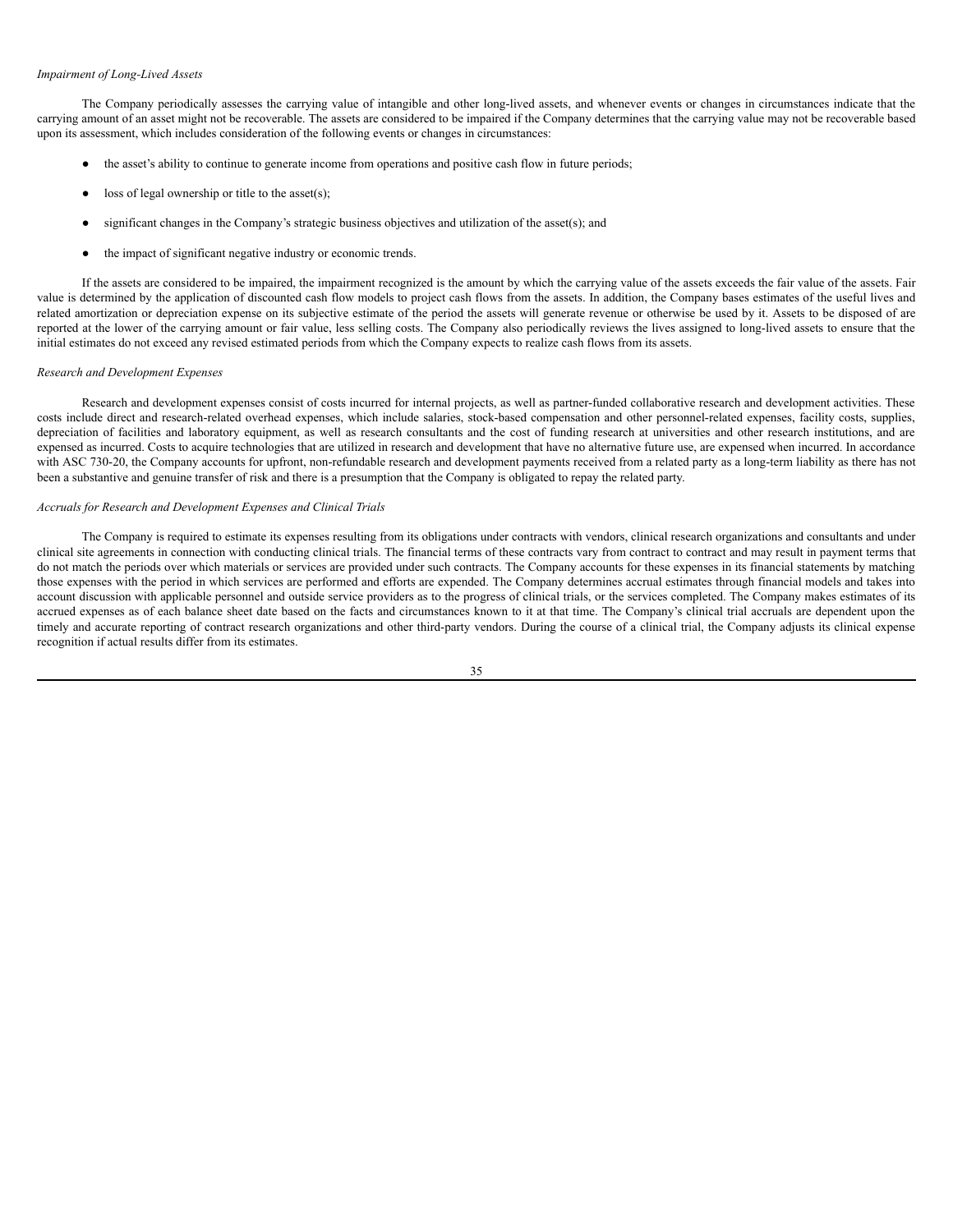## *Equity-Based Awards*

The Company grants equity-based awards (typically stock options or restricted stock units) under our stock-based compensation plan and outside of our stock-based compensation plan, with terms generally similar to the terms under our stock-based compensation plan. The Company estimates the fair value of stock option awards using the Black-Scholes option valuation model. For employees, directors and consultants, the fair value of the award is measured on the grant date. The fair value amount is then recognized over the period during which services are required to be provided in exchange for the award, usually the vesting period. The Black-Scholes option valuation model requires the input of subjective assumptions, including price volatility of the underlying stock, risk-free interest rate, dividend yield, and expected life of the option. The Company estimates the fair value of restricted stock unit awards based on the closing price of the Company's common stock on the date of issuance.

#### *Australia Research and Development Tax Credit*

Our Australian, wholly-owned, subsidiary incurs research and development expenses, primarily in the course of conducting clinical trials. The Australian research and development activities qualify for the Australian government's tax credit program, which provides a 43.5% credit for qualifying research and development expenses. The tax credit does not depend on our generation of future taxable income or ongoing tax status or position. Accordingly, the credit is not considered an element of income tax accounting under ASC 740 and is recorded against qualifying research and development expenses in the Company's condensed consolidated statements of operations.

#### *Leases*

The Company determines if an arrangement is a lease at inception. Operating lease ROU assets represent the Company's right to use an underlying asset during the lease term, and operating lease liabilities represent the Company's obligation to make lease payments arising from the lease. Operating leases are included in ROU assets, current operating lease liabilities, and long-term operating lease liabilities on the Company's condensed consolidated balance sheets.

Lease ROU assets and lease liabilities are initially recognized based on the present value of the future minimum lease payments over the lease term at commencement date calculated using our incremental borrowing rate applicable to the lease asset, unless the implicit rate is readily determinable. ROU assets also include any lease payments made at or before lease commencement and exclude any lease incentives received. The Company's lease terms may include options to extend or terminate the lease when it is reasonably certain that the Company will exercise that option. Leases with a term of 12 months or less are not recognized on the condensed consolidated balance sheet. The Company's leases do not contain any residual value guarantees. Lease expense for minimum lease payments is recognized on a straight-line basis over the lease term. The Company accounts for lease and non-lease components as a single lease component for all its leases.

#### *Recent Accounting Pronouncements*

Information regarding recent accounting pronouncements is contained in Note 2 to our condensed consolidated financial statements included in this report.

## <span id="page-35-0"></span>**ITEM 3. QUANTITATIVE AND QUALITATIVE DISCLOSURES ABOUT MARKET RISK.**

Not applicable.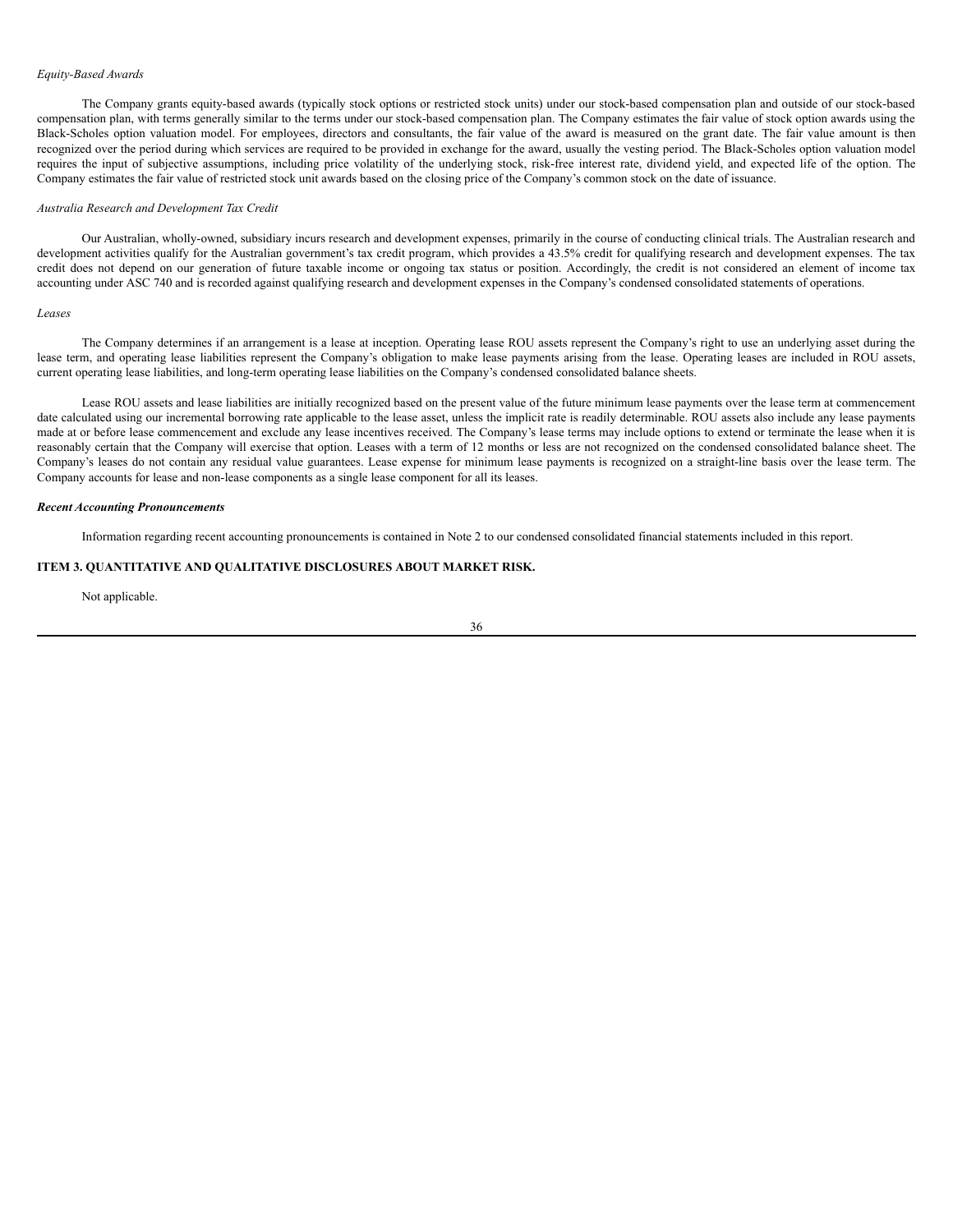#### <span id="page-36-0"></span>**ITEM 4. CONTROLS AND PROCEDURES.**

## **Evaluation of Disclosure Controls and Procedures**

We maintain disclosure controls and procedures that are designed to ensure that information required to be disclosed in the reports we file or submit under the Securities Exchange Act of 1934, as amended, or Exchange Act, is recorded, processed, summarized, and reported within the time periods specified in the rules and forms of the Securities and Exchange Commission, or the SEC, and that such information is accumulated and communicated to our management, including our Principal Executive Officer and Principal Financial Officer, as appropriate, to allow timely decisions regarding required disclosure. In designing and evaluating the disclosure controls and procedures, management recognizes that any controls and procedures, no matter how well designed and operated, can provide only reasonable assurance of achieving the desired control objectives. In addition, the design of disclosure controls and procedures reflects the fact that there are resource constraints and that management is required to apply its judgment in evaluating the benefits of possible controls and procedures relative to their costs.

As required by Rule 13a-15(b) under the Exchange Act, our management, under the supervision and with the participation of our Principal Executive Officer and our Principal Financial Officer, conducted an evaluation of the effectiveness of our disclosure controls and procedures as of April 30, 2022. Based on such evaluation, our Principal Executive Officer and Principal Financial Officer concluded that, as of April 30, 2022, our disclosure controls and procedures were effective.

#### **Changes in Internal Control Over Financial Reporting**

There were no changes in our internal control over financial reporting during our fiscal quarter ended April 30, 2022 that have materially affected, or are reasonably likely to materially affect, our internal control over financial reporting.

## **PART II—OTHER INFORMATION**

## <span id="page-36-2"></span><span id="page-36-1"></span>**ITEM 1. LEGAL PROCEEDINGS.**

From time to time, we are involved in legal proceedings in the ordinary course of our business. Refer to Note 9: Commitments and Contingencies for more information on legal proceedings.

#### <span id="page-36-3"></span>**ITEM 1A. RISK FACTORS.**

There have been no material changes in our risk factors from those disclosed in Part I, Item 1A to our Annual Report on Form 10-K for the fiscal year ended July 31, 2021, except as noted below. The risk factors disclosed in Part I, Item 1A to our Annual Report on Form 10-K for the fiscal year ended July 31, 2021, in addition to the other information set forth in this report, could materially affect our business, financial condition, or results of operations.

## If our stock price continues to remain below \$1.00, our common stock may be subject to delisting from The Nasdaq Stock Market, which would materially reduce the *liquidity of our common stock and have an adverse ef ect on our market price.*

On June 2, 2022, we received Notice (the "Notice") from Nasdaq that the Company is not in compliance with Nasdaq Listing Rule  $5550(a)(2)$ , as the minimum bid price of our common stock has been below \$1.00 per share for 30 consecutive business days. The Notice has no immediate effect on the listing of our common stock, which will continue to trade at this time on the Nasdaq Capital Market under the symbol "ONCS."

In accordance with Nasdaq Listing Rule  $5810(c)(3)(A)$ , we have a period of 180 calendar days, or until November 29, 2022, to regain compliance with the minimum bid price requirement. To regain compliance, the closing bid price of our common stock must meet or exceed \$1.00 per share for at least ten consecutive business days during this 180 calendar day period. In the event we do not regain compliance by November 29, 2022, we may be eligible for an additional 180 calendar day grace period if the Company meets the continued listing requirement for market value of publicly held shares (\$1 million) and all other initial listing standards for the Nasdaq Capital Market, with the exception of the minimum bid price, and we provide written notice to Nasdaq of our intention to cure the deficiency during the second compliance period by effecting a reverse stock split, if necessary. If we do not regain compliance within the allotted compliance period(s), Nasdaq will provide notice that our common stock will be subject to delisting from the Nasdaq Capital Market. In that event, we may appeal such delisting determination to a hearings panel.

We are currently evaluating our alternatives to resolve the listing deficiency. To the extent that we are unable to resolve the listing deficiency, there is a risk that our common stock may be delisted from Nasdaq, which would adversely impact liquidity of our common stock, potentially result in even lower bid prices for our common stock, and make it more difficult for us to obtain financing through the sale of our common stock.

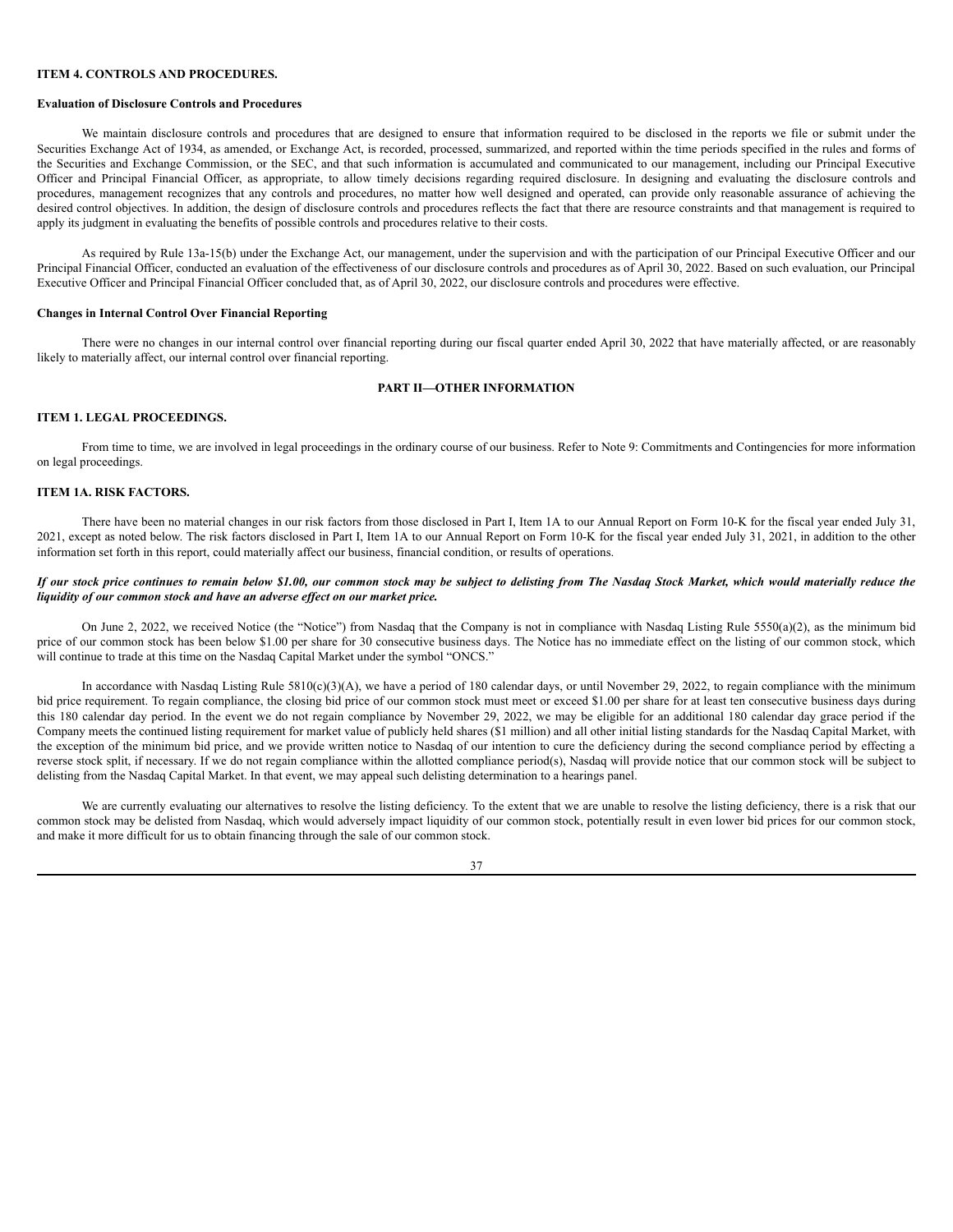## <span id="page-37-0"></span>**ITEM 2. UNREGISTERED SALES OF EQUITY SECURITIES AND USE OF PROCEEDS.**

Not applicable.

## <span id="page-37-1"></span>**ITEM 3. DEFAULTS UPON SENIOR SECURITIES.**

None.

#### <span id="page-37-2"></span>**ITEM 4. MINE SAFETY DISCLOSURES.**

None.

## <span id="page-37-3"></span>**ITEM 5. OTHER INFORMATION.**

None.

## <span id="page-37-4"></span>**ITEM 6. EXHIBITS.**

The following exhibits are either filed or furnished with this report:

- 10.1 Offer Letter between OncoSec Medical Incorporated and George Chi, dated January 28, 2022 [\(incorporated](https://www.sec.gov/Archives/edgar/data/1444307/000149315222005150/ex10-1.htm) by reference to Exhibit 10.1 of our Current Report on Form 8-K, filed on February 22, 2022).
- 10.2 Executive Employment Agreement between OncoSec Medical Incorporated and Robert H. Arch, dated April 28, 2022 [\(incorporated](https://www.sec.gov/Archives/edgar/data/1444307/000149315222011469/ex10-1.htm) by reference to Exhibit 10.1 of our Current Report on Form 8-K, filed on April 29, 2022).
- 31.1\* Certification of Chief Executive Officer pursuant to Rules 13a-14 and 15d-14 [promulgated](https://s3.amazonaws.com/content.stockpr.com/oncosec/sec/0001493152-22-016738/for_pdf/ex31-1.htm) under the Securities Exchange Act of 1934
- 31.2\* Certification of Principal Financial Officer pursuant to Rules 13a-14 and 15d-14 [promulgated](https://s3.amazonaws.com/content.stockpr.com/oncosec/sec/0001493152-22-016738/for_pdf/ex31-2.htm) under the Securities Exchange Act of 1934
- 32.1\*\* Certification of Chief Executive Officer pursuant to 18 U.S.C. Section 1350, as adopted pursuant to Section 906 of the [Sarbanes-Oxley](https://s3.amazonaws.com/content.stockpr.com/oncosec/sec/0001493152-22-016738/for_pdf/ex32-1.htm) Act of 2002
- 32.2\*\* Certification of Principal Financial Officer pursuant to 18 U.S.C. Section 1350, as adopted pursuant to Section 906 of the [Sarbanes-Oxley](https://s3.amazonaws.com/content.stockpr.com/oncosec/sec/0001493152-22-016738/for_pdf/ex32-2.htm) Act of 2002
- 101.INS\* Inline XBRL Instant Document
- 101.SCH\* Inline XBRL Taxonomy Extension Schema Document
- 101.CAL\* Inline XBRL Taxonomy Extension Calculation Linkbase Document
- 101.DEF\* Inline XBRL Taxonomy Extension Definition Linkbase Document
- 101.LAB\* Inline XBRL Taxonomy Extension Label Linkbase Document
- 101.PRE\* Inline XBRL Taxonomy Extension Presentation Linkbase Document

104\* Cover Page Interactive Data File (embedded within the Inline XBRL document in Exhibit 101)

\* Filed herewith.

\*\* Furnished herewith.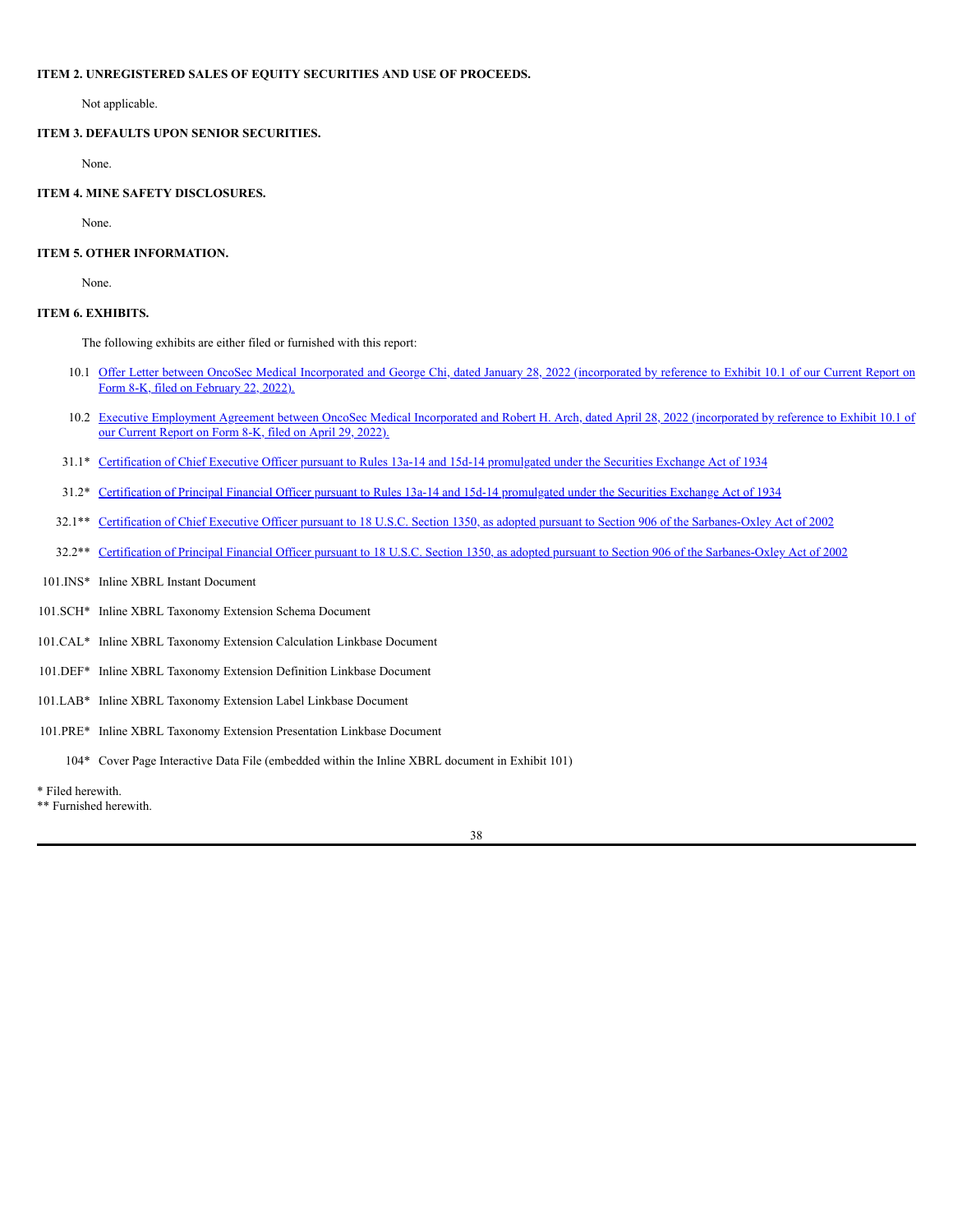## **SIGNATURES**

<span id="page-38-0"></span>Pursuant to the requirements of the Securities Exchange Act of 1934, the registrant has duly caused this report to be signed on its behalf by the undersigned, thereunto duly authorized.

## **ONCOSEC MEDICAL INCORPORATED**

By: */s/ Robert H. Arch, Ph.D.* Robert H. Arch, Ph.D. *President and Chief Executive Of icer* (*Principal Executive Of icer*)

Dated: June 14, 2022

By: */s/ George Chi* George Chi *Chief Financial Of icer* (*Principal Financial Of icer*)

Dated: June 14, 2022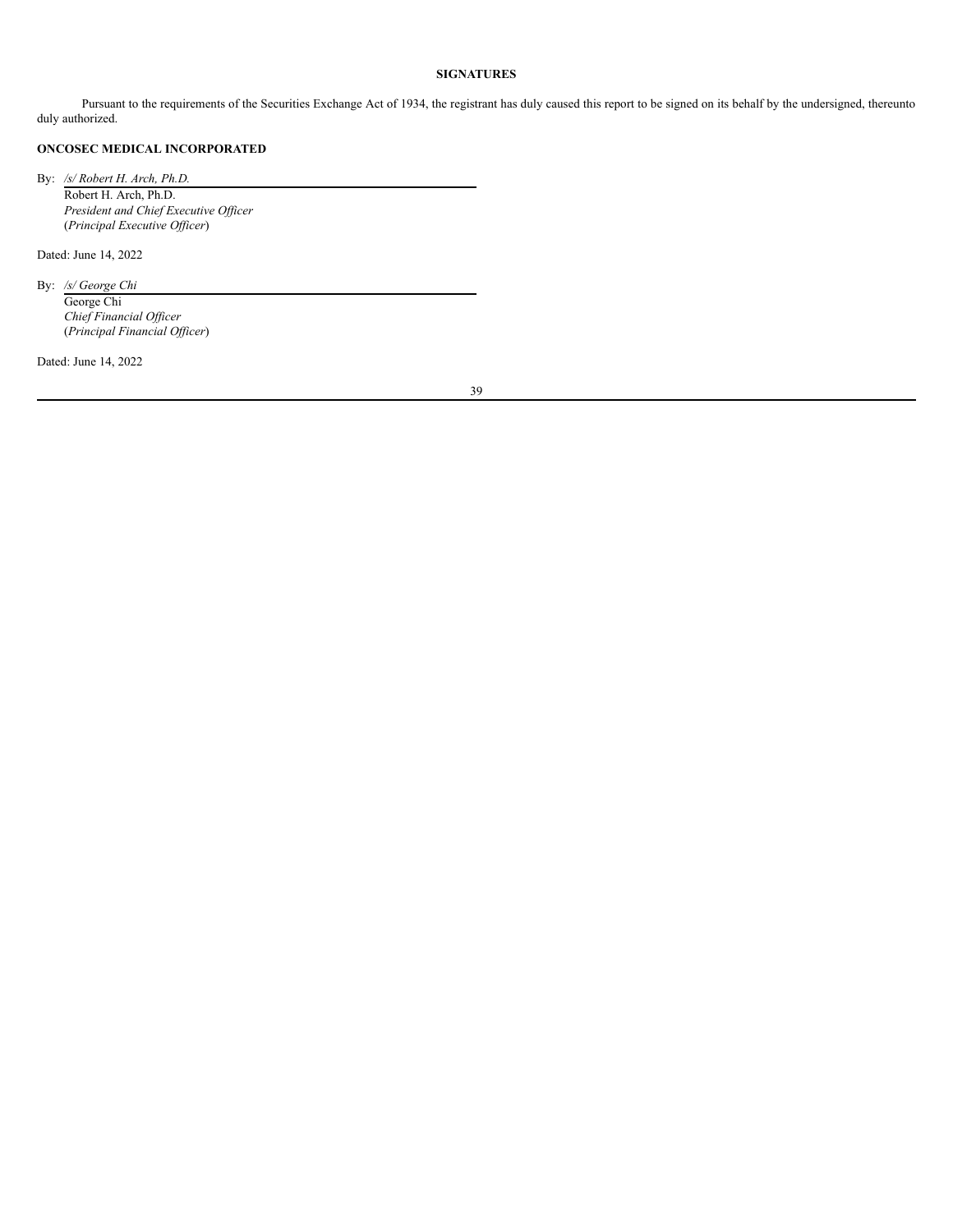## **CERTIFICATIONS**

I, Robert H. Arch, Ph.D., certify that:

- 1. I have reviewed this Quarterly Report on Form 10-Q of OncoSec Medical Incorporated;
- 2. Based on my knowledge, this report does not contain any untrue statement of a material fact or omit to state a material fact necessary to make the statements made, in light of the circumstances under which such statements were made, not misleading with respect to the period covered by this report;
- 3. Based on my knowledge, the financial statements, and other financial information included in this report, fairly present in all material respects the financial condition, results of operations and cash flows of the registrant as of, and for, the periods presented in this report;
- 4. The registrant's other certifying officer(s) and I are responsible for establishing and maintaining disclosure controls and procedures (as defined in Exchange Act Rules 13a-15(e) and 15d-15(e)) and internal control over financial reporting (as defined in Exchange Act Rules 13a-15(f) and 15d-15(f)) for the registrant and have:
	- (a) Designed such disclosure controls and procedures, or caused such disclosure controls and procedures to be designed under our supervision, to ensure that material information relating to the registrant, including its consolidated subsidiaries, is made known to us by others within those entities, particularly during the period in which this report is being prepared;
	- (b) Designed such internal control over financial reporting, or caused such internal control over financial reporting to be designed under our supervision, to provide reasonable assurance regarding the reliability of financial reporting and the preparation of financial statements for external purposes in accordance with generally accepted accounting principles;
	- (c) Evaluated the effectiveness of the registrant's disclosure controls and procedures and presented in this report our conclusions about the effectiveness of the disclosure controls and procedures, as of the end of the period covered by this report based on such evaluation; and
	- (d) Disclosed in this report any change in the registrant's internal control over financial reporting that occurred during the registrant's most recent fiscal quarter (the registrant's fourth fiscal quarter in the case of an annual report) that has materially affected, or is reasonably likely to materially affect, the registrant's internal control over financial reporting; and
- 5. The registrant's other certifying officer(s) and I have disclosed, based on our most recent evaluation of internal control over financial reporting, to the registrant's auditors and the audit committee of the registrant's board of directors (or persons performing the equivalent functions):
	- (a) All significant deficiencies and material weaknesses in the design or operation of internal control over financial reporting which are reasonably likely to adversely affect the registrant's ability to record, process, summarize and report financial information; and
	- (b) Any fraud, whether or not material, that involves management or other employees who have a significant role in the registrant's internal control over financial reporting.

June 14, 2022

*/s/ Robert H. Arch, Ph.D.* Robert H. Arch, Ph.D. *Chief Executive Of icer (Principal Executive Of icer)*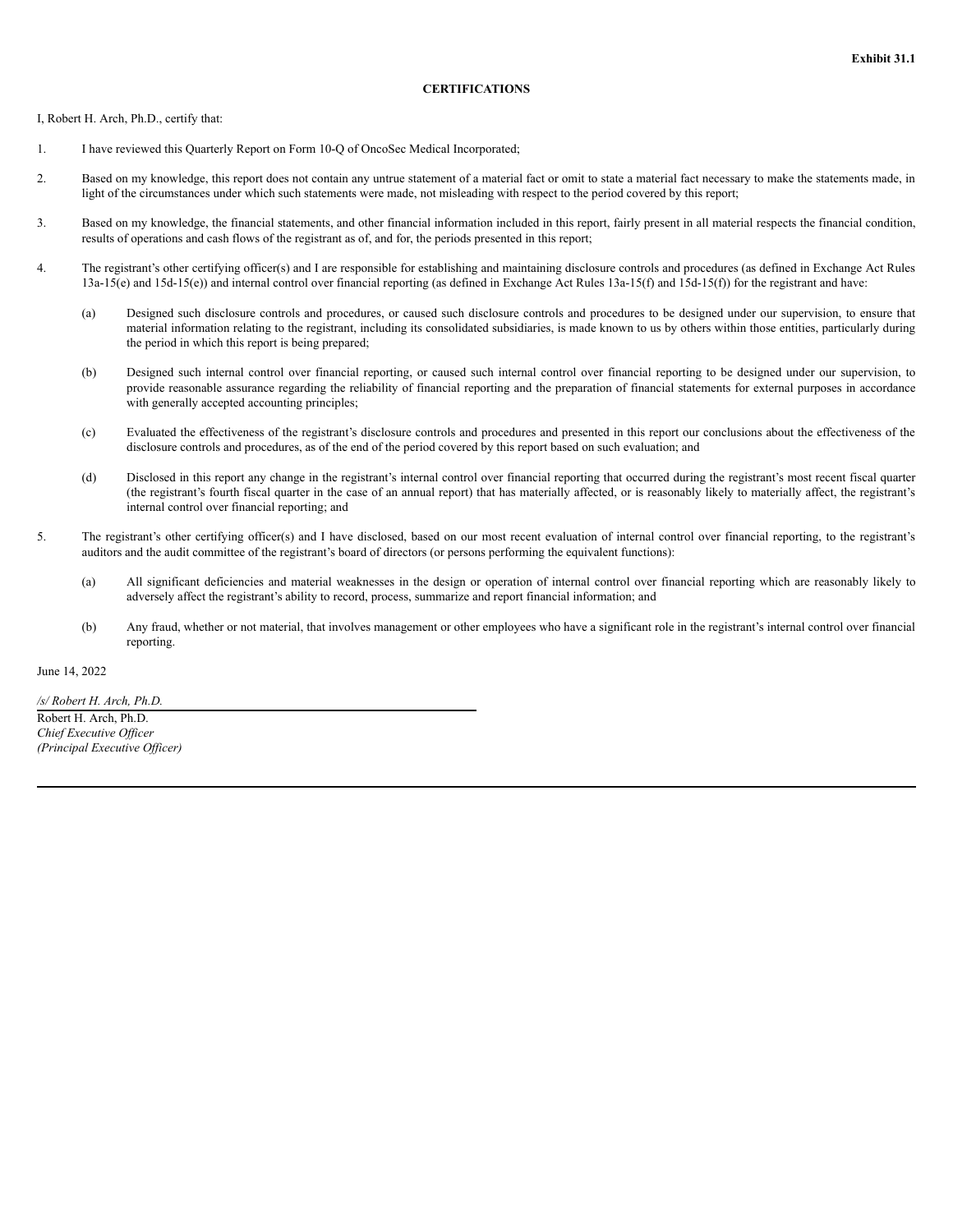## **CERTIFICATIONS**

I, George Chi, certify that:

- 1. I have reviewed this Quarterly Report on Form 10-Q of OncoSec Medical Incorporated;
- 2. Based on my knowledge, this report does not contain any untrue statement of a material fact or omit to state a material fact necessary to make the statements made, in light of the circumstances under which such statements were made, not misleading with respect to the period covered by this report;
- 3. Based on my knowledge, the financial statements, and other financial information included in this report, fairly present in all material respects the financial condition, results of operations and cash flows of the registrant as of, and for, the periods presented in this report;
- 4. The registrant's other certifying officer(s) and I are responsible for establishing and maintaining disclosure controls and procedures (as defined in Exchange Act Rules 13a-15(e) and 15d-15(e)) and internal control over financial reporting (as defined in Exchange Act Rules 13a-15(f) and 15d-15(f)) for the registrant and have:
	- (a) Designed such disclosure controls and procedures, or caused such disclosure controls and procedures to be designed under our supervision, to ensure that material information relating to the registrant, including its consolidated subsidiaries, is made known to us by others within those entities, particularly during the period in which this report is being prepared;
	- (b) Designed such internal control over financial reporting, or caused such internal control over financial reporting to be designed under our supervision, to provide reasonable assurance regarding the reliability of financial reporting and the preparation of financial statements for external purposes in accordance with generally accepted accounting principles;
	- (c) Evaluated the effectiveness of the registrant's disclosure controls and procedures and presented in this report our conclusions about the effectiveness of the disclosure controls and procedures, as of the end of the period covered by this report based on such evaluation; and
	- (d) Disclosed in this report any change in the registrant's internal control over financial reporting that occurred during the registrant's most recent fiscal quarter (the registrant's fourth fiscal quarter in the case of an annual report) that has materially affected, or is reasonably likely to materially affect, the registrant's internal control over financial reporting; and
- 5. The registrant's other certifying officer(s) and I have disclosed, based on our most recent evaluation of internal control over financial reporting, to the registrant's auditors and the audit committee of the registrant's board of directors (or persons performing the equivalent functions):
	- (a) All significant deficiencies and material weaknesses in the design or operation of internal control over financial reporting which are reasonably likely to adversely affect the registrant's ability to record, process, summarize and report financial information; and
	- (b) Any fraud, whether or not material, that involves management or other employees who have a significant role in the registrant's internal control over financial reporting.

June 14, 2022

*/s/ George Chi* George Chi *Chief Financial Of icer (Principal Financial Of icer)*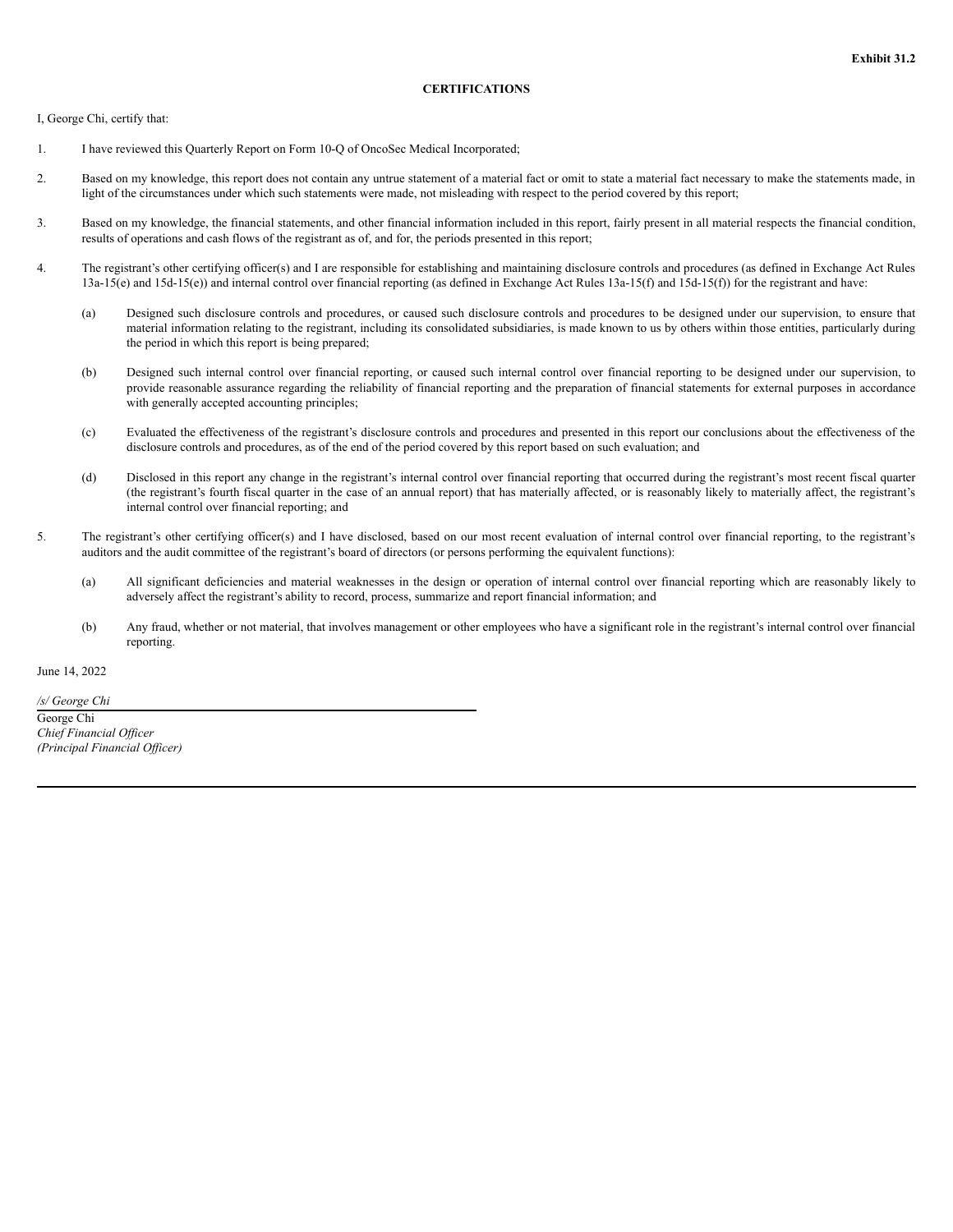## **CERTIFICATION OF PRINCIPAL EXECUTIVE OFFICER PURSUANT TO SECTION 906 OF THE SARBANES-OXLEY ACT OF 2002**

The undersigned, Robert H. Arch, Ph.D., Principal Executive Officer and President of OncoSec Medical Incorporated (the "Company"), hereby certifies pursuant to 18 U.S.C. Section 1350, as adopted pursuant to Section 906 of the Sarbanes-Oxley Act of 2002, that:

- (1) the Quarterly Report on Form 10-Q of the Company for the period ended April 30, 2022 (the "Report") fully complies with the requirements of Section 13(a) or Section 15(d), as applicable, of the Securities Exchange Act of 1934, as amended; and
- (2) the information contained in the Report fairly presents, in all material respects, the financial condition and results of operations of the Company.

Dated: June 14, 2022 By:*/s/ Robert H. Arch, Ph.D.*

Robert H. Arch, Ph.D. *Chief Executive Of icer* (*Principal Executive Of icer*)